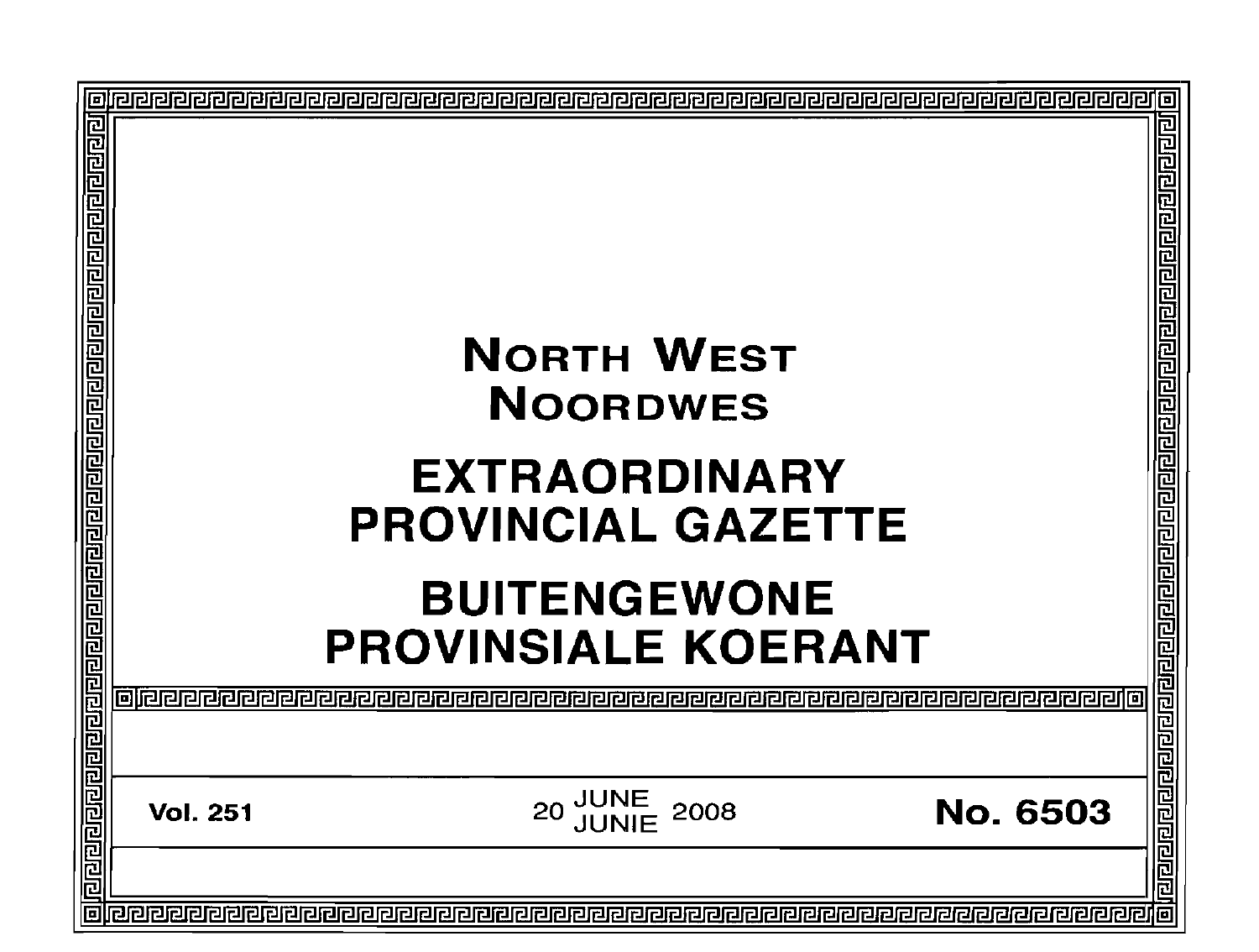No.

# **CONTENTS**

 $\ddot{\phantom{1}}$ 

 $\bar{\mathbf{r}}$ 

 $\frac{\epsilon}{\epsilon}$ 

*Page Gazette* No. No.

#### **LOCAL AUTHORITY NOTICE**

249 Local Government: Municipal Systems Act (32/2000): Moses Kotane Local Municipality: Water and Sanitation By-laws . 3 6503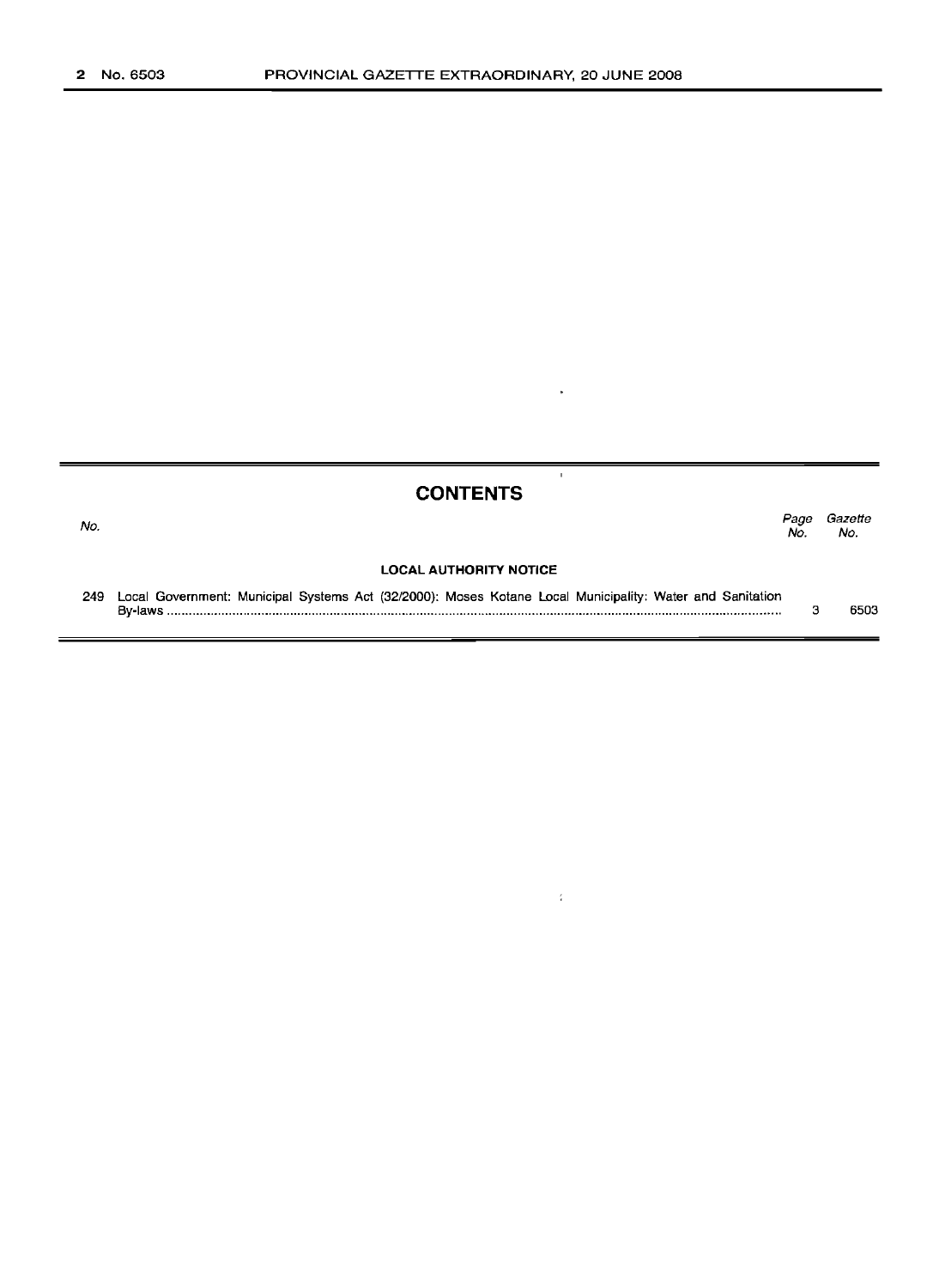# **LOCAL AUTHORITY NOTICE**

## **LOCAL AUTHORITY NOTICE 249**

# **MOSES KOTANE LOCAL MUNICIPALITY**

# **WATER AND SANITATION BY-LAWS**

The Municipal Manager of the Moses Kotane Local Municipality hereby in terms of section 13(a) of the Local Government: Municipal Systems Act, 2000 (Act No 32 of 2000), publishes the Water and Sanitation By-laws for the Moses Kotane Local Municipality, as approved by its Municipal Council, as set out hereunder.

# **MOSES KOTANE LOCAL MUNICIPALITY**

# **WATER AND SANITATION BY-LAWS**

# ARRANGEMENT OF SECTIONS

# **CHAPTER 1 GENERAL PROVISIONS**

- 1. Definitions
- 2. Meaning of certain words the same as in Acts
- 3. Level of Service
- 4. Notices and Documents
- 5. Interference with water supply system or sanitation services
- 6. Obstruction of access to water supply system or sanitation service
- 7. Power of entry and inspection
- 8. Fees for services
- 9. Deposit
- 10. Payment for water services
- 11. Payment in respect of prepayment meters
- 12. Accounts
- 13. Termination of agreements
- 14. Prohibition of access to water services other than through the Municipality
- 15. Water services intermediaries
- 16. General responsibility for compliance with these By-laws and other laws
- 17. Unauthorised use of water services

# **CHAPTER 2 WATER SUPPLY SERVICES**

# **Part 1 Application for Service**

- 18. Application for supply of water
- 19. Special agreements for supply of water
- 20. Purpose of supply
- 21. General conditions of water supply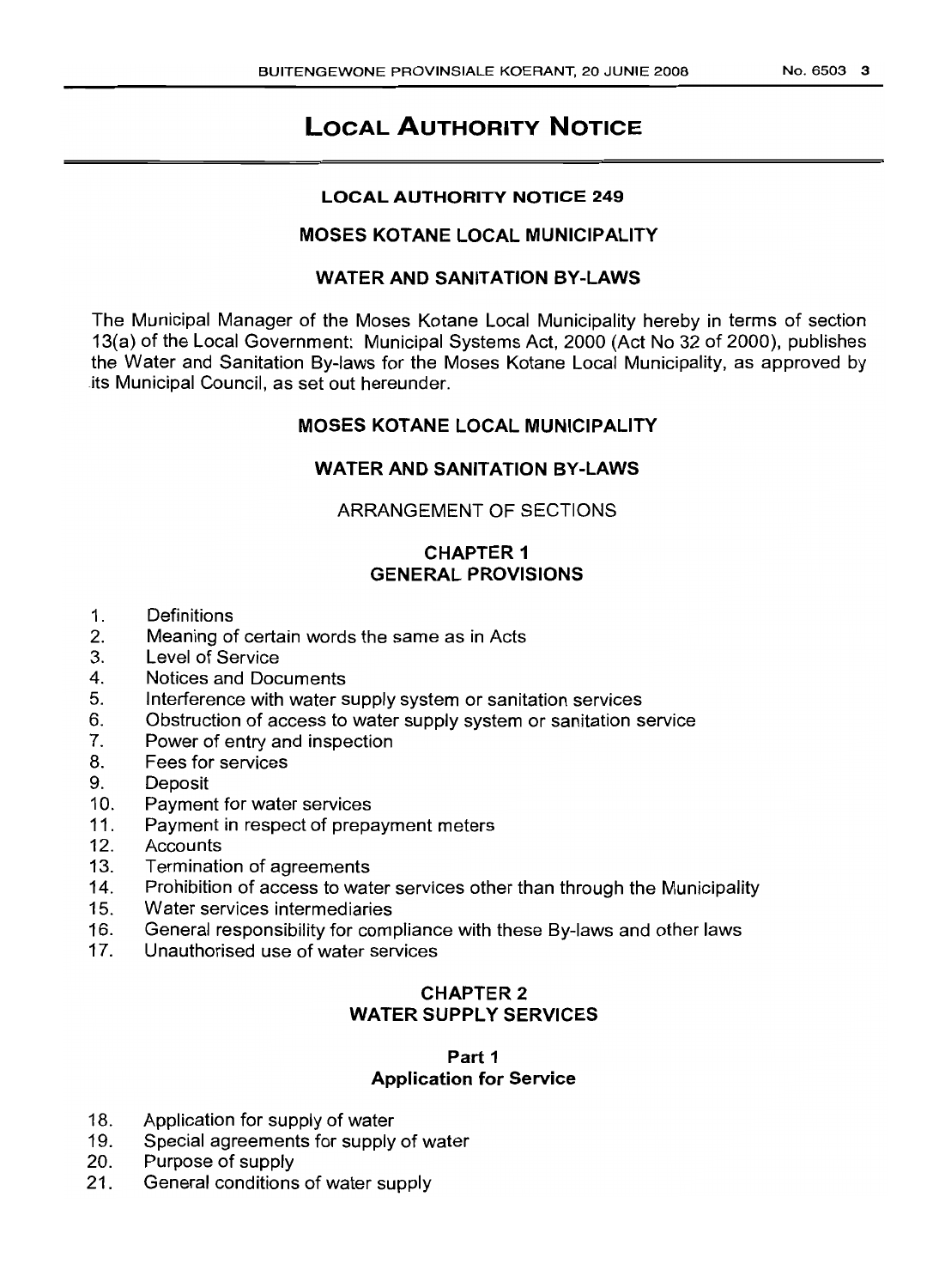# **Part 2 Connection of water supply**

- 22. Provision of connection pipe
- 23. Location of connection pipes
- 24. Interconnection between premises
- 25. Provision of single water connection for supply to several consumers on same premises
- 26. Restriction or cutting-off of supply<br>27. Interruption of supply at consumer
- Interruption of supply at consumer's request
- 28. Disconnection of water supply
- 29. Water supplied from a hydrant
- 30. Quantity, quality and pressure

# **Part** 3 **Measuring water supplied**

- 31. Measuring the quantity of water supplied
- 32. Quantity of water supplied to consumer
- 33. Defective meters
- 34. Adjustment of quantity of water supplied through defective meter
- 35. Special meter reading at request of consumer
- 36. Special measurement

# Part 4 **Payment and accounts**

- 37. Payment for water supplied
- 38. Water accounts
- 39. No reduction of amount payable for water wasted
- 40. Charges other than for water supplied

## Part<sub>5</sub>

## **Municipality approval for work and use of pipes and fittings**

- 41. Approval of installation work
- 42. Persons permitted to do installation work
- 43. Provision and maintenance of water installation
- 44. Technical requirements for water installation
- 45. Use of pipes and fittings to be authorised
- 46. Labelling of terminal water fittings and appliances<br>47. Unlawful water installation
- Unlawful water installation
- 48. Pipe in street or public place
- 49. Special provision for fire services
- 50. Dual and combined installations
- 51. Connection pipe for fire extinguishing services
- 52. Valves in connection pipe
- 53. Inspection and approval of fire extinguishing installation
- 54. Connection at the pleasure of the Municipality
- 55. Meter in fire extinguishing pipe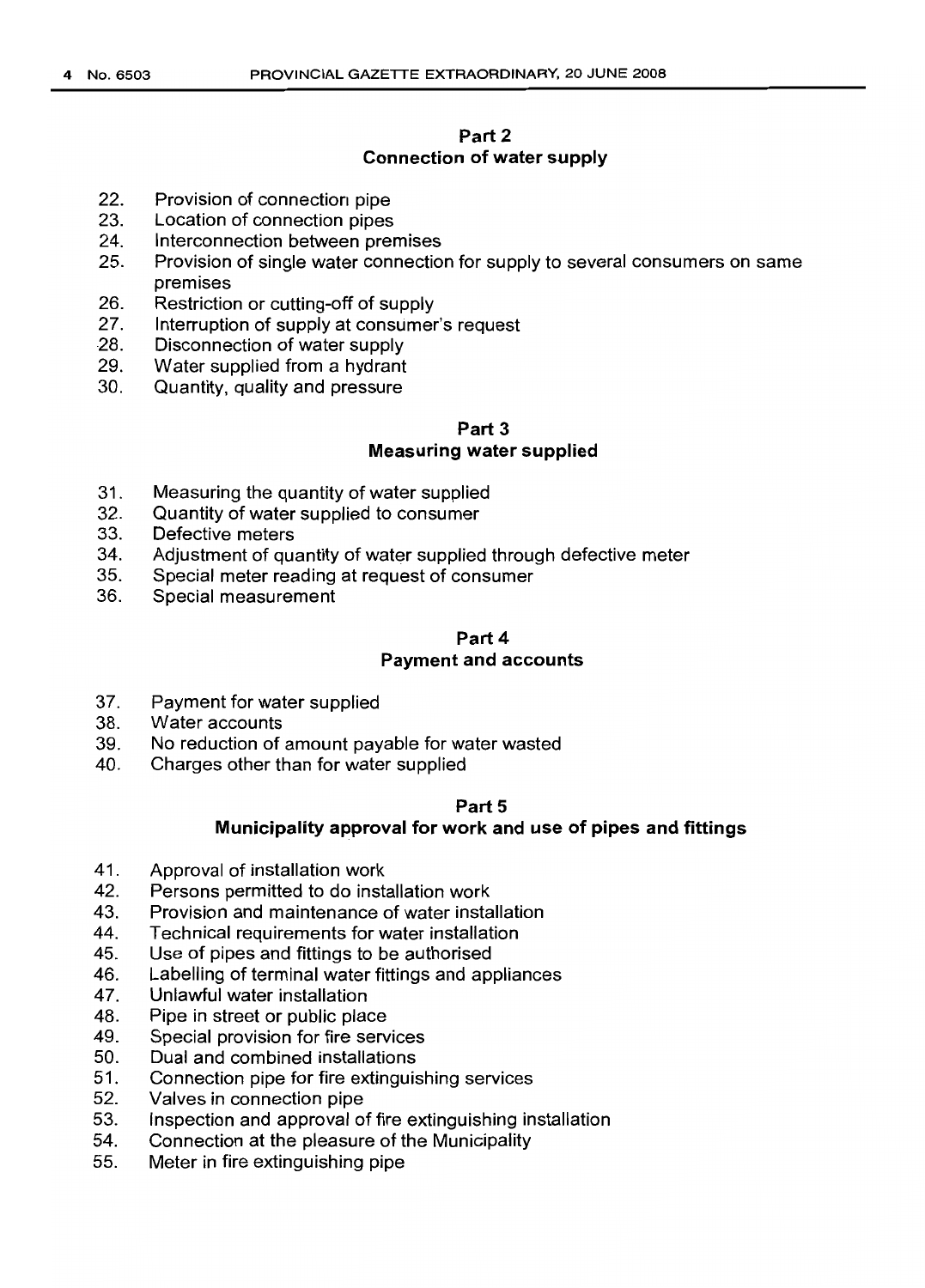- 56. Sprinkler extinguishing installation
- 57. Header tank or double supply from main
- 58. Sealing of private fire hydrant

# **Part 6**

# **Water conservation and prevention of pollution**

- 59. Waste of water
- 60. Car washing facilities
- 61. "Grey water" practises
- ·62. Equipment specification to facilitate water conservation
- 63. Water demand management
- 64. Water restrictions
- 65. Owner to prevent pollution of water
- 66. Protection of water supply system and installation

#### **Part** 7 **Water supply** services: **Miscellaneous**

- 67. Use of water from source other than water supply system
- 68. Notification of boreholes
- 69. Sampling of water
- 70. Supply of non-potable water by Municipality
- 71. Testing of pressure in system
- 72. Warning notices
- 73. Water audit

# **CHAPTER 3 SANITATION SERVICES**

# **Part 1 Disposal of sewage**

- 74. Objectionable discharge to sewage disposal system
- 75. Application for use of sewage disposal system
- 76. Special agreements for disposal of sewage
- 77. Application for infrastructure
- 78. Septic tank and treatment plant
- 79. French drain
- 80. Conservancy tank
- 81. Ventilated improved pit latrine
- 82. Services associated with on-site sanitation services
- 83. Provision of a connecting sewer<br>84. Construction of drainage installa
- Construction of drainage installation
- 85. Use of pipes and fittings in drainage installation to be authorised
- 86. Approval of drainage work
- 87. Interconnection between premises
- 88. Acceptance of sewage delivered by road haulage
- 89. Measurement of quantity of standard domestic effluent discharged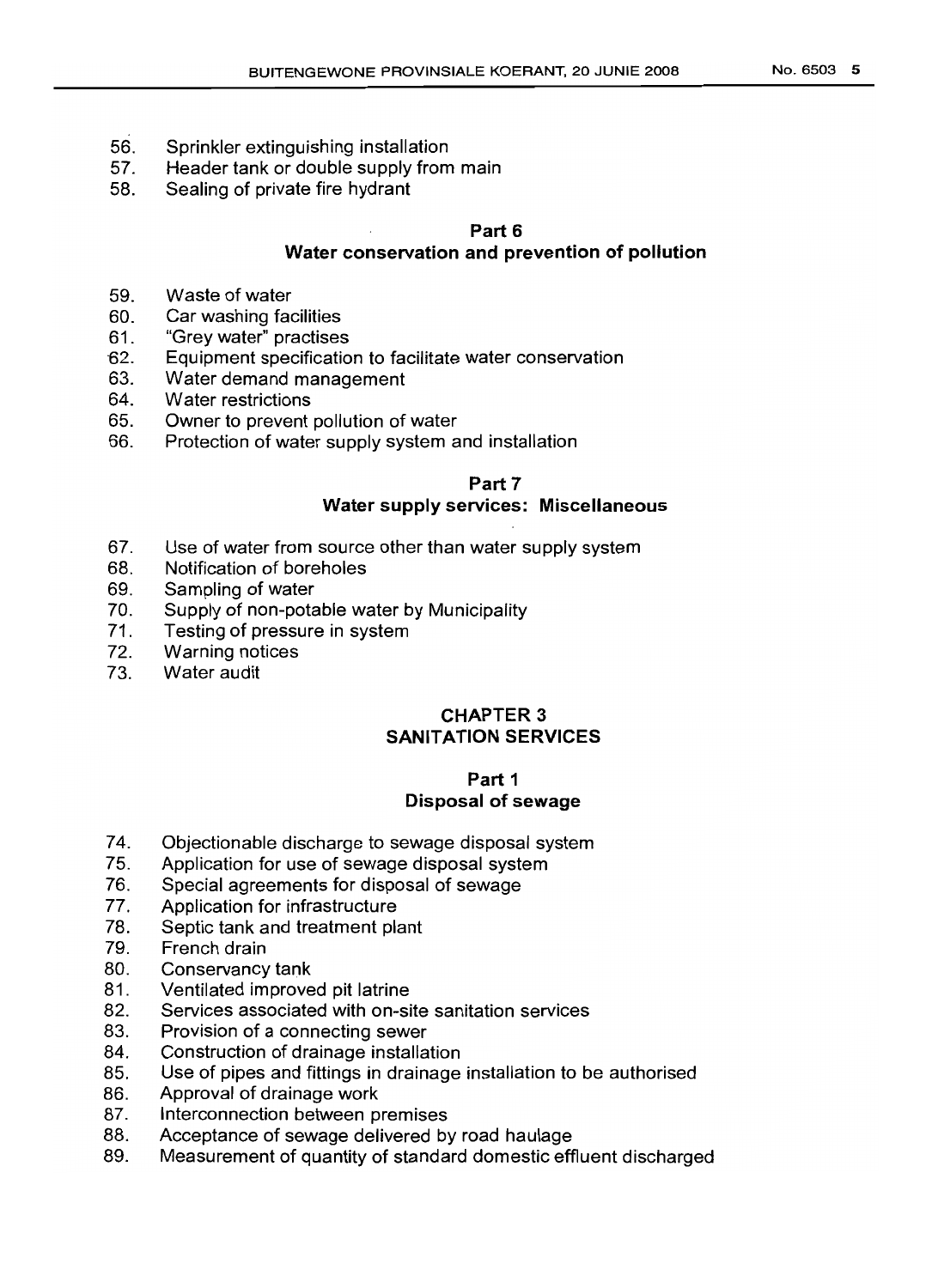# **Part 2 Industrial effluent**

- 90. Discharge of industrial effluent
- 91. Relaxation of standards
- 92. Test samples
- 93. Duties of permit holder
- 94. Withdrawal of written permission for disposal of industrial effluent
- 95. Measurement of quantity of industrial effluent discharge
- 96. Damage to sewage disposal system or the environment
- 97. Maintenance of delivery pipeline
- 98. Periodic review
- 99. Change in process of manufacture of materials

# **Part** 3

# **Sanitation: Miscellaneous**

- 100. Damage to sewage disposal system
- 101. Consequential maintenance of sewers
- 102. Work by private persons

# CHAPTER 4 **ENFORCEMENT OF BY-LAWS AND LEGAL MATTERS**

- 103. Authorisation of authorised official
- 104. Functions of authorised official
- 105. Additional powers of authorised official
- 106. Procedure to execute work or conduct an inspection: entry with a written authorisation
- 107. Procedure to execute work or conduct an inspection: entry without a written authorisation
- 108. Using force to enter
- 109. Authorised official may be accompanied
- 110. Duty to produce document
- 111. Compliance notice
- 112. Complaints against persons other than the Municipality
- 113. Official address
- 114. Recovery of costs and fees
- 115. Legal compliance warranty
- 116. False statement or information
- 117. Exceptions to application of these By-laws
- 118. Exemptions
- 119. Offences
- 120. Application of this chapter
- 121. Repeal of By-laws
- 122. Short title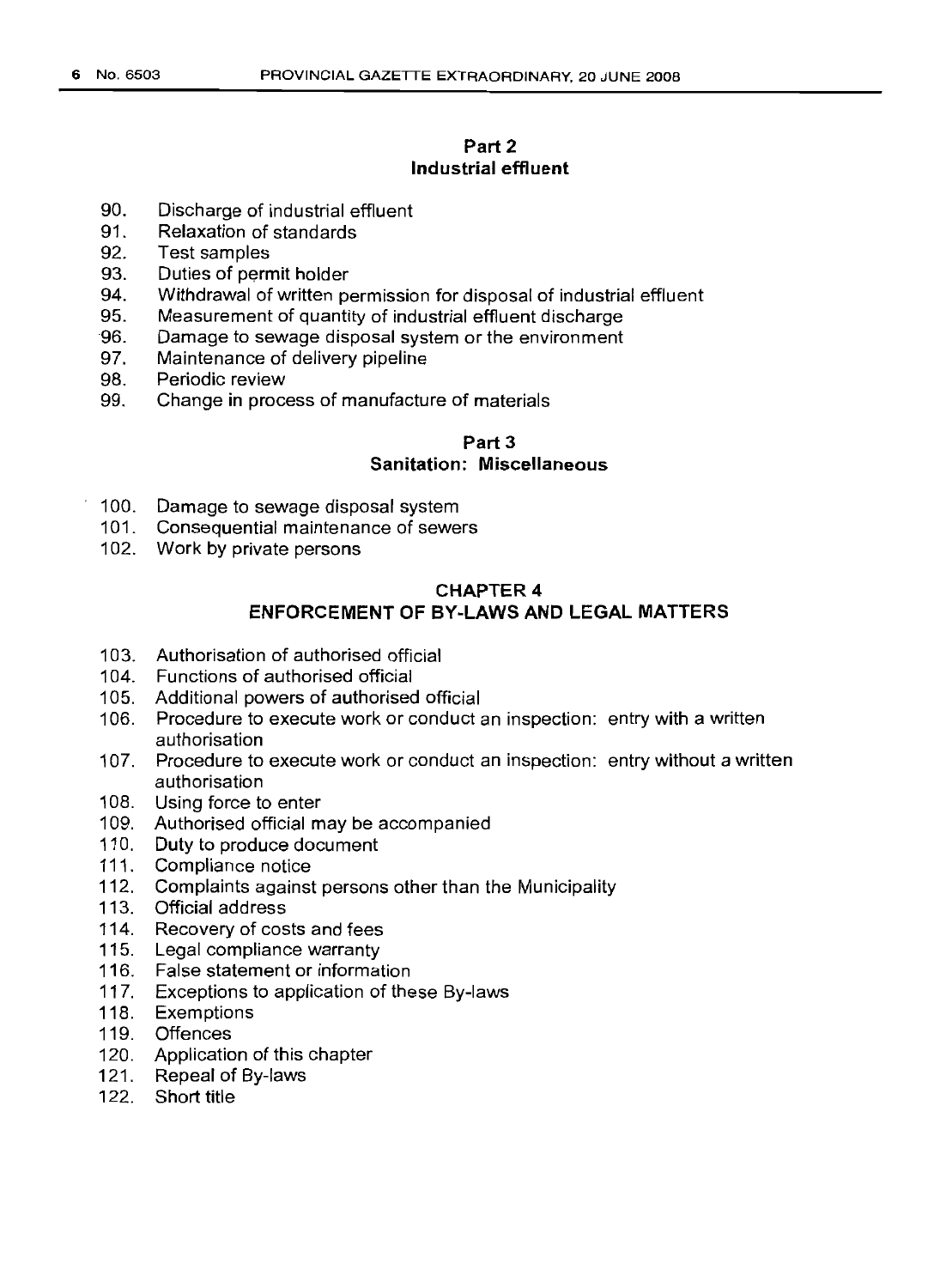# CHAPTER 1

## GENERAL PROVISIONS

## **Definitions**

1. (1) In these By-laws and the Schedules thereto, unless the context otherwise indicates -

"accommodation unit" in relation to any premises, means a building or section of a building occupied or used or intended for residential occupation or use by any person;

"Act" means the Water Services Act No, 1997 (Act No.1 08 of 1997);

"air gap" means the unobstructed vertical distance through the free atmosphere between the lowest opening from which any pipe, valve or tap, supplies water to a tank or fitting or other device, and the overflow level thereof;

"approved" means approved by the Municipality;

"Authorisation Committee" means the body authorised to compile the schedule of approved pipes and fittings;

'authorised official" means any employee of the Municipality who has been authorized by it to administer, implement and enforce the provisions of these By-laws;

"backflow" means the flow of water in any pipe or fitting in a direction opposite to the normal direction of flow;

"backflow preventer" means any device or means to prevent backflow;

"back siphonage" means the backflow resulting from pressures lower than atmospheric pressure in the water installation;

"basic sanitation" means the minimum standard of safe and hygienic sanitation services and; sewage disposal rendered to households, prescribed in terms of the Act,' under regulation 2 of Government Notice R509 of 8 June 2001, as amended from time to time, or any substitution for that regulation;

"basic water supply" means the minimum standard of water supply services necessary for the reliable supply of water to households to support life and personal hygiene, prescribed in terms of the Act under regulation 3 of Government Notice R509 of 8 June 2001, as amended from time to time, or any substitution for that regulation;

"best practicable environmental option" means the option that provides the most benefit or causes the least damage to the environment as a whole, in both the long and the short term;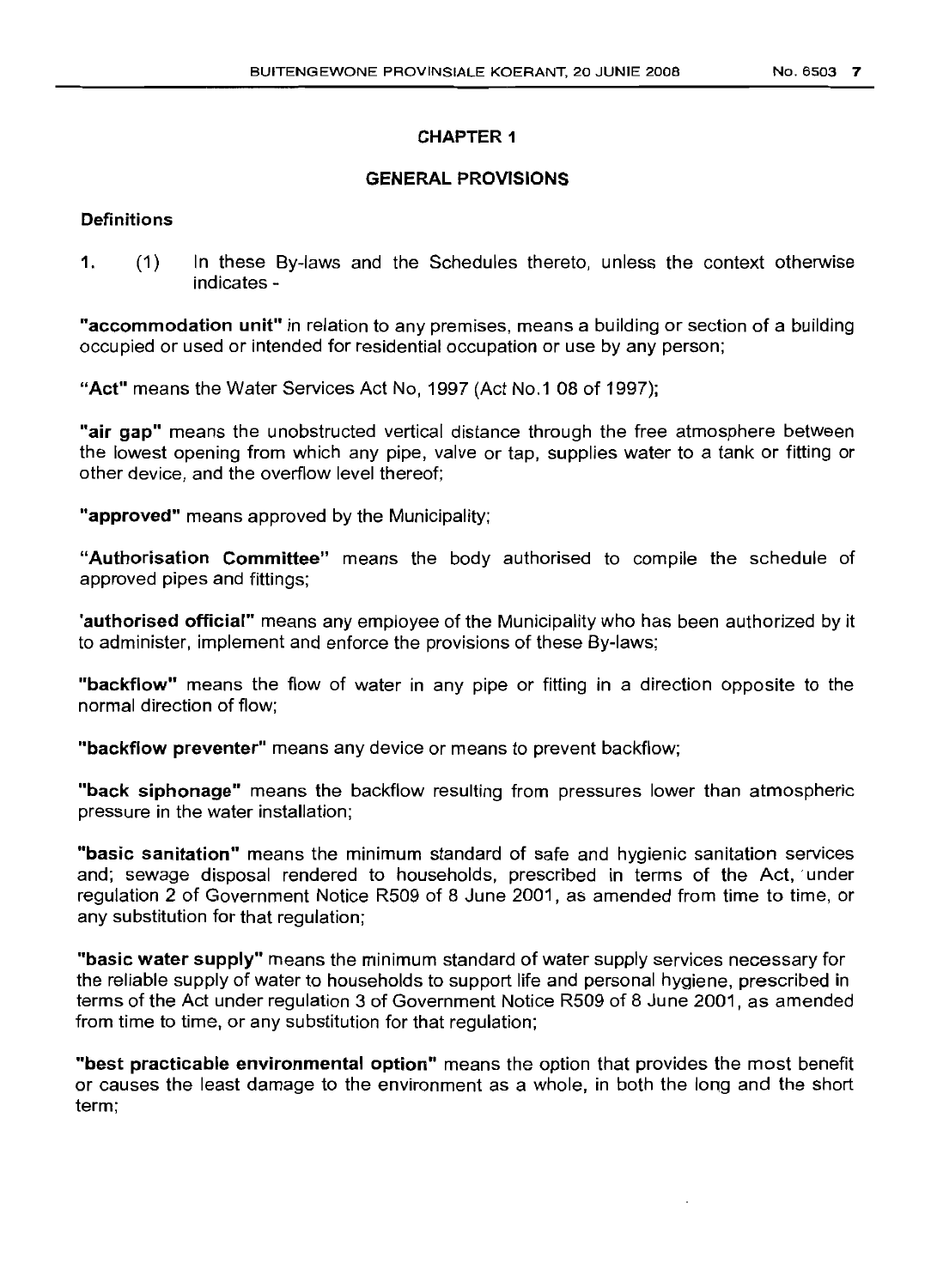**"borehole"** means a hole sunk into the earth for the purpose of locating, abstracting or using subterranean water, and includes a spring;

**"building regulations"** means the National Building Regulations made in terms of the National Building Regulations and Building Standards Act, 1997 (Act No. 103 of 1977);

**"business unit"** in relation to any premises means any building or section of a building occupied or used, or intended to be used for purposes other than residential occupation;

**"capacity"** in relation to a storage tank means the volume of the tank between the operating Water level of the water contained in such tank and the invert of the outlet from the tank;

**"combined installation"** in relation to water supply means a water installation used for firefighting and domestic, commercial or industrial purposes;

**"communal sewer"** means a sewer main and connecting sewers and in respect of which a group of consumers and/or owners has constituted itself as a person willing to assume responsibility for, and has signed an agreement accepting responsibility, for the maintenance and repair of the communal sewer;

**"communal water connection"** means a consumer connection through which water services are supplied to more than one consumer, and "communal water services work" has a corresponding meaning

**"connecting point"** means the point at which a drainage installation joins the connecting sewer;

**"connecting sewer"** means a pipe owned by the Municipality and installed by it for the purpose of conveying sewage from a drainage installation on any premises, to a sewer beyond the boundary of those premises, or within a servitude area, or within an area covered by a way-leave document or other type of agreement;

**"connection pipe"** means a pipe, the ownership of which is vested in the Municipality and installed by it for the purpose of conveying water from a main to a water installation, and includes a "communication pipe" referred to in SABS Code 0252 Part I;

#### **"consumer"** means-

(a) any person who occupies premises to whom, and in respect of which premises, the Municipality-

- (i) has agreed to provide water supply and/or sanitation services;
- (ii) is actually providing water supply and/or sanitation services;
- (iii) has entered into an agreement with the Municipality for the provision of water and/or sanitation services to or on any pemises;
- (b) the owner of any premises to which the Municipality is providing water supply and/or sanitation services;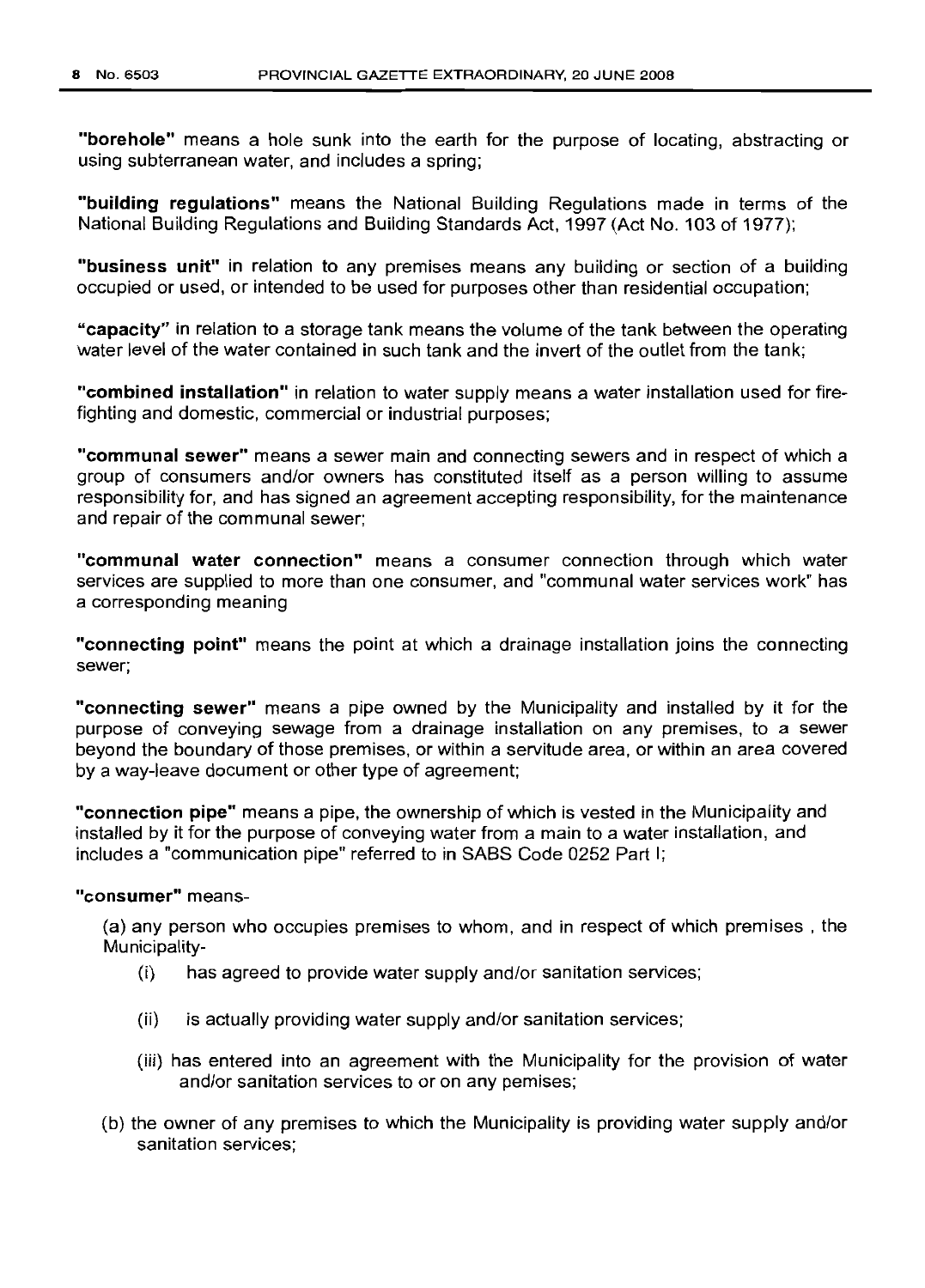- (c) where water supply and/or sanitation services are provided through a single connection to a number of accommodation units or consumers or occupiers, means the person to whom the Municipality agreed to provide such water services; and
- (d) any end-user who receives water supply and lor sanitation services from the Municipality or other water supply and/or sanitation services institution.

**"day"** means a 24-hour period commencing and ending at 24:00;

**"authorised official"** means a person in the employ of the Municipality, authorized as an authorised official by the Municipality for the purposes of these By-laws, or if the Municipality has appointed a service provider, an employee of such service provider, authorized by it as an authorised official in terms of Section 99 of these By-laws and acting within the scope of the powers, functions and duties assigned to that service provider by the Municipality.

**"domestic purposes"** in relation to the supply of water means the general use of water supplied for personal and residential uses, including health and hygiene, drinking, ablution, culinary, household and garden maintenance;

**"drain"** means that portion of the drainage installation that conveys sewage within any premises;

**"drainage installation'"** means a system situated on any premises and vested in the owner thereof that is used for or intended to be used for or in connection with the reception, storage, treatment or conveyance of sewage or other form of waste water on those premises to the connecting point, and includes a drain, a fitting, an appliance, a septic tank, a conservancy tank, a pit latrine and a private pumping installation, forming part of or being ancillary to such system;

**"drainage work"** includes any drain, sanitary fitting, water supplying apparatus, waste or other pipe or any work connected with the discharge of liquid or solid matter into any drain or sewer or, otherwise connected with the drainage of any premises;

**"duly qualified sampler"** means a person who takes samples for analysis from the sewage disposal and stormwater disposal systems and from public waters and who has been certified to do so by an authorised official.

**"dwelling unit"** means an interconnected suite of rooms designed for residential purposes and occupation by a single household, regardless of how many persons comprise the household;

**"ECA"** means the Environment Conservation Act, 1989 (Act No. 73 of 1989) and any regulations made in terms thereof, or any superseding legislation;

**"effluent"** means any liquid, whether or not containing matter in solution or suspension, which is discharged from any premises directly or indirectly into a drainage work;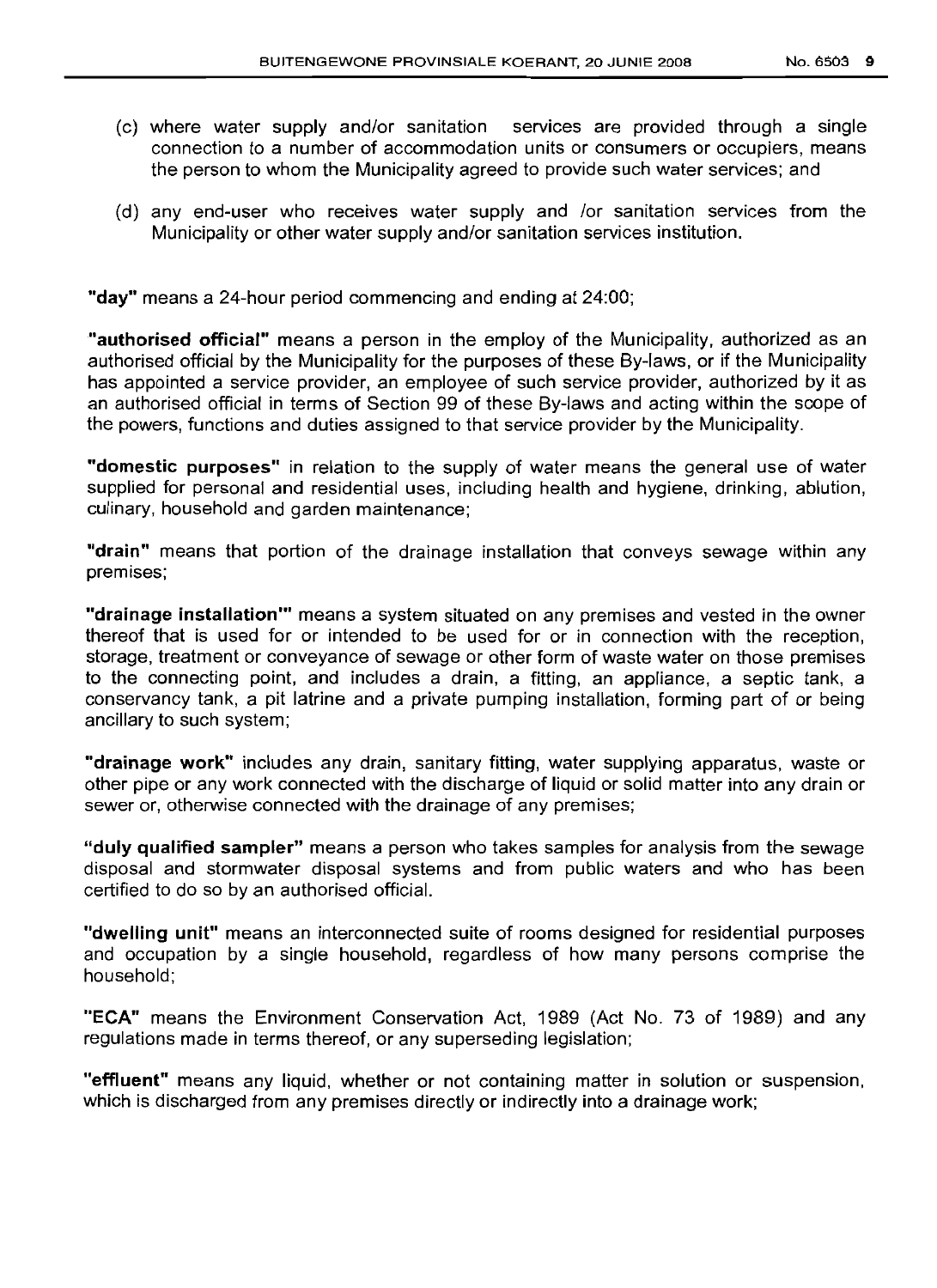"EIA" means an environmental impact assessment as contemplated in NEMA, and/or the ECA and the EIA Regulations as published in Government Notice R 1183 on 5 September 1997, as amended from time to time.

**"emergency"** means any situation that poses a risk or potential risk to life, health, the environment, or property, or declared to be an emergency under any law;

**"enforcement notice"** means any notice issued by an authorised official under these Bylaws. which instructs the person to whom it is issued to comply with the terms of the notice, and includes a compliance notice contemplated in section 107;

**"environmental cost"** means the full cost of all measures necessary to restore the environment to its condition prior to an incident which causes damage to it, and in the event of this not being possible the value of the cost benefit that has been lost through the damage to or destruction of the environment;

**"fire installation"** means a water installation that conveys water intended for fire-fighting purposes only;

**"fixed quantity water delivery system"** means a water installation, which delivers a fixed quantity of water to a consumer in any single day;

**"general installation"** means a water installation which conveys water for a combination of domestic, commercial and industrial purposes;

**"household"** means the family unit of persons, or individuals, in occupation of a building or part of a building, designed for residential occupation by such family unit, or individuals;

**"industrial effluent"** means any liquid, whether or not containing matter in solution or suspension, which is given off in the course of or as a result of any trade, manufacturing, mining, chemical or other industrial process or in any laboratory, or in the course of research, or agricultural activity, and includes any liquid or effluent emanating from the use of water, other than standard domestic effluent or stormwater, and "trade effluent" bears the same meaning;

**"industrial purposes"** in relation to the supply of water means water supplied to any premises which constitutes a factory as defined in the General Administrative Regulations, published in Government Notice R2206 of 5 October 1984 or any superseding legislation, including the use of water for purposes of mining, manufacturing, retailing and service industries, generating electricity, land-based transport, construction or any related purpose;

**"installation work"** means work in respect of the construction of, or carried out on, a water installation;

**"law"** means any law, including the common law;

**"main"** means a pipe, other than a connection pipe, vesting in the Municipality and used by it for the purpose of conveying water to any number of consumers;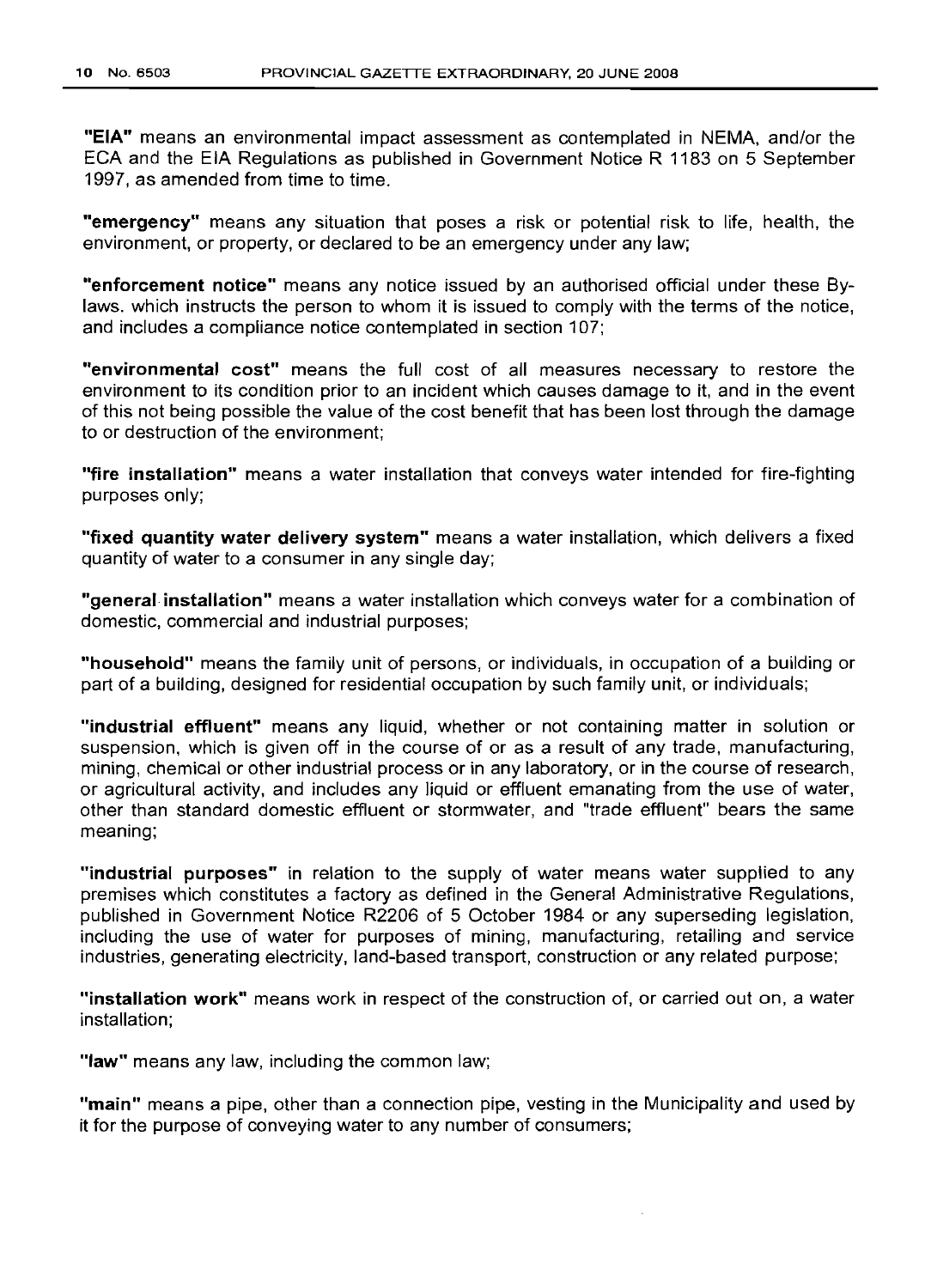**"manhole"** means a chamber of a depth greater than 750mm and of such dimension that allows an entry of a person into such a chamber for the purposes of providing access to a drain;

**"measuring device"** means any method, procedure, process, device, apparatus, or installation that enables the quantity and/or quality of water services provided to be quantified or evaluated;

**"meter"** means a water meter as defined by Regulation 81(a) Government Notice R 2362 dated 18 November 1977, published in terms of the Trade Metrology Act, 1973 (Act No. 77 of 1973) or any superseding legislation or, in the case of a water meter of a size greater than 100 mm, a device which measures the quantity of water passing through it, or a measuring device;

**"Municipality"** means -

- (a) the Moses Kotane Local Municipality established in terms of relevant legislation and its successors in title, and includes a structure or person exercising a delegated power or carrying out an instruction in terms of these By-laws and legislation applicable to Local Government; or
- (b) a service provider fulfilling a responsibility under these by-laws, assigned to it in terms of section 81(2) of the Local Government: Municipal Systems Act 2000, or any other law,

as the case may be

**"National Water Act"** means the National Water Act, 1998 , (Act No. 36 **of** 1998);

**"NEMA"** means the National Environmental Management Act, 1998 (Act No.1 07 of 1998);

**"nuisance"** means any condition, thing, act or omission which is offensive or injurious or which tends to prejudice the safety, good order, peace or health of one or more of the residents in any particular locality within the area of the Municipality, or the rights, or reasonable comfort, convenience, peace, or quiet, of the occupants of any area within the Municipality's jurisdiction;

**'occupier"** means a person who occupies any premises or part thereof;

**"official"** means an employee of the Municipality or any other person who is authorised by it to perform any act, function or duty in terms of, or exercise any power under these By-laws;

**"operating level"** means the level of water reached in a storage tank when the valve controlling the inlet of water to the tank closes under normal operating conditions;

**"owner"** includes -

(a) the person in whom from time to time is vested the legal title to premises, including, but not limited to, the registered owner according to the title deed;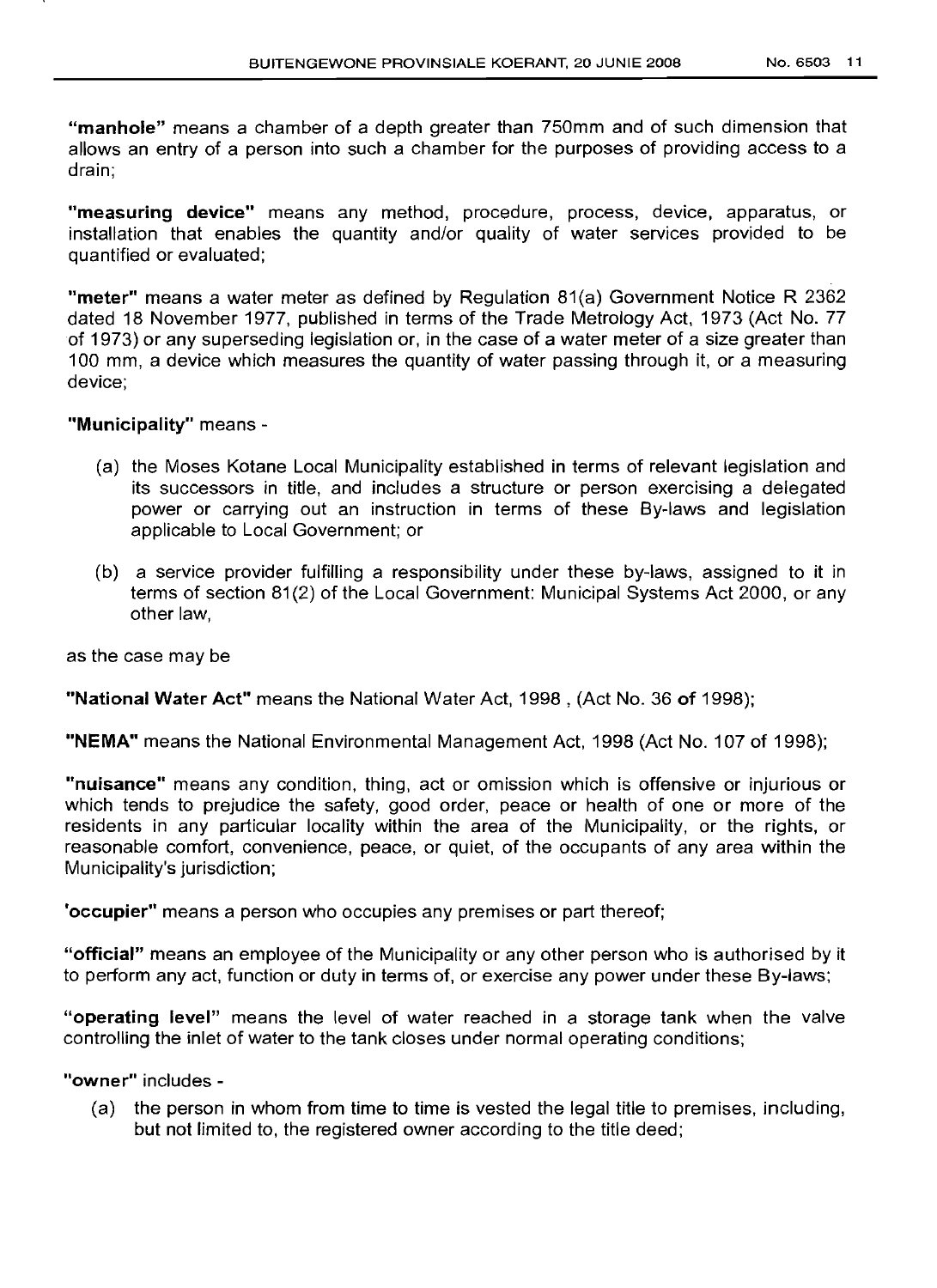- (b) where the owner of the premises concerned is insolvent, deceased, has assigned his estate for the benefit of his creditors, has been placed under curatorship in terms of an order of court, is a closed corporation being wound up, or is a company being wound up or under judicial management, includes the person in whom the administration of such premises is vested as executor, trustee, assignee, curator, liquidator or judicial manager as the case may be;
- (c) in any case where the Municipality is unable to determine the identity of such person, a person who is entitled to the benefit of the use of such premises; and
- (d) the lessee under any registered lease of land which is entered into for a period of not less than ten years or for the natural life of the lessee or any other person mentioned in such lease, or which is renewable from time to time at the will of the lessee indefinitely or for periods which together with the first period of such lease amount in all to not less than ten years, whether or not such renewal is dependent on the periodical consent or permission of, or the periodical renewal of a licence by the State or any statutory licensing body;
- (e) in relation to
	- (i) a piece of land delineated on a sectional plan registered in terms of the Sectional Titles Act, 1986 (Act 95 of 1986), the developer or the body corporate in respect of the common property; and
	- (ii) a section as defined in such Act, the person in whose name the relevant unit is registered under a sectional title deed, and includes the lawfully appointed representative of such person;
- (g) any person who requires any right to land by virtue of the provisions of any law applicable in the Province of KwaZulu Natal;

"owner's **water installation"** means all the pipe work and water fittings installed by the consumer for connecting into the water installation installed by the Municipality;

**"permit holder"** means a person who has obtained the written permission of an authorised official to discharge or cause or permit to discharge industrial effluent into the sewage disposal system;

**"person"** means any natural or juristic person, an unincorporated body, and includes a voluntary association or trust, an organ of state as defined in section 239 of the Constitution of the Republic of South Africa, 1996 (Act No.1 08 of 1996), and the Minister of Water Affairs and Forestry;

**"pollution"** means the introduction of any substance into the water supply system, a water installation or a water resource, that may make the water harmful to health or the environment, or impair its quality for the use for which it is intended;

**"premises"** means any piece of land, with or without improvements, the external surface boundaries of which are delineated on-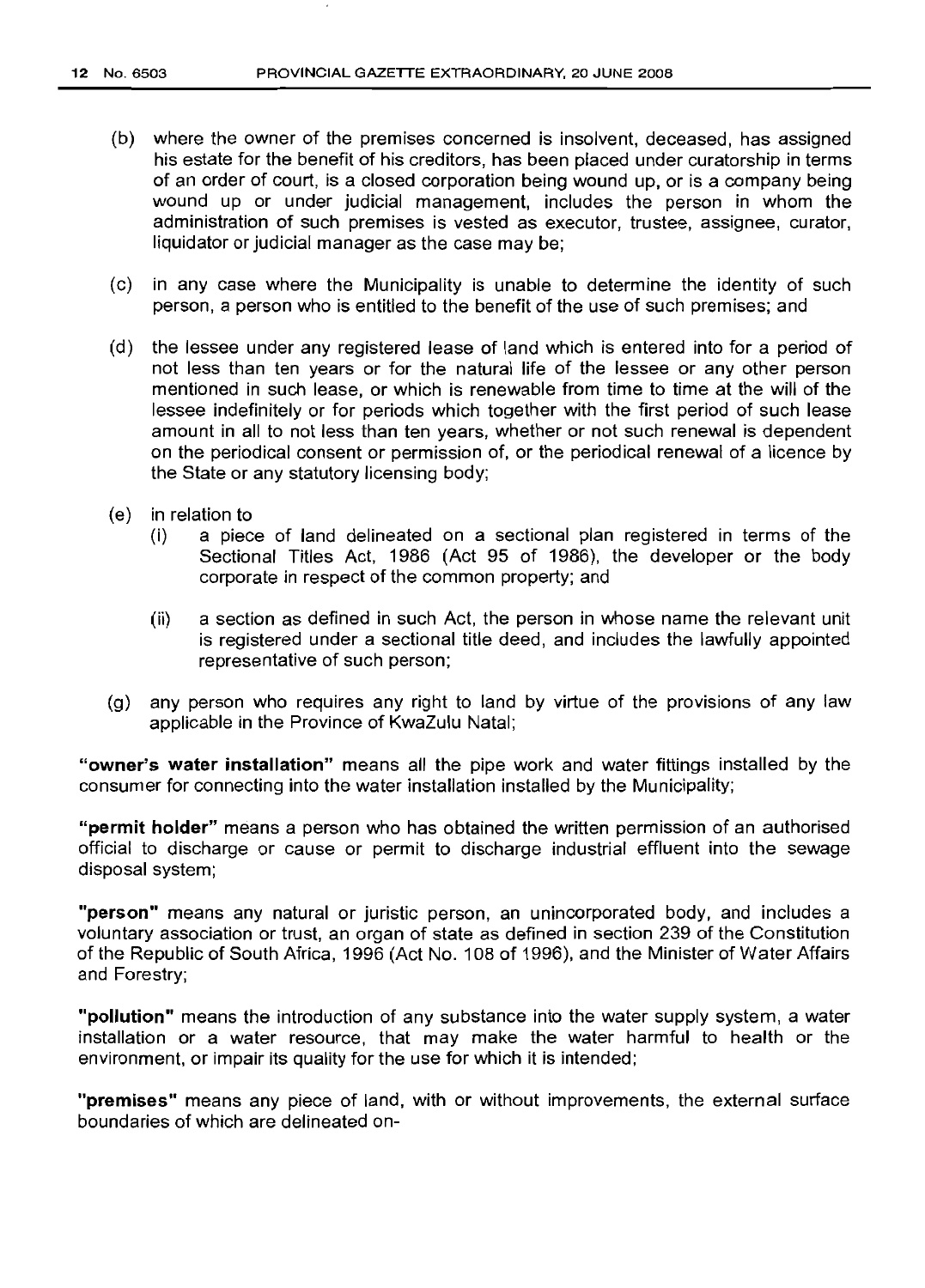- (a) a general plan or diagram registered in terms of the Land Survey Act, 1927 (Act 9 of 1927), or in terms of the Deeds Registries Act, 1937 (Act No.4 7 of 1937); or
- (b) a sectional plan registered in terms of the Sectional Titles Act, 1986 (Act No. 95 of 1986); or
- (c) a township plan in terms of any law of the area previously described as KwaZulu; or
- (d) a permission-to-occupy certificate in terms of the customary law;

**"prepayment meter"** means a meter that can be programmed to limit the flow of water into a water installation to the amount which has been previously purchased;

**"prescribed"** means, determined by resolution of the Municipality from time to time;

**"prescribed fee"** means a fee determined by the Municipality by resolution;

**"prescribed tariff"** means a schedule of prescribed fees

**"public notice"** means at least two notices, each notice being in one of the official languages in general use in the area, but in a different official language to the other notice and published in at least one newspaper in general use within the area in question, preferably a newspaper published predominantly in the same language as the notice;

**"public water"** means any river, watercourse, bay, estuary, the sea and any other water which the public has a right to use or to which the public has the right of access;

**"registered contractor"** means a company/person registered by the SAQCC for the Water Supply Industry;

**"registered plumber"** means a person registered by the SAQCC for the Water Supply Industry;

**"SABS"** means South African Bureau of Standards;

**"sanitation services"** means the collection, removal and disposal or purification of human excreta, sewage and any other effluent including domestic and industrial effluent resulting from the use of water;

**"SAQCC for the Water Supply Industry"** means the South African Qualification and Certification Committee constituted in terms of Act No. 58 of 1995;

**"service pipe"** means a pipe which is part of a water installation provided and installed on any premises by the owner or occupier, and which is connected, or to be connected, to a connection pipe to serve the water installation on the premises;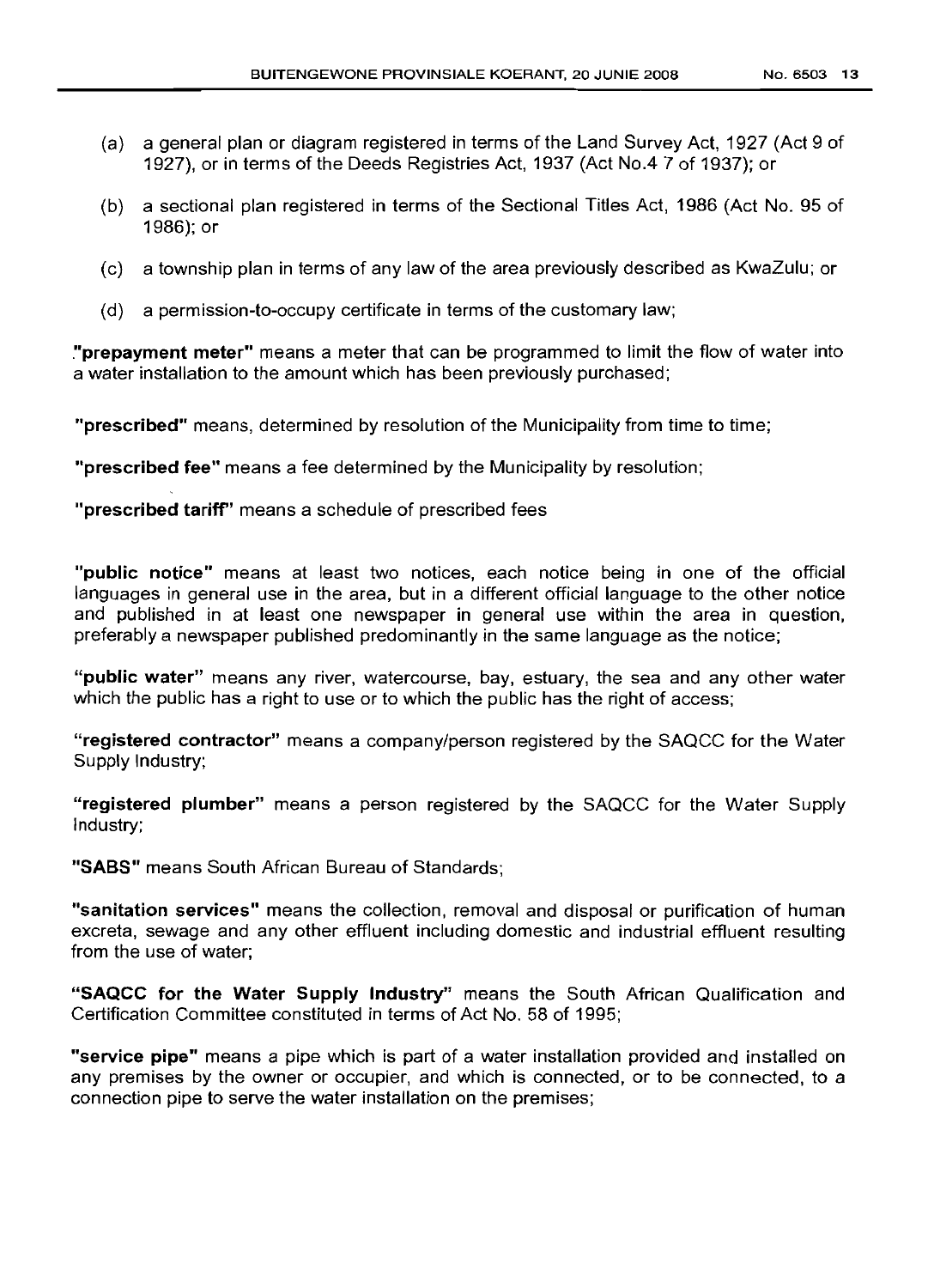"sewage" means wastewater, industrial effluent, standard domestic effluent and other liquid waste, either separately or in combination, but shall not include stormwater;

"sewage disposal system" means the structures, valves, pipes, pumps, meters or other appurtenances used in the conveyance through the sewer reticulation system and treatment at the treatment works under control of the Municipality and which may be used by it in connection with the disposal of sewage, and shall include the sea outfall;

"sewer" means any pipe or conduit which is the property of or is vested in the Municipality and which may be used for the conveyance of sewage from the connecting sewer and shall not include a drain as defined;

"standard domestic effluent" means domestic effluent with prescribed strength characteristics in respect of chemical oxygen demand and settleable solids as being appropriate to sewage discharges from domestic premises within the jurisdiction of the Municipality, and does not include industrial effluent;

"stormwater" means water resulting from natural precipitation or accumulation and includes rainwater, subsoil water or spring water;

"water services" means water supply services and sanitation services;

"water supply system" means a structure, aquaduct, pipe, valve, pump, meter or other apparatus relating thereto which is vested in the Municipality, and is used or intended to be used in connection with the supply of water;

"working day" means a day other than a Saturday, Sunday and public holiday;

"working month" means a calendar month excluding any Saturday, Sunday and public holiday;

(2) If any provision in these By-laws vests or imposes any power, function or duty of the Municipality in or on an employee of the Municipality and such power, function or duty has in terms of section 81 (2) of the Local Government: Municipal Systems Act, 2000, or any other law been assigned to a service provider, the reference to such employee must be read as a reference to the service provider or, where applicable, an employee of the service provider authorised by it.

#### Meaning of certain words the same as in Acts

- 2. Any word or expression used in these By-laws to which a meaning has been assigned in-
	- (a) the Act will bear that meaning; and
	- (b) the National Building Regulations and Building Standards Act 1977 (Act No.103 of 1977), and Chapter III of the Building Regulations thereunder, will bear that meaning;

unless the context indicates otherwise.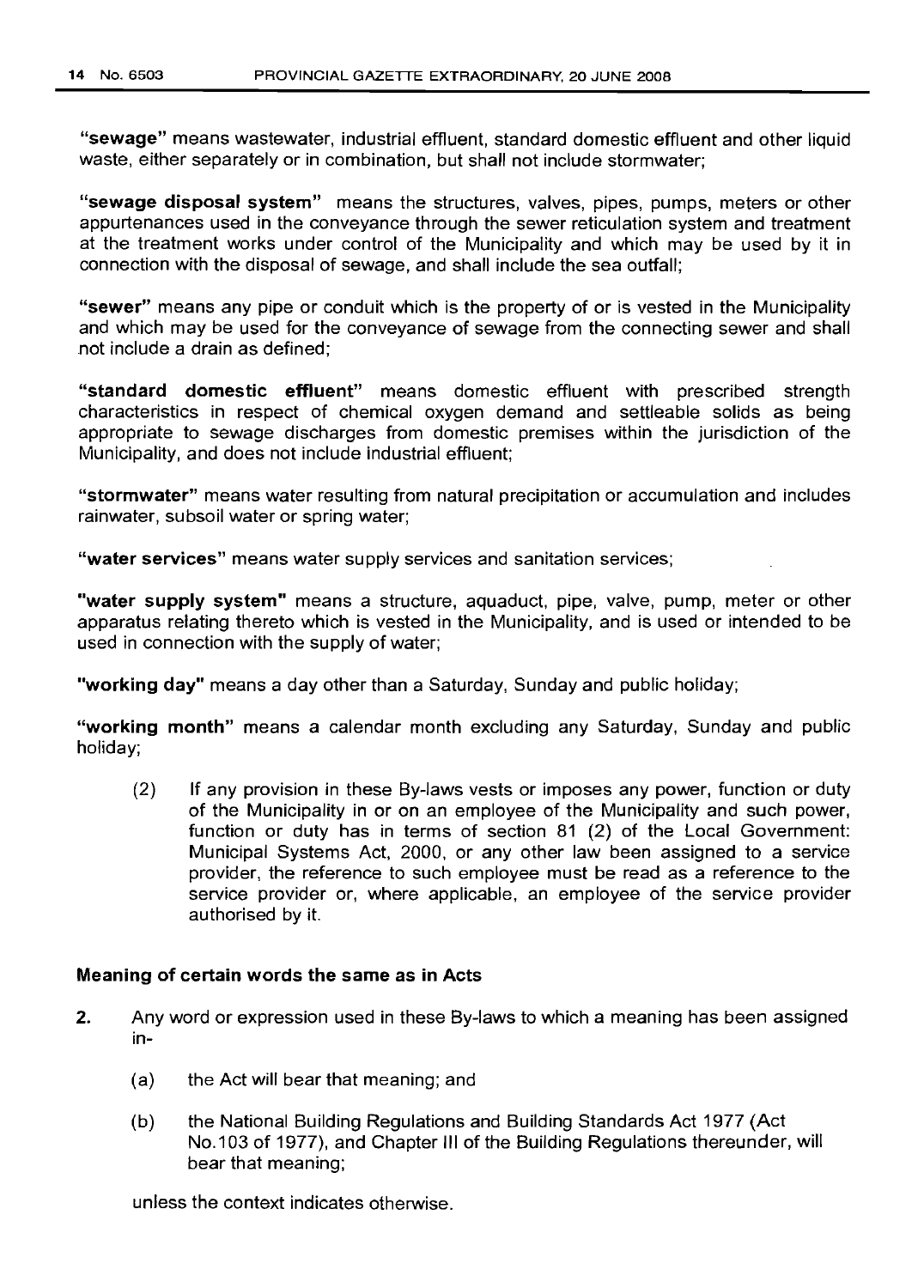## Levels of Service

- 3. (1) The Municipality may provide the various levels of service set out in subsection (2) to consumers at fees set out in the schedule of fees, determined by the Municipality.
	- (2) the levels of service shall comprise-
		- (a) Service Level 1,

which must satisfy the minimum standard for basic water services as required in terms of the Act and its applicable regulations, and must consist of-

(i) a water supply from communal water points; and

(ii) a ventilated improved pit latrine located on each site; and

(b) Service Level (2),

which must consist of-

- (i) an unmetered water connection to each stand with an individual yard standpipe;
- (ii) a water borne connection connected to either a municipal sewer or a shallow communal sewer system; and
- (iii) a pour flush toilet which must not be directly connected to the water installation;

which service must be provided to consumers at the fees set out in the schedule of fees determined by the Municipality, provided that-

- (aa) the average water consumption per stand through the unmetered water connection for the zone or group of consumers in the zone does not exceed 6kl over any 30 day period;
- (bb) the water standpipe is not connected to any other terminal water fittings on the premises;
- (cc) in the case of a communal sewer having been installed, a collective agreement has been signed by the group of consumers accepting responsibility for the maintenance and repair of the communal sewer; and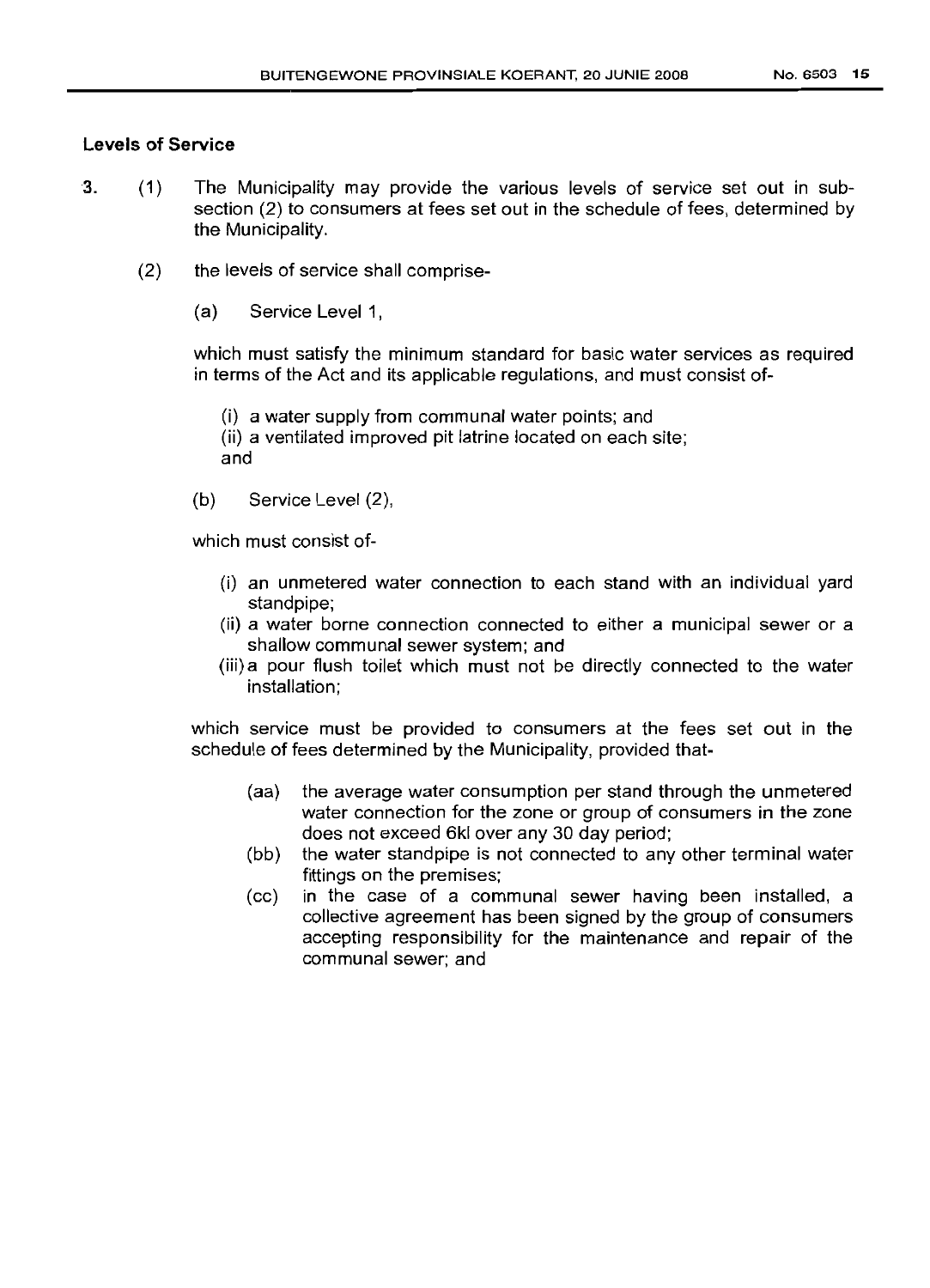- (dd) the Municipality may adopt any measures considered necessary to restrict the water flow to Service Level 2 consumers to 6kl per month.
- (c) Service Level 3

Which must consist of-

- (i) a metered full pressure water connection to each stand; and
- (ii) a conventional water borne drainage installation connected to the Municipality's sewer.
- (3) If a consumer receiving Service Level 2 contravene subparagraph (aa) or (bb) to subsection (2)(b)-
	- (a) the Municipality may install a pre-payment meter in the service pipe on the premises; and
	- (b) the fees for water services must be applied in accordance with section ....

# Notices and Documents

- 4. (1) Notices relating to a breach of these By-laws on premises shall be served:
	- (a) on the owner of the premises where matters relating to the water installation are involved; and
	- (b) on the customer where matters relating to the use of a water installation are concerned;
	- (2) A notice or document issued by Municipality in terms of these By-laws shall be deemed to be duly issued if it is signed by an official.
	- (3) If a notice or document is to be served on a person in terms of these By-laws such service shall be effected by delivering it to him or her personally or to his or her duly authorised agent.
	- (4) If a notice or document is to be served on a person in terms of these By-laws such service shall be effected by delivering it to him or her personally or to his or her duly authorised agent.
	- (4) In the case where compliance with a notice is required within a specified number of working days, such period shall be deemed to commence on the date of receipt of such notice, such notice having been sent by registered mail.
	- (5) Municipality may, in the notice, order a person who by act or omission commits a breach of these By-laws or of any condition imposed thereunder to remedy such breach within a period specified in the notice.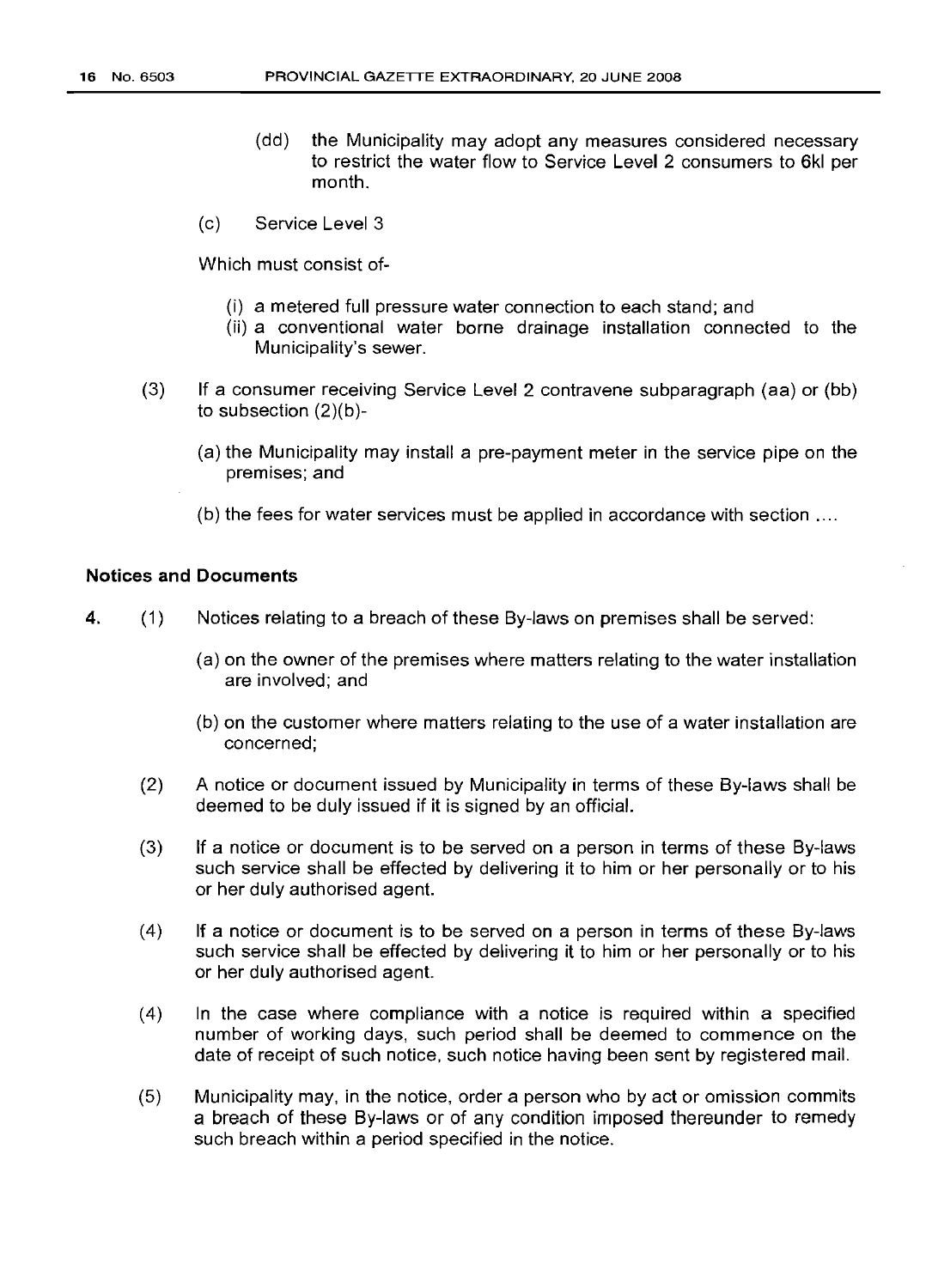(6) If a person fails to comply with a written notice served on him or her by Municipality in terms of these By-laws within the specified period, it may take such action or do such work as in its opinion is necessary to ensure compliance, and recover the cost of such action or work from such person.

#### **Interference with water services**

5. (1) No person may -

- (a) operate or maintain any part of the water supply system;
- (b) operate any sewerage disposal system;
- (c) effect a connection or reconnection to the water supply system or sewerage disposal system; or
- (d) render any other sanitation services,

unless authorised to do so by the Municipality in writing.

(2) No person may interfere with, or wilfully or negligently damage, or permit damage to or interference with any part of the water supply system or sewerage disposal system belonging to the Municipality.

## **Obstruction of access to water supply system or sanitation service**

6. No person may prevent or restrict physical access to the water supply system or sewage disposal system by any employee or duly authorised agent of the Municipality.

## **Power of entry and inspection**

- 7. (1) An official may for any purpose connected with the implementation or enforcement of these By-laws, at all reasonable times, after having given notice of the intention to do so, or in an emergency at any time, enter premises, request information and carry out such inspection and examination as he or she may deem necessary, and for those purposes operate any water fitting of the water installation or sewage disposal system.
	- (2) If Municipality considers it necessary that work be performed to enable an official to perform a function referred to in subsection (1) properly and effectively, it may -
		- (a) by written notice require the owner or occupier of the premises at his or her own expense to do specified work within a specified period; or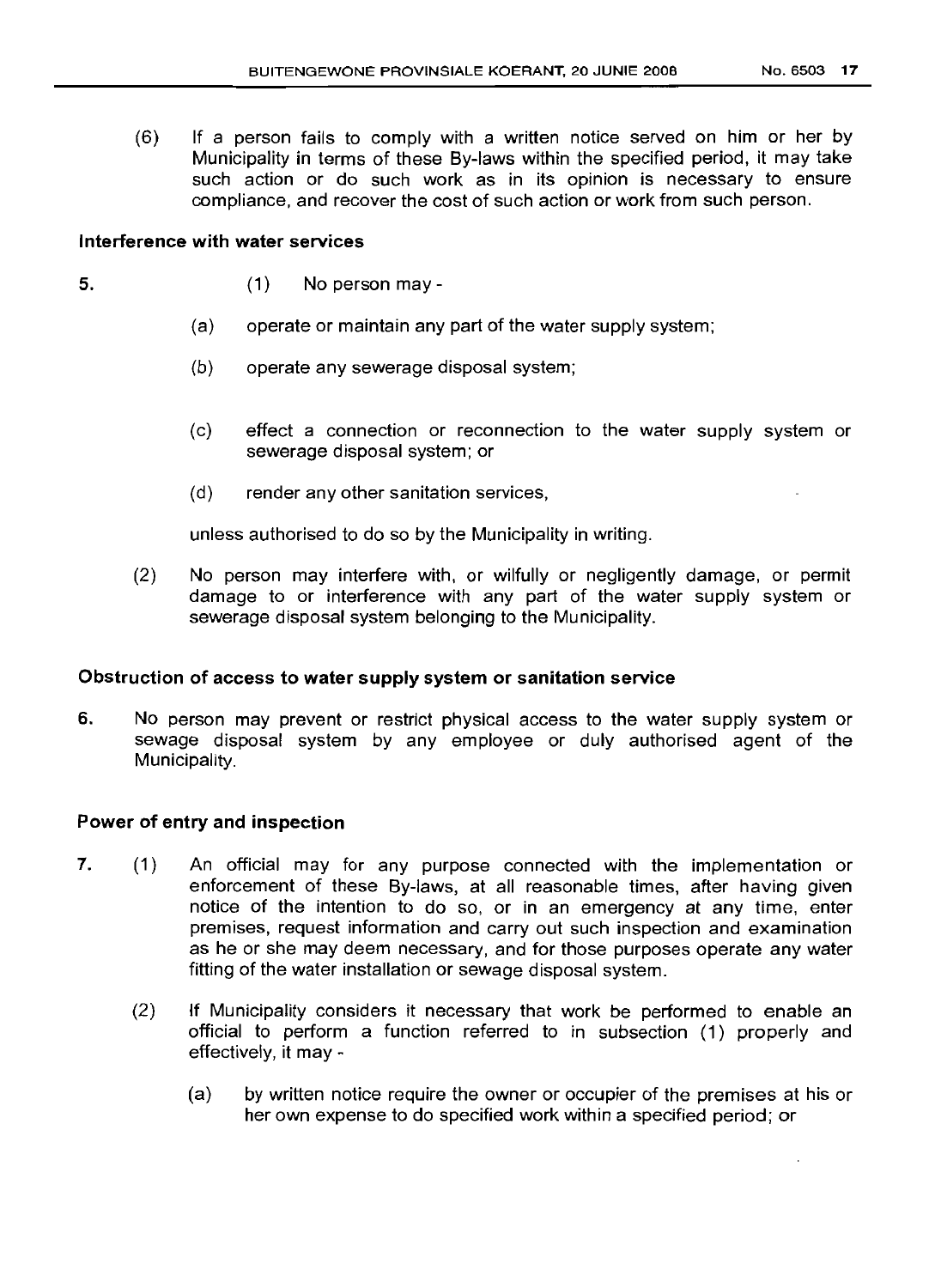- (b) if in its opinion the situation is a matter of urgency, without prior notice do such work or cause it to be done at the expense of the owner.
- (3) If the work referred to in subsection (2) is carried out for the sole purpose of establishing whether a contravention of these bylaws has been committed and no such contravention is established, Municipality shall bear the expense connected therewith together with that of restoring the premises to its former condition.
- (4) If an official requires the presence of
	- (a) an owner at an inspection of his or her water installation; or
	- (b) a registered plumber doing installation work at an inspection of such work;

he or she may give such person written notice of not less than five working days to that effect, indicating the date and time when and the place where he or she proposes to carry out the inspection.

# Fees for Services

- 8. (1) All fees payable in respect of water services rendered by the Municipality in terms of these By-laws, including but not limited to the payment of connection fees, fixed fees or any additional fees or interest in respect of failure to pay such prescribed fees on the specified date, shall be prescribed by resolution of the Municipality and must be in terms of section 10 of the Act and the regulations made thereunder.
	- (2) All fees determined by the Municipality for the use of its sewers, or for discharge into the sewage disposal system or otherwise in connection with such system are payable in accordance with the rules in Schedule A of these By-laws by the owner of the premises, or the consumer, whichever is applicable, in respect of which the fees are raised.
	- (4) If any piece of land, whether or not there are any improvement thereon, is, or in the opinion of the Municipality could be connected to a sewer, the owner of that land must pay to the Municipality the fees determined by the Municipality.

#### Deposit

- 9. (1) Every consumer must on application for the provision of water services and before such water services will be provided by the Municipality, deposit with the Municipality a sum of money equal to the estimated fees for two average months water services as determined by the Municipality.
	- (2) The Municipality may require a consumer to whom services are provided and who was not previously required to pay a deposit, for whatever reason, to pay a deposit on request within a specifies period.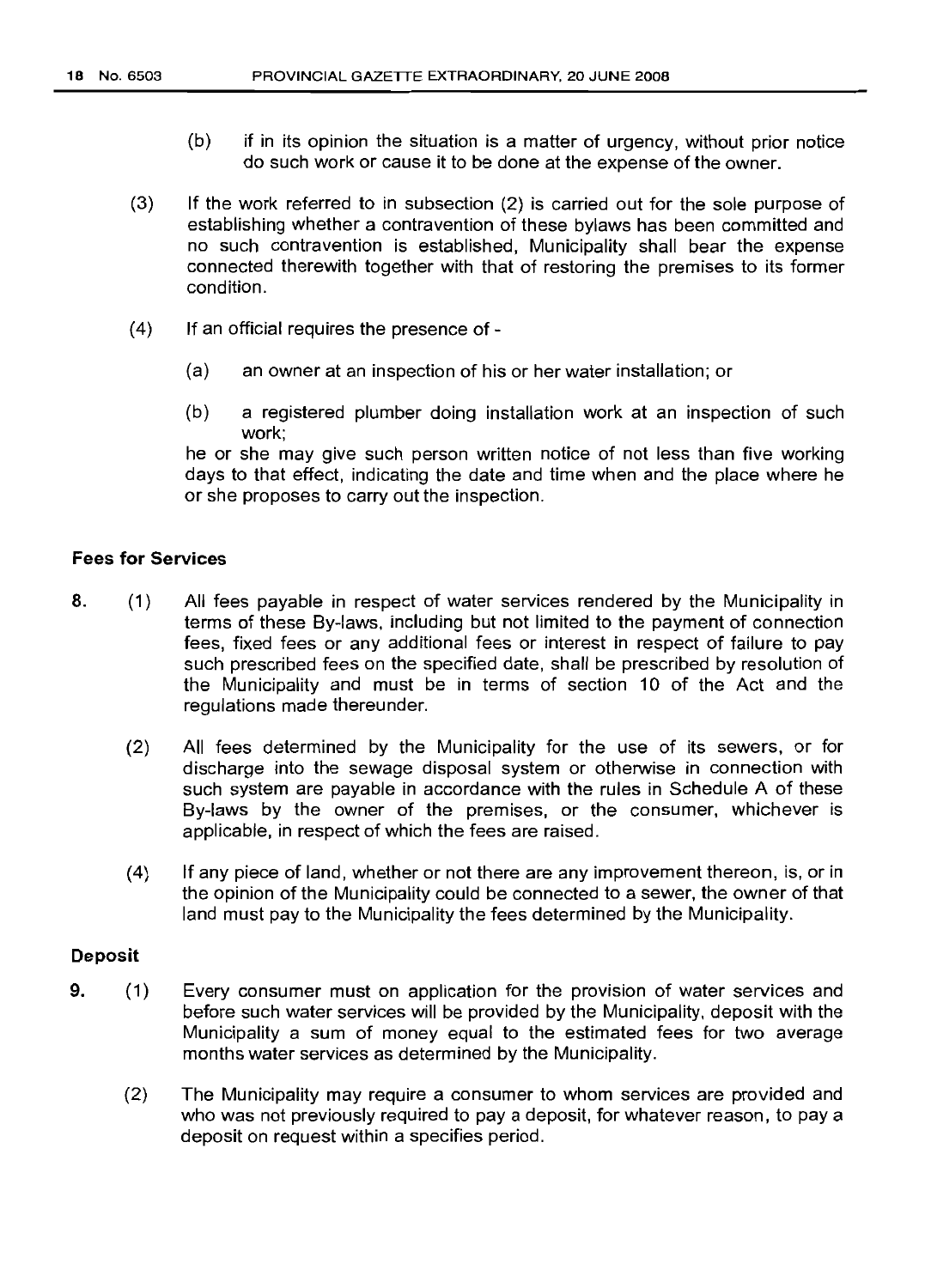- (3) The Municipality may from time to time review the deposit paid by a consumer in terms of subsection (1) and, in accordance with such review-
	- (a) require that an additional amount be deposited by the consumer; or
	- (b) refund to the consumer such amount as may be held by the Municipality in excess of the revised deposit.
- (5) Subject to the provisions of subsections (5) and (8), an amount deposited with the Municipality in terms of subsections (1) or (2) must not be regarded as being in payment or part payment of an account due for water services rendered.
- (6) If, upon the termination of the Agreement for the provision of water services, an amount remains due to the Municipality in respect of water services rendered to the consumer, the Municipality may apply the deposit in payment or part payment of the outstanding amount and refund any balance to the consumer, if the address of the consumer is known.
- (7) No interest will be paid by the Municipality on the amount of a deposit held by it in terms of this section.
- (8) In the case of disconnection of water supply due to an unpaid account, the deposit will be allocated to the unpaid account and a new deposit must be paid before the water supply is reconnected.

## Payment for water services

- 10. (1) Water services provided by the Municipality must be paid for by the consumer at the prescribed fees for the particular category of water services provided.
	- (2) A consumer is responsible for the payment of all water services provided to him or her from the date of commencement of the service to the date of termination thereof.
	- (3) The Municipality may estimate the quantity of water services provided in respect of a period or periods within the interval between successive measurements which may not be more than 180 days apart, and may render an account to the consumer for the services so estimated, which estimate must, for the purposes of these By-laws, be regarded as an accurate measurement until the contrary is proved.
	- (4) If a consumer uses water supply services for a category of use other than that for which it is provided by the Municipality in terms of an agreement and as a consequence is charged at a rate lower than the rate that should have been charged, the Municipality may make an adjustment of the amount charged in accordance with the rate which should have been charged and recover from the consumer the fees payable in accordance with such adjustment, and may also review the amount of the deposit held, in accordance with section 9(3).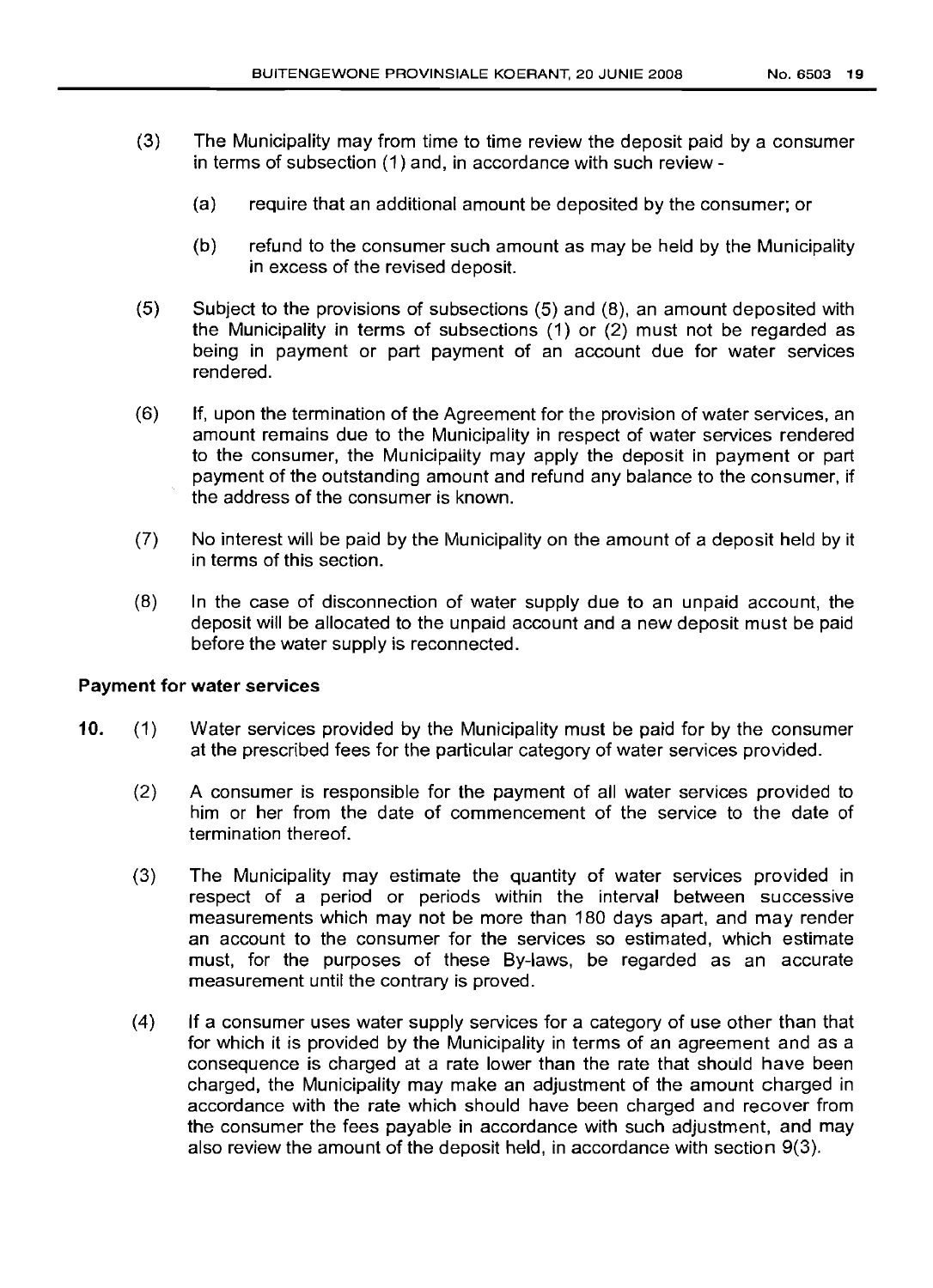- (5) If amendments to the prescribed fees for water services provided become operative on a date between measurements for the purposes of rendering an account in respect of such fees -
	- (a) the same quantity of water services must be regarded as having been provided in each period of twenty four hours during the interval between the measurements; and
	- (b) any prescribed fee must be calculated on a pro rata basis in accordance with the prescribed fee which applied immediately before such amendments.
- (6) Failure by the Municipality to comply with the period of 180 days referred to in subsection (3) will not disentitle the Municipality from recovering any monies due to it by a consumer.
- (7) If a customer is dissatisfied with an account rendered for water supplied to him or her by Municipality he or she may, prior to the due date stipulated therein, object in writing, or be assisted by Municipality to object in writing, to the account, setting out his or her reasons for such dissatisfaction; provided that the lodging of an objection shall not entitle a customer to defer payment except with the written consent of Municipality.

#### Payment in respect of prepayment meters

11. When a consumer is supplied with water through a prepayment meter, in addition to the requirements of sections 9 and 10:

- (a) no refund of the amount tendered for the purchase of water credit shall be given at the point of sale after initiation of the process by which the prepayment meter token is produced;
- (b) when a consumer vacates any premises where a prepayment meter is installed, no refund for the credit remaining in the meter shall be made to the consumer; and
- (c) the Municipality shall not be liable for the reinstatement of credit in a prepayment meter lost due to tampering with, or the incorrect use or abuse of a prepayment meter and/or token.

#### **Accounts**

- 12. (1) Accounts must be rendered and administered in accordance with the requirements and policies of the Municipality and subject to Credit Control Bylaws passed by the Municipality.
	- (2) If it is established that a meter is defective, the Municipality must, in accordance with section 34, adjust the account rendered.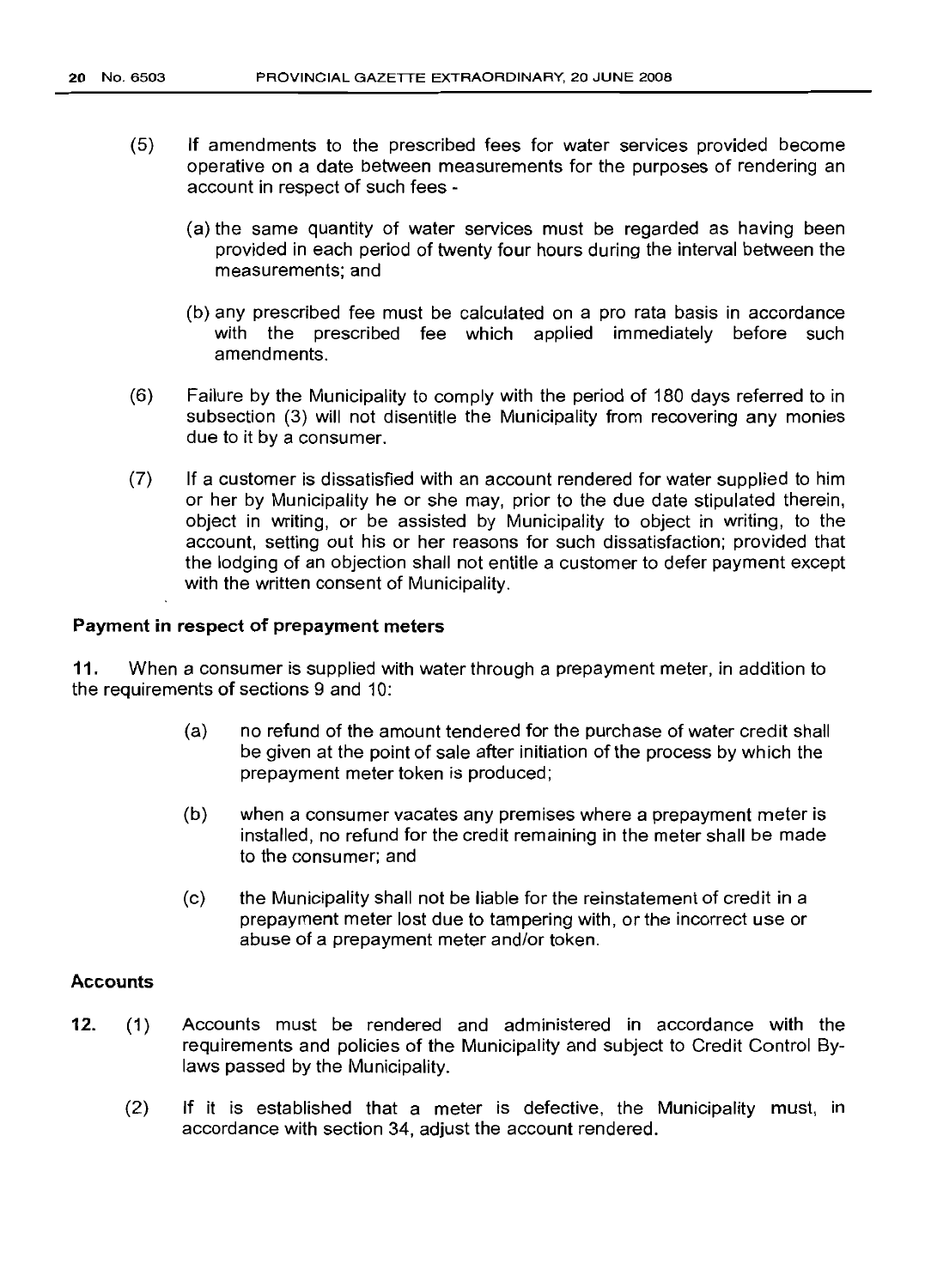## Termination of Agreements

- **13.** (1) Subject to the provisions of subsection  $(9)$ 
	- (a) a consumer may terminate an agreement for the provision of water services by giving to the Municipality not less than seven days' notice in writing of his or her intention to do so;
	- (b) the Municipality may, by notice in writing of not less than 30 days, advise a consumer of the termination of his or her agreement for the provision of water services if  $-$ 
		- (i) he or she has not used the water services during the preceding six months and has not made arrangements to the satisfaction of the Municipality for the continuation of the agreement;
		- (ii) he or she has failed to comply with the provisions of these By-laws and has failed to rectify such failure to comply following the issue of a compliance notice or has failed to pay prescribed fees due and payable: Provided that the provisions of the Act, these By-laws and any other applicable law must be followed before the agreement is terminated; or
		- (iii) an arrangement has been made by such consumer with another water services institution to provide water services to the consumer;
	- (2) the Municipality may, after having given notice, terminate an agreement for services if a consumer has vacated the premises to which such agreement relates.
	- (3) (a) If it is determined by a body legally entitled to do so, other than the Municipality, that an existing water service on private property, or emanating from private property, is creating environmental damage or water pollution, or water wastage, and the owner of the property or consumer, whichever is applicable, is directed to carry out measures as are required under any Act or law to rectify the situation, the Municipality is not liable for any damages arising as a result of the measures required to be taken or in respect of damages suffered as a result of a permanent or temporary termination of the services.
		- (c) Sould the consumer fail to carry out such measures, the Municipality may, subject to the provisions of Chapter 4, undertake the measures required, and any expenditure incurred may be recovered from the owner of the premises or the consumer as the case may be.

### Prohibition of access to water services other than through the Municipality

14. (1) No person is permitted to have access to water services from a source other than the Municipality, without its written approval.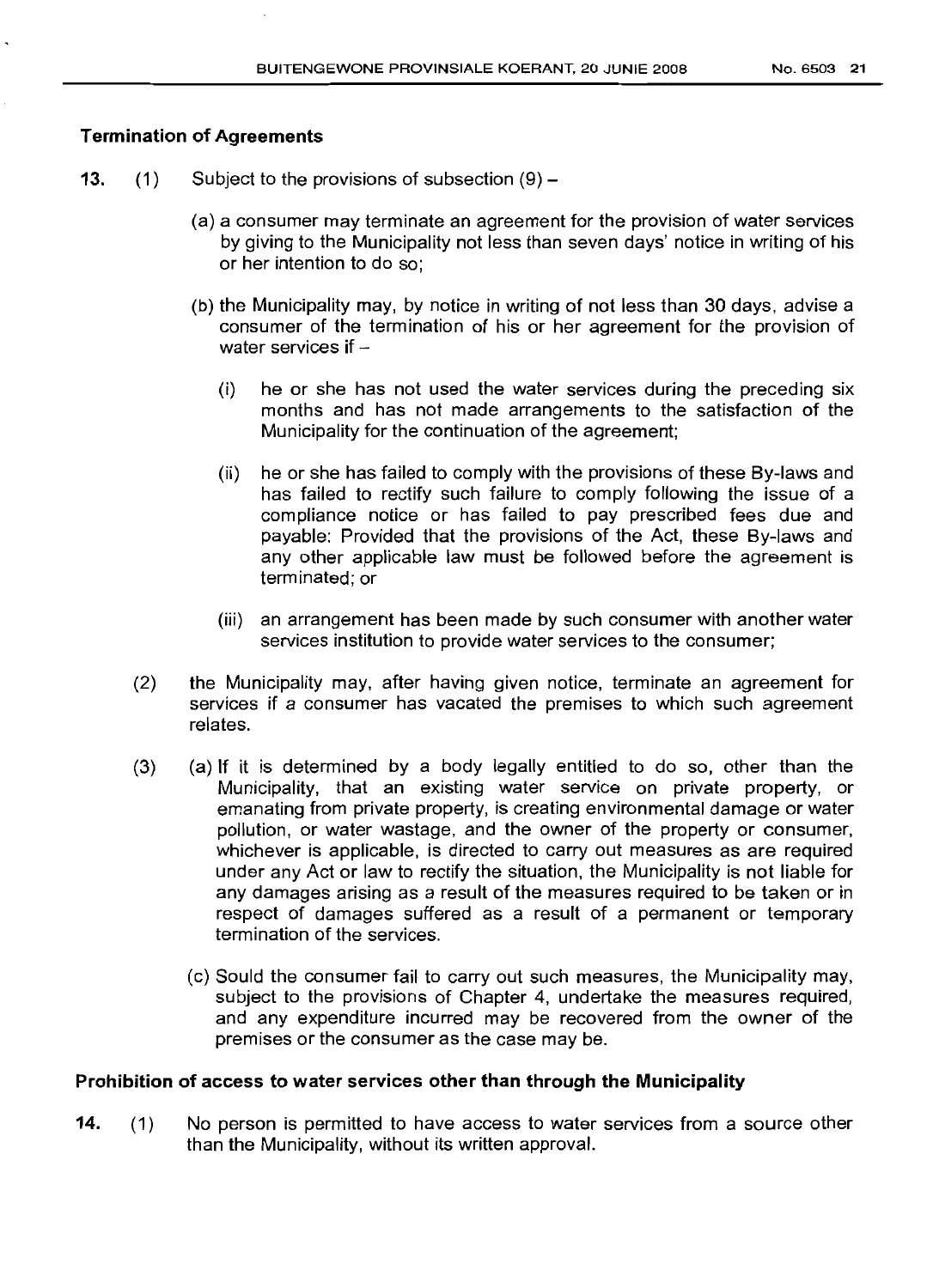- $(2)$  Despite the provision of subsection  $(1)$  hereof, a person who, at the commencement of these By-laws, was using water from another source may continue to do so -
	- (a) for a period of 60 days after he or she has been requested to apply for approval;
	- (b) thereafter until the application for approval is granted, if it has not been granted within that period; or
	- (c) for a reasonable period thereafter, within the discretion of the Municipality, if the application for approval is refused.
- (3) In granting approval, the Municipality may require the person seeking approval to supply such services as may be specified in the approval to others on reasonable terms, which must be specified by the Municipality.

#### Water services intermediaries

- 15. (1) An intermediary for the supply of water and sanitation services must be registered with the Municipality.
	- (2) The quality, quantity and sustainability of water services provided by the intermediary must meet the minimum standards prescribed by the Minister and must in all respects comply with the relevant provisions of these By-laws.
	- (3) Fees charged by an intermediary must comply with the norms and standards prescribed under the Act and any additional norms and standards required by these By-laws or set by the Municipality.
	- (4) In the event of a failure by the intermediary to perform its functions effectively, the Municipality may, subject to the provisions of section 26 of the Act, direct the intermediary to rectify its failure, and if the direction is not complied with, the Municipality may itself take over such functions.
	- (5) When the intermediary is capable of resuming its functions effectively, the Municipality must stop exercising such functions on behalf of the intermediary and may recover from the intermediary all expenses incurred and losses suffered as a result of havinq acted on behalf of the intermediary.
	- (6) The Municipality must monitor the performance of intermediaries to ensure that norms and standards for fees, any conditions set by the Municipality, the provisions of these By-laws and any contractual arrangements between the parties are adhered to.

#### General responsibility for compliance with these By-laws and other laws

16. (1) The owner of premises is ultimately responsible for ensuring compliance with these By-laws in respect of all or any matters relating to any installation, and if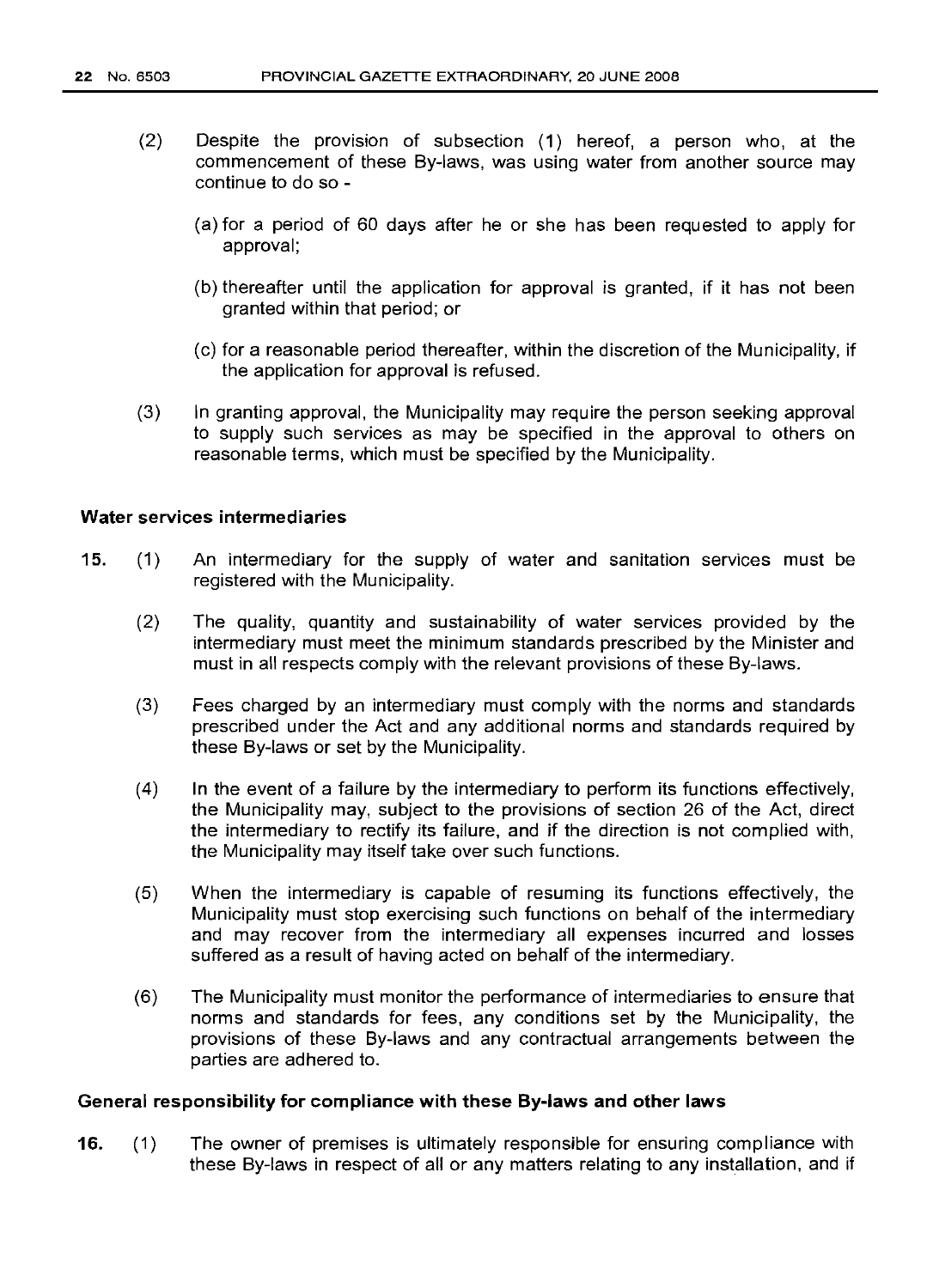he or she is not the consumer who actually uses the water services, the owner is jointly and severally liable with such consumer in respect of all matters relating to the use of any water services on his or her property, including any financial obligation.

- (2) The consumer is primarily responsible for compliance with these By-laws in respect of matters relating to the use of any water services.
- (3) No approval given under these By-laws relieves any owner or consumer from complying with any other law relating to the abstraction and use of water, or the disposal of effluent.

# Unauthorised use of water services

- 17. No person shall take water from the water supply system
	- (a) until an agreement referred to in section 17 or 18(1) has been concluded;
	- (b) except through a connection pipe as provided in terms of section .. or from a hydrant in terms of section...

# CHAPTER 2

## WATER SUPPLY SERVICES

## Part 1 Application for Service

## Application for supply of water

- 18. (1) No person, other than a consumer on Service Level 1, may consume, abstract or be supplied with water, unless he or she has applied to the Municipality on the prescribed form for such service, and such application has been agreed to.
	- (2) An application for the use of water services approved by the Municipality constitutes an agreement between the Municipality and the applicant, and takes effect on the date referred to in the application.
	- (3) The person referred to in subsection (2) will be liable for all the prescribed fees in respect of water services rendered to him or her until the agreement has been terminated in accordance with these By-laws, and is the consumer for all purposes during the currency of this agreement.
	- (4) The Municipality may, if it deems necessary, require a third party to be bound jointly and severally as surety and co-principal debtor with the consumer, for the payment of any prescribed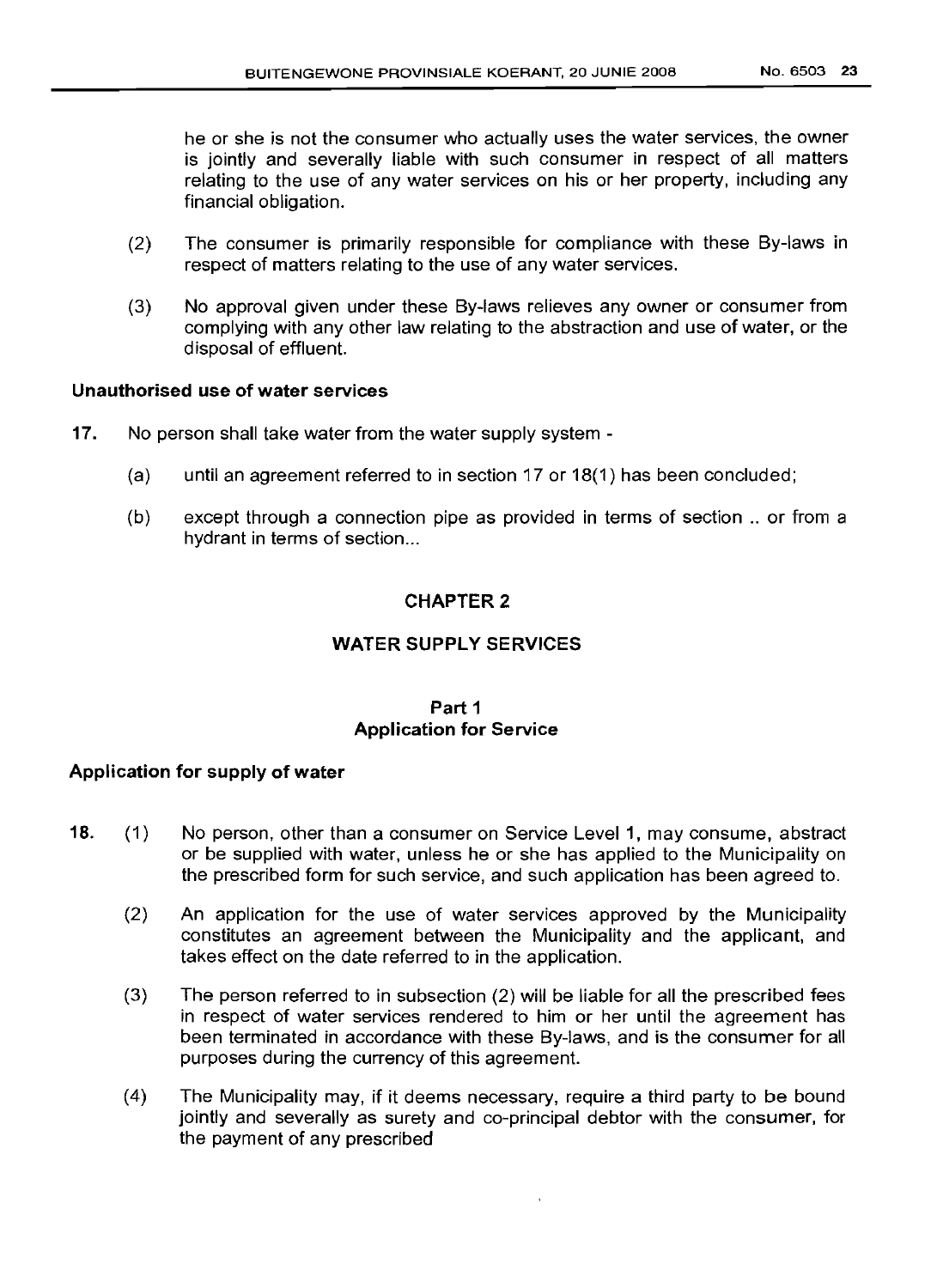- (5) The application form must at least contain the following information
	- (a) acceptance by the customer of the provisions of the water bylaws and acceptance of liability for the cost of all water consumed until the agreement is terminated;
	- (b) name of customer, and his or her identity or registration number, where applicable
	- (c) address or stand number of premises at which water is to be supplied, or on which a communal water connection operates;
	- (d) address to which accounts must be sent;
	- $(e)$  the purpose for which water is to be used;
	- (f) the agreed date on which the water service shall be provided.
- (5) The applicant must be informed if the Municipality refuses an application for the provision of water services, or is unable to render such water services on the date requested for provision of services to commence, or is unable to render the water services, and the Municipality must furnish the applicant with the reasons therefore and, if applicable, the date when the Municipality will be able to provide such water services.

## Special agreements for supply of water

- 19. (1) Municipality may enter into a special agreement for the supply of water to an applicant -
	- (a) inside its area of jurisdiction, if the supply necessitates the imposition of conditions not contained in the prescribed form; and
	- (b) outside its area of jurisdiction, if such application has been approved by the municipality in which the applicant resides.
	- (2) If Municipality provides a supply of water to an applicant outside its area of jurisdiction in terms of a special agreement, it may permit him or her to sell such water to other persons outside its area of jurisdiction, only if provision has been made therefore in the special agreement, or the written permission of the Municipality to do so has been obtained.

#### Purpose of supply

20. Where the purpose for which water is used changes, the customer shall enter into a new agreement as prescribed in Sections 17 and 18.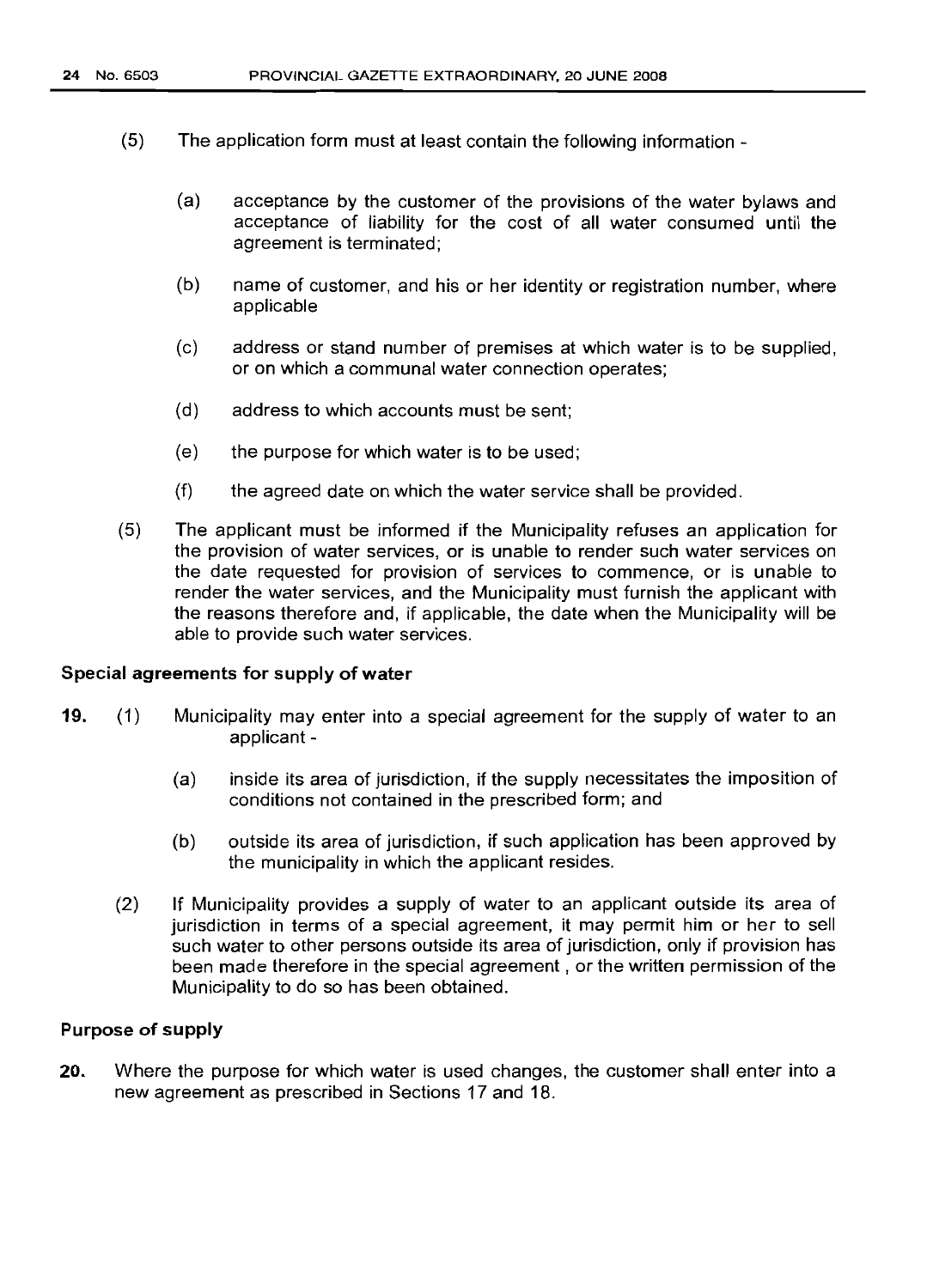#### General conditions of supply

- 21. (1) Subject to the provisions of the Act, the supply of water by Municipality shall not constitute an undertaking by it to maintain at any time or at any point in its water supply system -
	- (a) an uninterrupted supply;
	- (b) a specific pressure or rate of flow in such supply; or
	- (c) a specific standard of quality of the water

provided that, if the water supply is interrupted for more than 24 hours, then Municipality undertakes to provide an alternative supply of water to meet basic needs.

- (2) Municipality may, subject to the provisions of subsection (1)(b), specify the maximum height in a building, or the maximum height above ground level or mean sea level, to which water will be supplied from the water supply system.
- (3) If an owner requires that any of the standards referred to in subsection (1) be maintained on his or her premises, he or she shall make provision in the water installation for such maintenance.
- (4) Municipality may, in an emergency, interrupt the supply of water to any premises without prior notice.
- (5) If in the opinion of Municipality the consumption of water by a consumer adversely affect the supply of water to another consumer or consumers, it may apply such restrictions as it may deem fit to the supply of water to the firstmentioned consumer in order to ensure a reasonable supply of water to the other consumer or consumers
- (6) The Municipality will not be liable for any damage to property caused by water flowing from fittings left open when the water supply is re-instated, following an interruption in supply for any reason.
- (7) Every steam boiler and any premises which require for the purposes of the work undertaken on the premises, a continuous supply of water, must have a cistern fitted and in working order and holding a water supply deemed adequate by the occupier of the premises.
- (9) No consumer may resell water supplied to him by the Municipality, except with the written permission of the Municipality, which may stipulate the maximum price at which the water may be resold, and may impose such other conditions as the Municipality may deem necessary.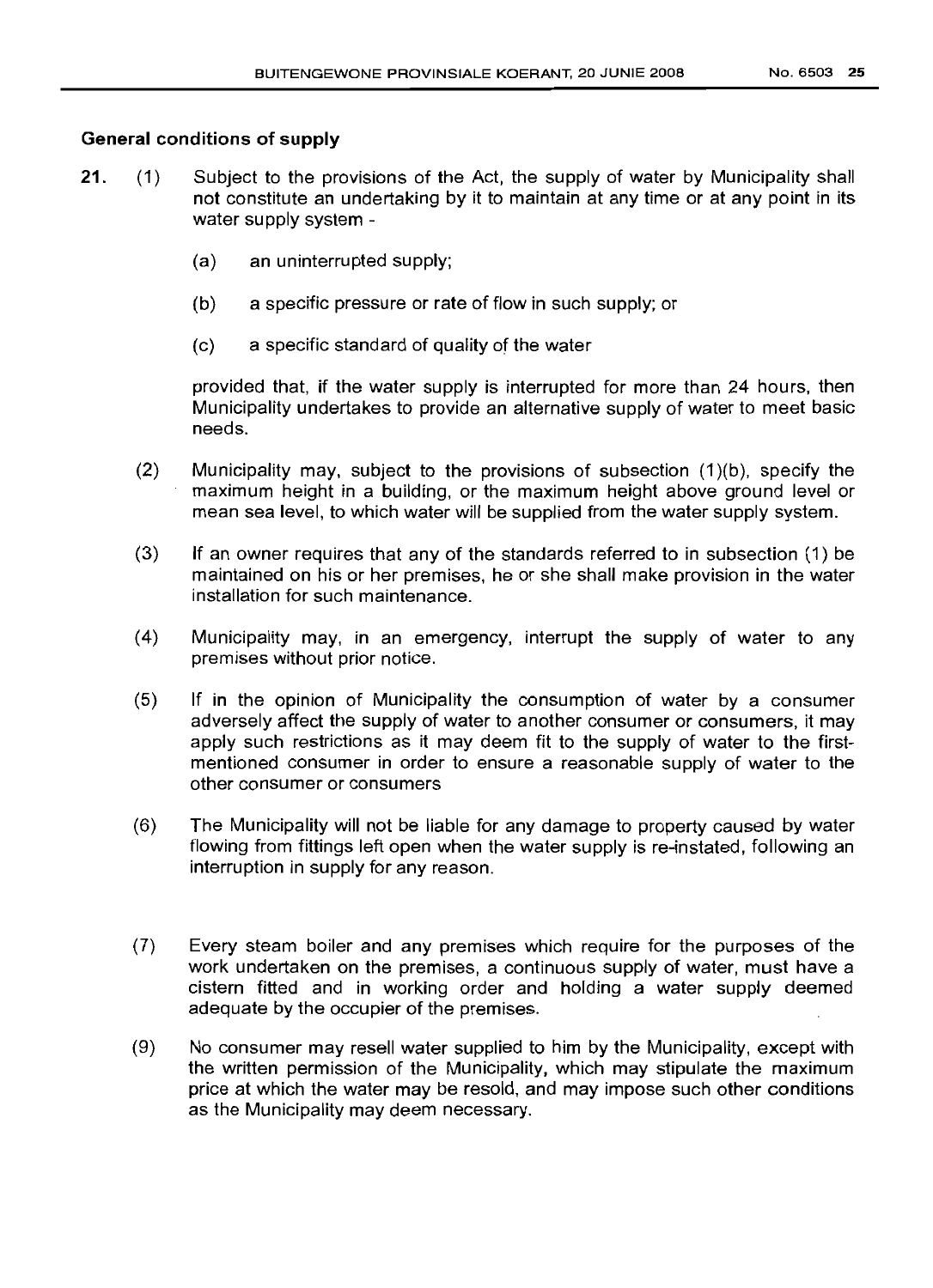## **Part 2 Connection of water supply**

#### **Provision of connection pipe**

- 22. (1) If an agreement for a supply of water in respect of premises has been concluded and no connection pipe exists in respect of the premises, the owner shall make application on the prescribed form and pay the prescribed charge for the installation of such a pipe.
	- (2) If an application is made for a supply of water to premises which are so situated that it is necessary to extend the water supply system in order to supply water to the premises, Municipality may agree to the extension subject to such conditions as it may impose.

#### **Location of connection pipes**

- 23. (1) A connection pipe provided and installed by Municipality must -
	- (a) be located in a position and be of a suitable size determined by the Municipality; and
	- (b) terminate at the boundary of the land owned by or vested in Municipality, or over which it has a servitude or other right, or at the outlet of the water meter if the meter is located on the property being supplied.
	- (2) In reaching agreement with an owner concerning the location of a connection pipe, the Municipality shall ensure that the owner is aware of -
		- (a) practical restrictions which may exist regarding the location of a connection pipe;
		- (b) the cost implications of the various possible locations of the connection pipe;
		- (c) whether or not the Municipality requires the owner to fix the location of the connection pipe by providing a portion of his or her water installation at or outside the boundary of his or her premises, or such agreed position inside or outside his or her premises where the connection is required, for the Municipality to connect to such installation.

#### **Interconnection between premises**

24. An owner of premises shall ensure that no interconnection exists between the water installation on his or her premises and the water installation on other premises, unless he or she has obtained the prior written consent of Municipality and complies with any conditions that it may have imposed.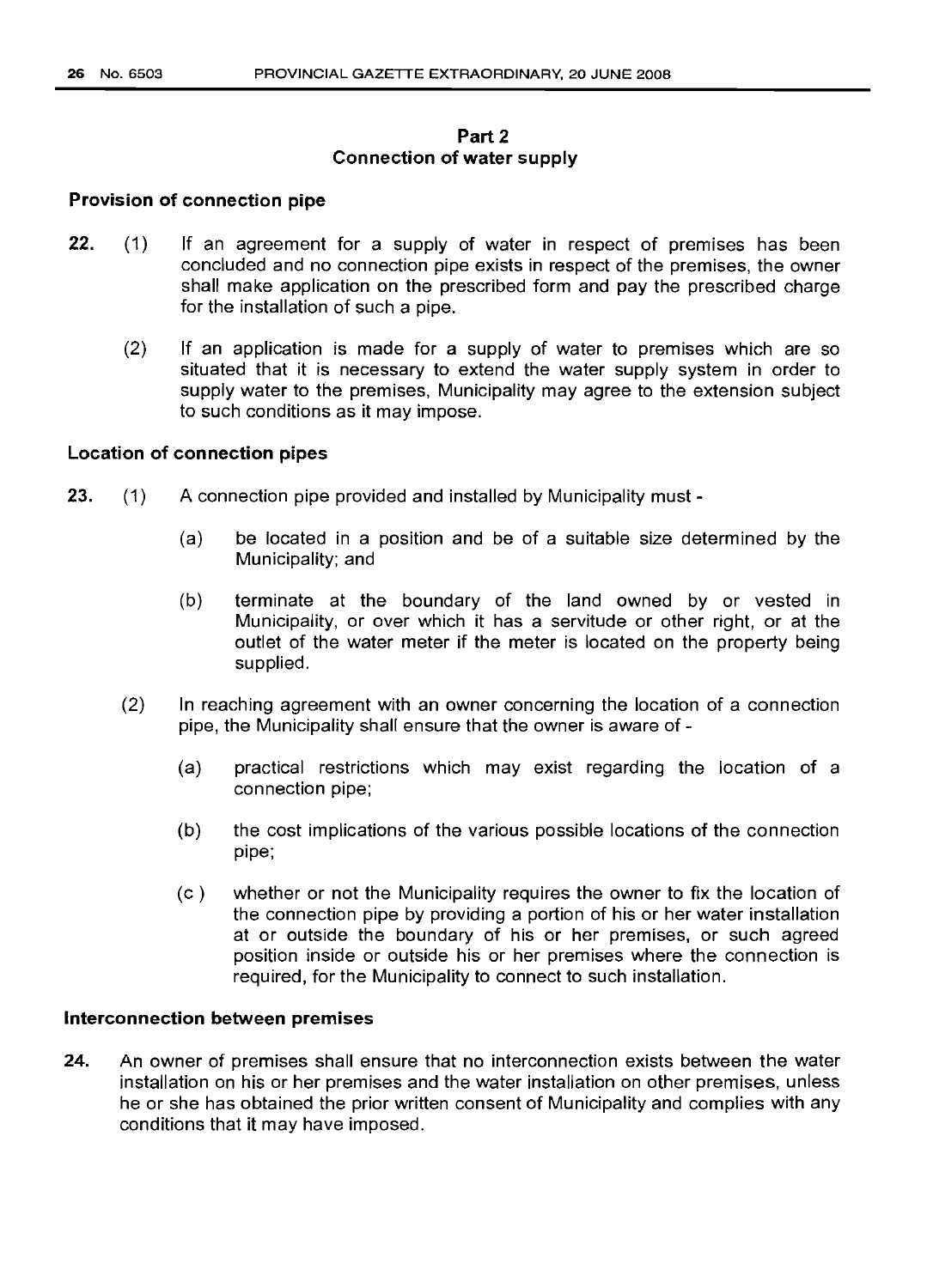## Provision of single water connection for supply to several consumers on same premises

- 25. (1) Only one connection pipe to the water supply system may be provided for the supply of water to any premises, irrespective of the number of accommodation units, business units or consumers located on such premises.
	- (2) Where the owner, or the person having the charge or management of any premises on which several accommodation units, business units, or consumers are situated, requires the supply of water to such premises for the purpose of separate supply to the different units or consumers, the Municipality may, in its discretion, provide and install either -
		- (a) a single measuring device in respect of the premises as a whole or a number of such units or consumers; or
		- (b) a separate measuring device for each such unit or consumer or any number thereof.
	- (3) Where the Municipality has installed a single measuring device as contemplated in subsection 2(a), the owner or the person having the charge or management of the premises, as the case may be -
		- (a) must, if the Municipality so requires, install and maintain on each branch pipe extending from the connection pipe to the different units or consumers -
			- (i) a separate measuring device; and
			- (ii) an isolating valve; and
		- (c) is liable to the Municipality for the prescribed fees for all water supplied to the premises through such single measuring device, irrespective of the different quantities consumed by the different consumers served by such measuring device.

(4) Notwithstanding the provisions of subsection (1), the Municipality may permit more than one connection pipe to be provided on the water supply system for the supply of water to any premises comprising sectional title units or if, in the opinion of the Municipality, undue hardship or inconvenience would be caused to any consumer on such premises by the provision of only one connection pipe.

(5) Where the provision of more than one connection pipe is authorised by the Municipality in terms of subsection (4), the prescribed fees for the provision of a connection pipe are payable in respect of each connection so provided.

(6) Where the premises are supplied with water by a number of connection pipes, the Municipality may require the owner to reduce the number of connection points and alter his or her water installation accordingly at the owner's expense.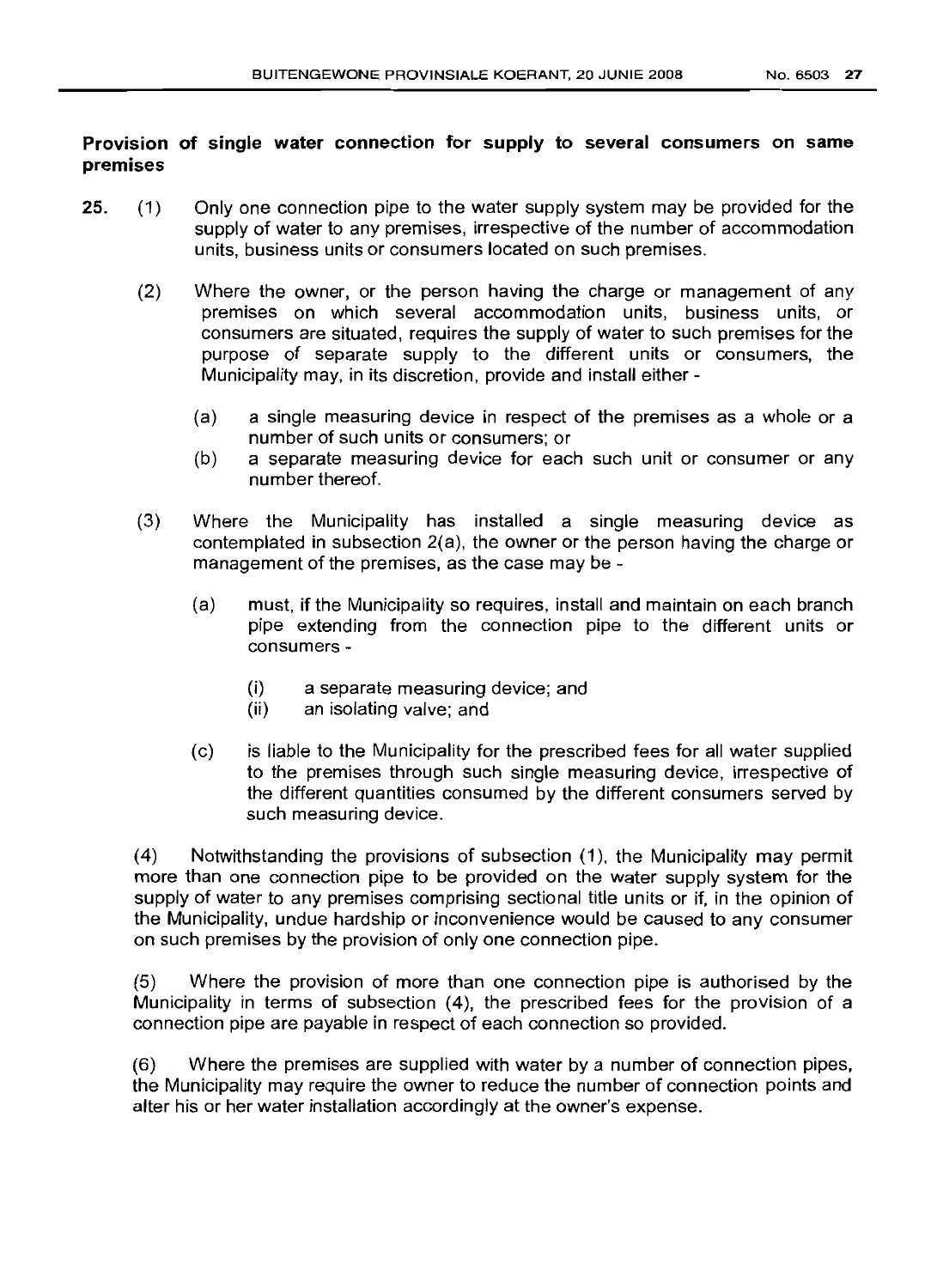#### Restriction or cutting-off of supply

- 26. (1) Without prejudice to any other right it may have, Municipality may, if a consumer has -
	- (a) failed to pay a sum due to it in terms of these bylaws; or
	- (b) committed a breach of these bylaws and has failed to rectify such breach within the period specified in a written notice served on him or her requiring him or her to do so;

act against such a person in terms of these bylaws, Municipality's Credit Control Policy/Credit Management Bylaws, or other applicable legislation.

- (2) If, in the opinion of Municipality, action is necessary as a matter of urgency to prevent waste of water, damage to property, danger to life or pollution of water, it may-
	- (a) without prior notice, cut off the supply of water to any premises; and
	- (b) enter upon such premises and do such emergency work, at the owner's expense, as it may deem necessary, and in addition by written notice require the owner to do such further work as it may deem necessary within a specified period.
- (3) Tampering
	- (a) Where a water supply has been tampered with or the meter bypassed, Municipality may disconnect the relevant supply immediately and without any notice whatsoever, and in such a way that no further water supply at those premises is possible. The customer will be charged the applicable tampering fee.
	- (b) Transgressors will be dealt with in the following manner:
		- (i) First Tampering Offence:
			- Supply will be isolated at point of supply.
			- Written notification will be given to the customer informing him or her of isolation, as well as the fees due in respect of the tampering fee for a first offence, and the calculated amounts.
			- Municipality will only re-instate services after the required amounts mentioned in the notification have been paid.
		- (ii) Second Tampering Offence:
			- In instances of a second tampering offence, Municipality may immediately disconnect the service supply and remove the cable or pipes and the meter.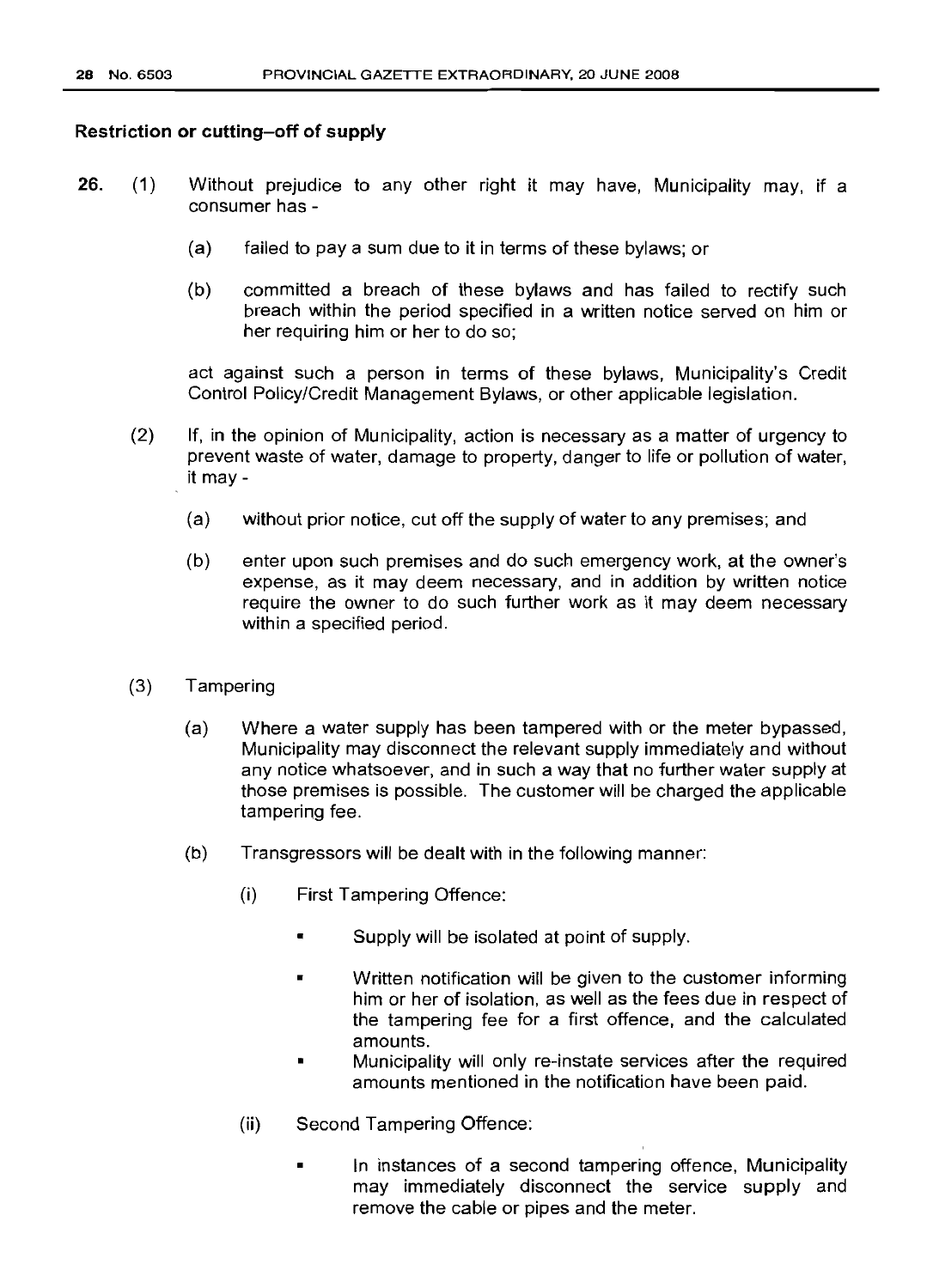- A written notification will be sent to the customer informing him or her of the removal of the services and of any outstanding fees, including tampering fees and calculated amounts due. If the money due has not been paid by a specific date and time to be mentioned in the notice, the matter will be referred to debt collection specialists.
- A written notification will also be sent to the owner of the property to the effect that the service supply has been removed and that a new supply will only be installed after the following conditions have been met:
	- A written application for reconnection of the supply, including a motivation, has been received and approved by Municipality.
	- The fee for a new connection, including the cable or pipe cost, as well as all calculated amounts and all other outstanding required amounts, including property tax, have been paid.
- (c) In addition to the provisions of this section, Municipality may enforce any other rights or exercise any power conferred upon it by the Water Services Act (Act 108 of 1997), Municipality's Water Bylaws and any other applicable legislation.

# Interruption of supply at consumer's request

- 27. (1) Municipality may, at the written request of a customer-
	- (a) cut off the supply of water to his or her premises; and
	- (b) restore the supply;

on the dates requested by him or her.

(2) The customer shall, prior to the restoration of his or her water supply in terms of this section, pay the actual cost plus 10% for the cutting-off of his or her supply of water, and for its restoration.

#### Disconnection of water supply

- 28. The Municipality may disconnect a water installation from the connection pipe and remove the connection pipe if -
	- (a) the agreement for supply has been terminated in terms of section 15 and it has not received an application for a subsequent supply of water to the premises served by the pipe within a period of 90 days of such termination; or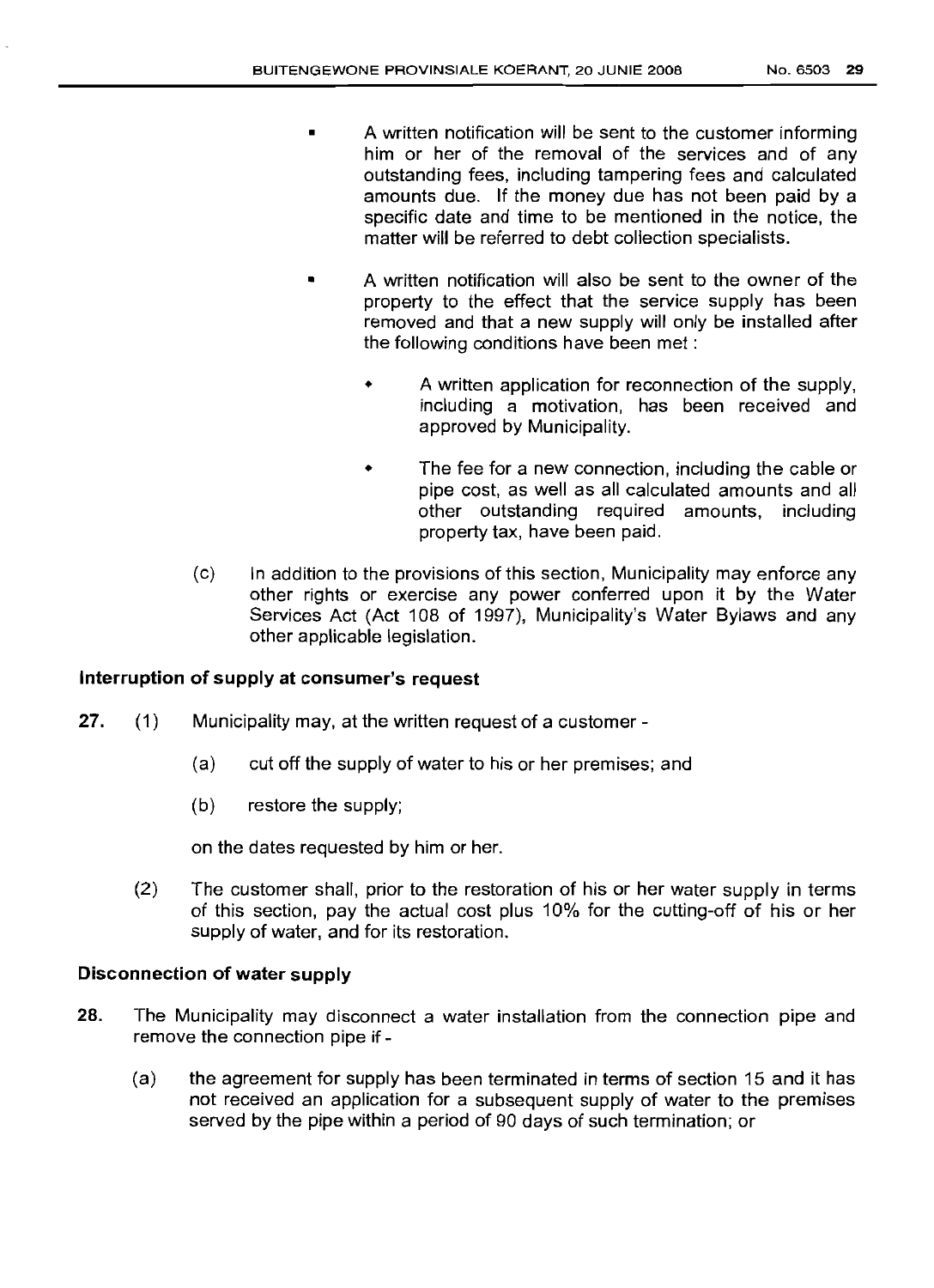(b) the building on the premises concerned has been demolished.

#### **Water supplied from a hydrant**

- 29. (1) The Municipality may permit a temporary supply of water to be taken from one or more fire hydrants specified by it.
	- (2) A person who desires a temporary supply of water referred to in subsection (1) shall make application in the manner prescribed in section 18(1) and subject to such conditions as may be prescribed by the Municipality on the prescribed form.
	- (3) The Municipality may, for purposes of supplying water from a hydrant, provide a portable water meter to be returned to the Municipality on termination of the temporary supply, which portable meter and all other apparatus and fittings used for the connection of a portable water meter to a hydrant remains the property of the Municipality and will be provided subject to any conditions imposed by the Municipality.

#### **Quantity, quality and pressure**

30. Water supply services provided by the Municipality must comply with the minimum standards set for the provision of water supply services in terms of section 9 of the Act.

#### **Part** 3 **Measuring water supplied**

## **Measuring the quantity of water supplied**

- 31. (1) All water supplied to a consumer by the Municipality shall pass through a meter or other measuring device for the purpose of measuring the quantity of water consumed.
	- (2) A meter referred to in subsection (1) and its associated apparatus shall be provided and installed by the Municipality, shall remain its property, and may be changed by the Municipality whenever it deems necessary.
	- (3) (a) The Municipality may install the meter, and its associated apparatus, serving a water installation at any point in the installation;
		- (b) If the Municipality installs a meter in a water installation in terms of paragraph (a), it may install a section of pipe and associated fittings between the end of its connection pipe and the meter, and such section shall be deemed to form part of the water installation.
	- (4) If the Municipality installs a meter together with its associated apparatus in a water installation in terms of subsection (3), the owner shall -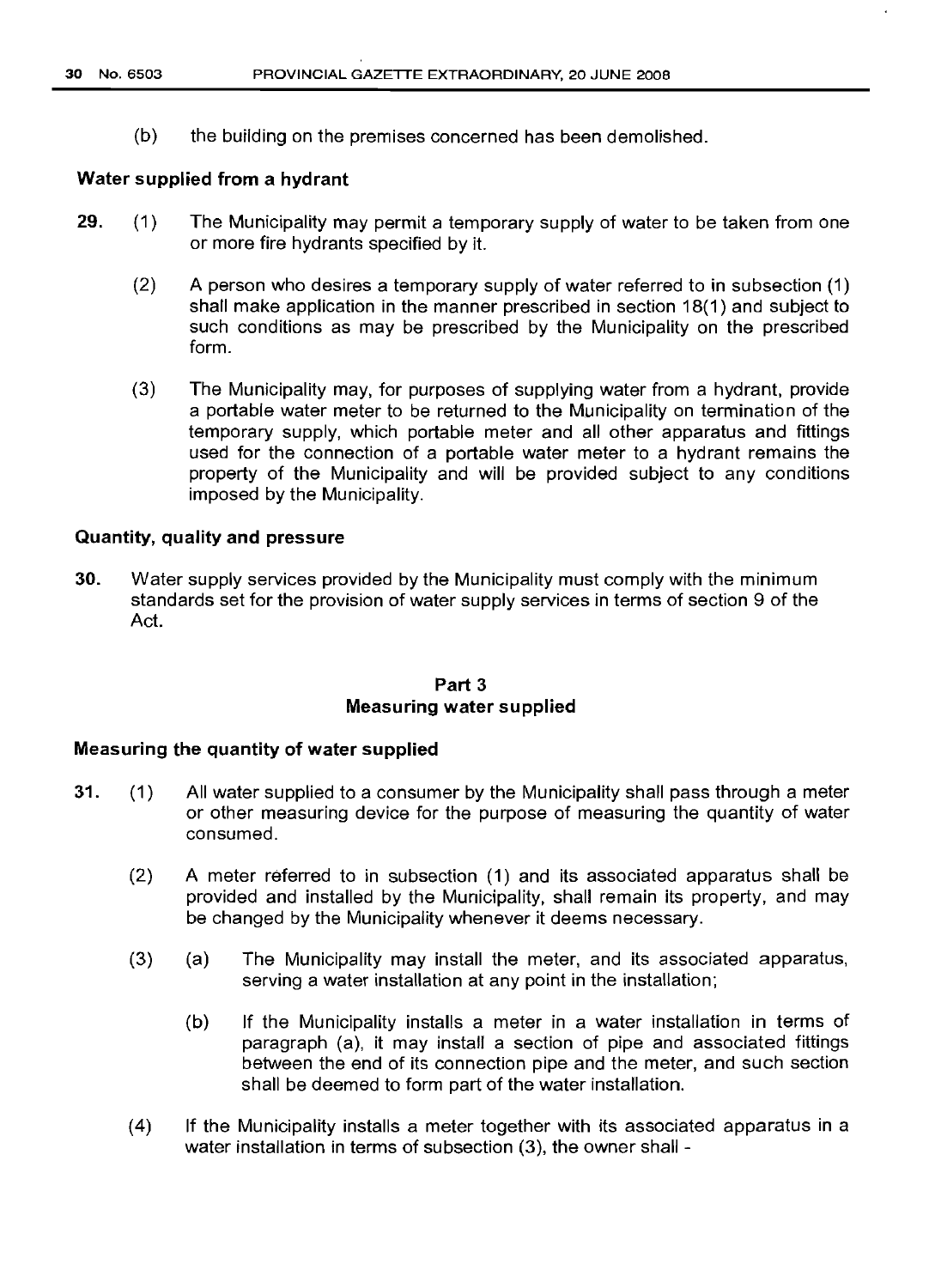- (a) provide a place satisfactory to the Municipality in which to install it;
- (b) ensure that unrestricted access is available to it at all times;
- (c) be responsible for its protection and be liable for the costs arising from damage thereto, excluding damage arising from normal fair wear and tear;
- (d) ensure that no connection is made to the pipe in which the meter is installed, between the meter and the connection pipe serving the installation; and
- (e) make provision for the drainage of water which may be discharged, from the pipe in which the meter is installed, in the course of work done by the Municipality on the meter.
- (5) No person other than an official shall
	- (a) disconnect a meter and its associated apparatus from the pipe in which they are installed;
	- (b) break a seal which the Municipality has placed on a meter; or
	- (c) in any other way interfere with a meter and its associated apparatus.
- (6) If the Municipality considers that the size of a meter is unsuitable by reason of the quantity of water supplied to premises, it may install a meter of such size as it may deem necessary, and may recover from the owner of the premises concerned the prescribed charge for the installation of the meter.
- (7) The Municipality shall require the installation, at the owner's expense, of a meter to each dwelling unit, in separate occupancy, on any premises, for use in determining quantity of water supplied to each such unit; provided that where fixed quantity water delivery systems are used a single meter may be used to supply more than one unit.
- (8) All water meters shall comply with the Trade Metrology Act, (Act No 77 of 1973), as amended from time to time.

## Quantity of water supplied to consumer

- 32. (1) For the purpose of assessing the quantity of water supplied to a consumer during any period and measured through a meter installed by the Municipality over a specific period, it shall be deemed, unless the contrary can be proved, that -
	- (a) the quantity is represented by the difference between readings of the meter taken at the beginning and end of such period;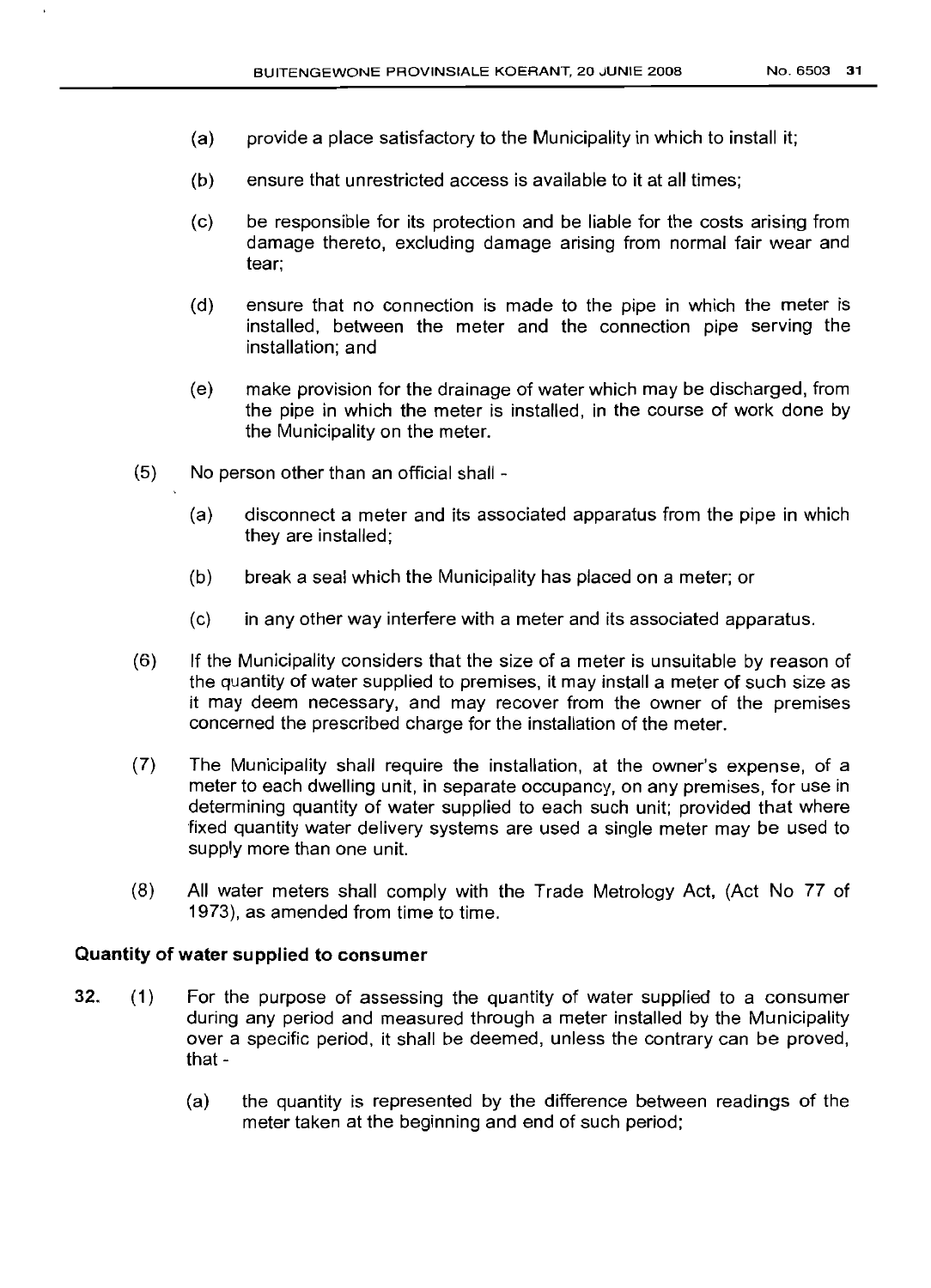- (b) the meter was registering correctly during such period; and
- (c) the entries in the records of Municipality were correctly made;
- (2) If water is supplied to, or taken by, a customer without its passing through a meter, the estimate by the Municipality of the quantity of such water shall be deemed to be correct.
- (3) If a meter is by-passed and a contravention of section 30(5) occurs, the Municipality may for the purposes of rendering an account, make an estimate, in accordance with subsection (4), of the quantity of water supplied to the consumer during the period that water was so taken by the consumer.
- (4) For the purposes of subsection (3), an estimate of the quantity of water supplied to a consumer must be based on -
	- (a) the average monthly consumption of water on the premises registered over three succeeding measuring periods over not more than 180 days in total, after the date on which the irregularity referred to in subsection (2) was discovered and rectified, and /or
	- (b) the period preceding the date referred to in subsection (2) but not exceeding 36 months.
- (5) Until such time as a meter has been installed in respect of water supplied to a consumer, the estimated consumption of that consumer must be based on the average consumption of water supplied to the specific zone within which the consumer's premises are situated, during a specific period.
- (6) Where in the opinion of the Municipality it is not reasonably possible or cost effective to measure water supplied to each consumer within a particular zone, the Municipality may determine the fees to be paid by each consumer within that zone irrespective of actual consumption.
- (7) Fees determined in terms of subsection (6) will be based on the estimated average consumption of water supplied to that zone.
- (8) Where water supply services are provided through a communal water services work, the amount due and payable by consumers gaining access to water supply services through the communal water services work, will be based on the estimated average consumption of water supplied to that water services work, and the decision of the Municipality in arriving at that amount is final and binding on each consumer affected thereby, unless legally set aside.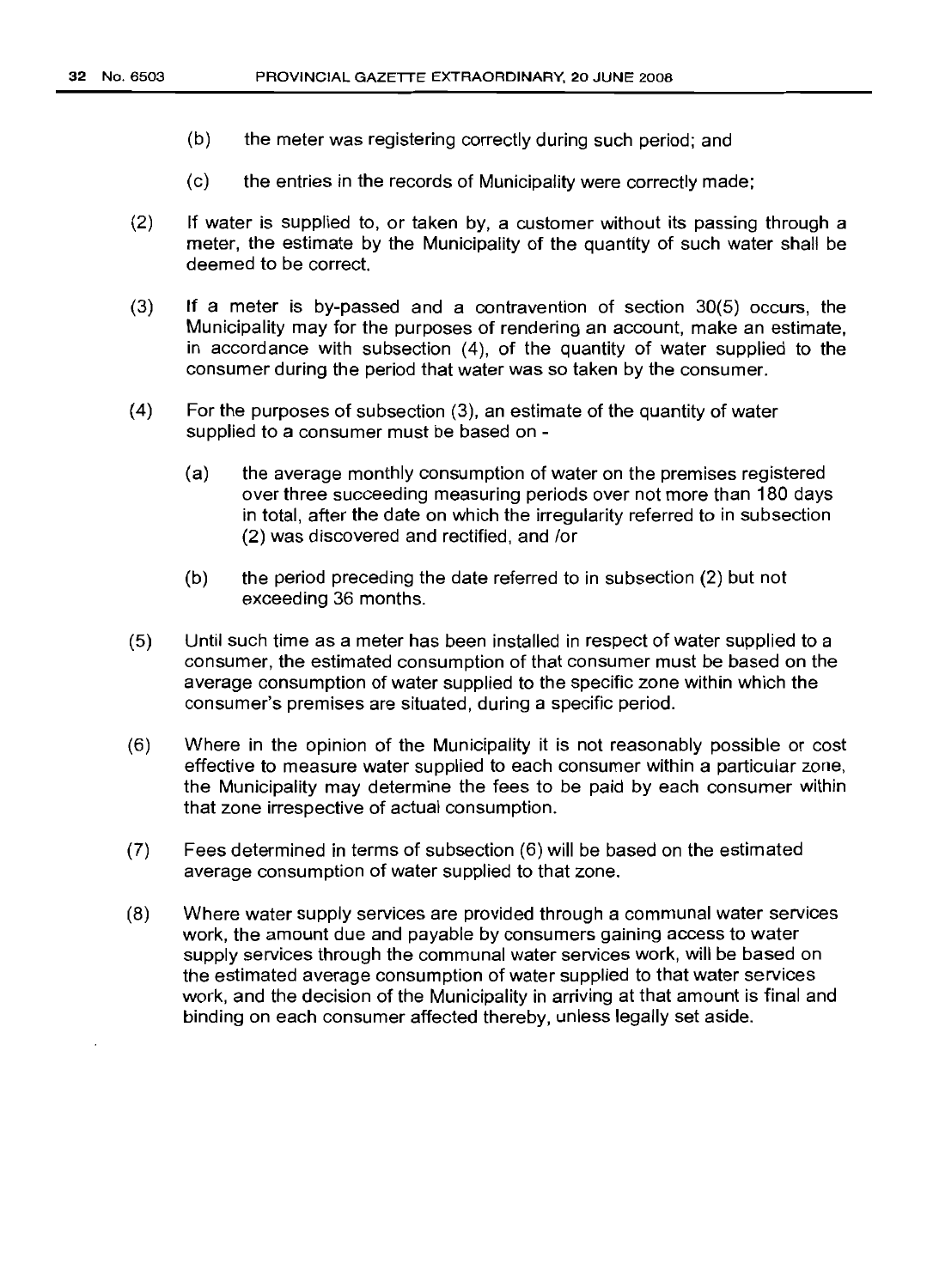(9) For purposes of subsections (5) and (6), a zone is that local area of land, of which the premises occupied by the consumer is a part, which is zoned in terms of a town planning scheme or an integrated development plan for homogeneous usage.

#### **Defective meters**

- 33. (1) If a consumer has reason to believe that a meter, used for measuring water, which was supplied to him or her by the Municipality, is defective, he or she may, against payment of the prescribed fee, make application in writing for the meter to be tested.
	- (2) The prescribed fee referred to in subsection (1) shall be
		- (a) retained by the Municipality if the meter is found in terms of subsection (3) or (4) not to be defective; or
		- (b) refunded to the applicant if the meter is found in terms of those subsections to be defective.
	- (3) A meter to which the regulations relating to water meters published under the Trade Metrology Act, 1973 (Act No 77 of 1973) are applicable shall be deemed to be defective if, when tested in accordance with SABS 1529 Part I, is found to have a percentage error in over-registration or under-registration greater than that permitted for a meter in use in terms of that specification.
	- (4) A meter of size greater than 100mm diameter to which the specification referred to in subsection (3) is not applicable, shall be deemed to be defective if it is found to have a percentage error in over-registration or under-registration greater than 5% at any one of the rates of flow when tested at the following percentages of its designed maximum rate of flow:
		- (a) 75% or more of the design maximum flow;
		- (b) between 50% and 55% of the design maximum flow; and
		- (c) between 15% and 20% of the design maximum flow.

 $(5)$  In addition to applying the provisions of subsection  $(2)$  if the meter is found to be defective, the Municipality must -

- (a) repair the meter or install another meter which is in good working order, without charging the consumer, unless the costs thereof are recoverable from the consumer where section 30(5) has been contravened.
- (b) determine the quantity of water services for which the consumer will be charged on the basis set out in section 33.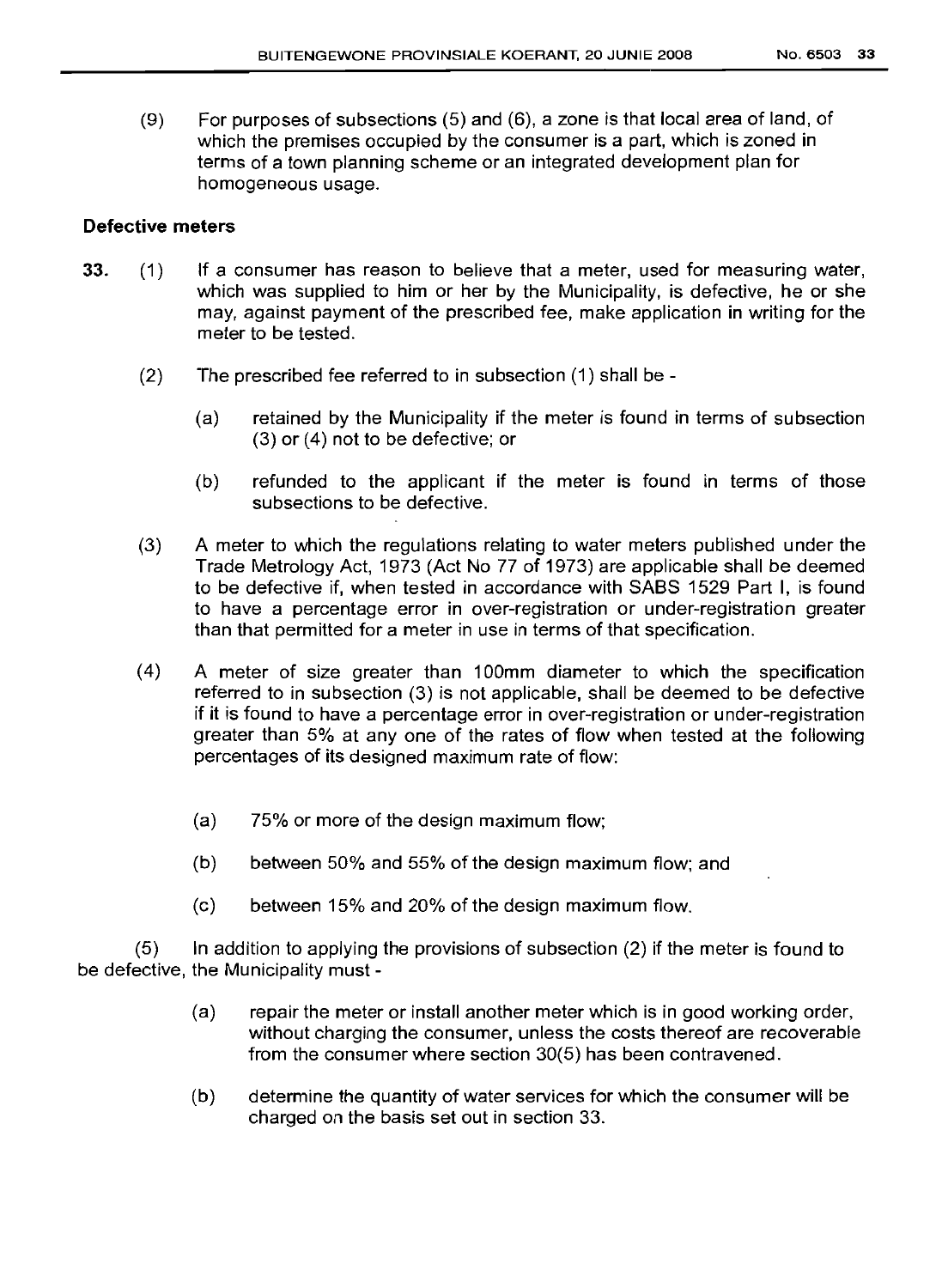- (6) A consumer is entitled, on giving the Municipality reasonable notice of his or her intention, to be present at the testing of any meter in which the consumer has an interest.
- (7) Any meter removed by the Municipality for testing must be retained intact and must be available for a period of three months after testing.

#### **Adjustment of quantity of water supplied through defective meter**

- 34. (1) If a meter is found to be defective, the Municipality may estimate the quantity of water supplied to the consumer concerned during the period in which, in its opinion, such meter was defective, on the basis of the average daily quantity of water supplied to him or her over -
	- (a) a period between two successive measurements subsequent to the replacement of the meter or, if this is not possible;
	- (b) the period in the previous year, corresponding to the period in which the meter was defective or, if this is not possible;
	- (c) the period between three successive measurements prior to the meter becoming defective.
	- (2) (a) If the quantity of water supplied to a consumer during the period when his or her meter was defective cannot be estimated in terms of subsection (1), the Municipality may estimate the quantity; and
		- (b) the consumer must be informed of the method used by the Municipality to estimate the quantity of water supplied to him or her, as contemplated in subsections (1) and (2), and given the opportunity to make representations to the Municipality before a final estimate is arrived at.

#### **Special meter reading at request of consumer**

35. The Municipality must, on receipt from the consumer of written notice of not less than seven days and subject to payment of the prescribed fee, read a meter at a time or on a day other than that upon which it would normally be read.

#### **Special measurement**

36. (1) If the Municipality wishes, for purposes other than charging for water consumed, to ascertain the quantity or water which is used in a part of the water installation, it may by written notice advise the owner concerned of its intention to install a meter at such point in the water installation as it may specify.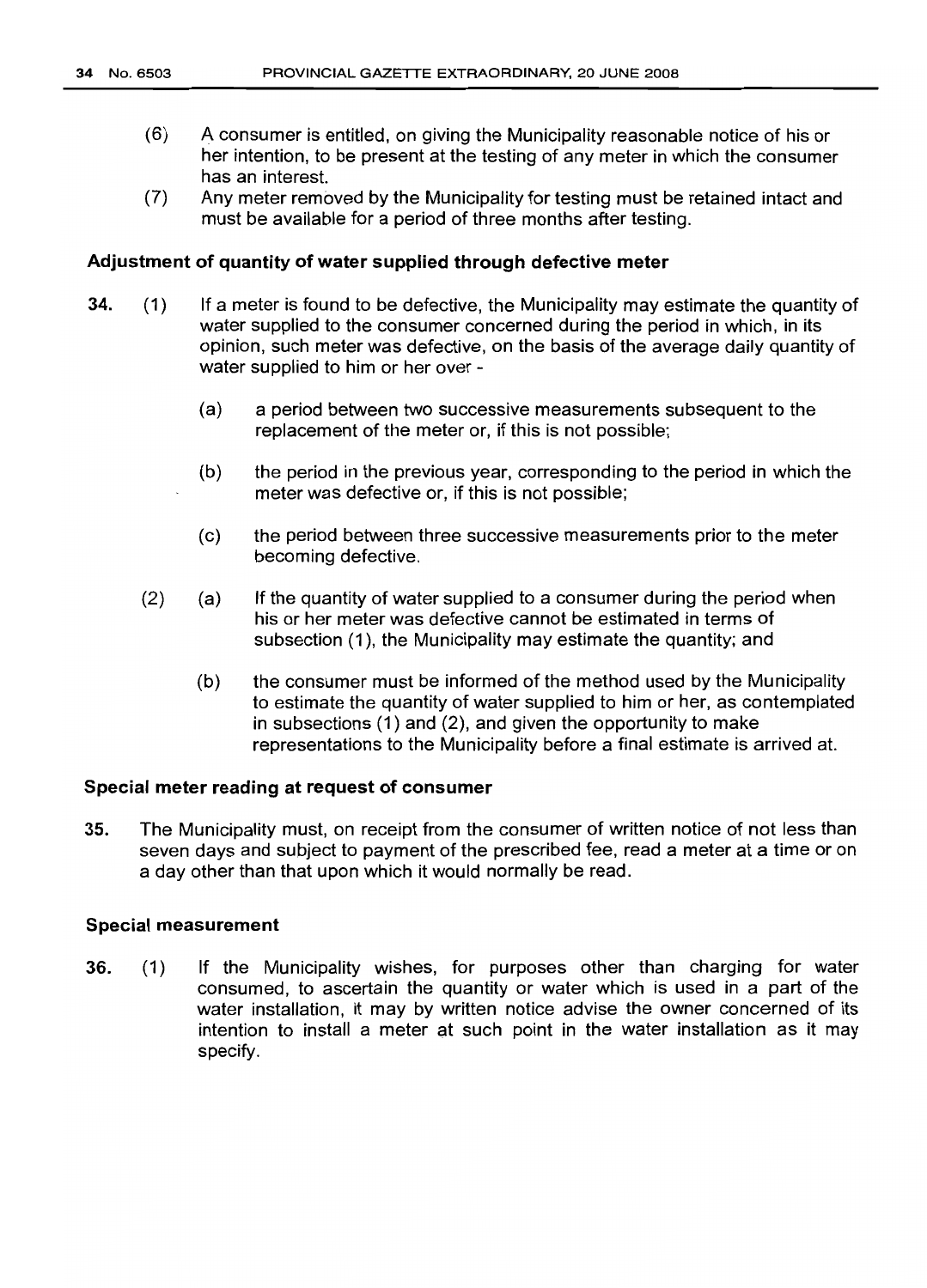- (2) The installation of a meter referred to in subsection (1), its removal, and the restoration of the water installation after such removal shall be carried out at the expense of the Municipality.
- (3) The provisions of sections 30(4) and 30(5) shall apply insofar as they may be applicable in respect of a meter installed in terms of subsection (1).

# Part 4 Payment and accounts

# Payment for water supplied

37. All water supplied by the Municipality must be paid for by the consumer in accordance with section 10 of these By-laws.

### Water accounts

- 38. (1) The Municipality shall show on each water account rendered to a consumer the actual or estimated meter readings in kilolitres or cubic metres, together with the dates of the readings and the total amount due in Rands. If the readings are estimated, this shall be clearly indicated on the account.
	- (2) When an estimated meter reading is used, the Municipality must be in a position to justify it to the consumer.

### No reduction of amount payable for water wasted

39. A consumer shall not be entitled to a reduction of the amount payable for water wasted in a water installation.

### Charges other than for water supplied

- 40. (1) The Municipality may, in addition to fees authorised elsewhere in these Bylaws, prescribe and levy any of the following fees:
	- (a) A fee payable by the customer in respect of each connection pipe or meter provided by the Municipality to serve the premises occupied by him or her, whether or not water has been supplied to him or her, the fee being due from the date of the agreement referred to in sections 17(2) or 18(1), whichever is applicable. Such fee shall not be based on any quantity of water consumed.
	- (b) A monthly fee payable by the owner in respect of premises which, in the opinion of the Municipality, can reasonably be connected to the water supply system but is not so connected.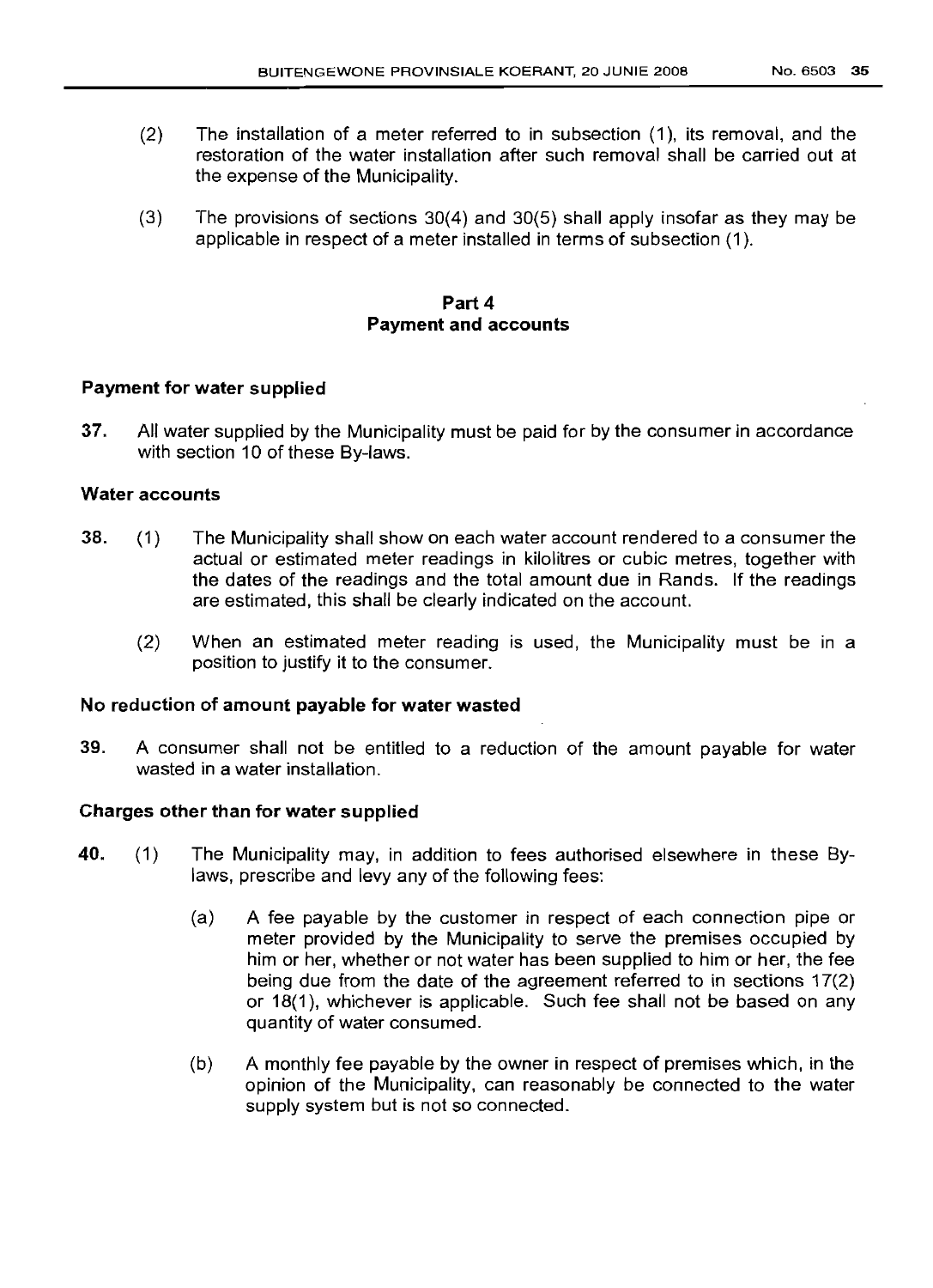(2) The consumer and the owner of the premises are jointly and severally liable to pay the fees determined by the Municipality, in respect of any fire extinguishing installation or appliance used or installed upon such premises.

## Part 5 Municipality approval for work and use of pipes and fittings

#### Approval of installation work

- 41. (1) If an owner wishes to have installation work done, he or she shall first obtain the Municipality's written approval; provided that approval shall not be required in the case of water installations in dwelling units or installations where no fire installation is required, or for the repair or replacement of an existing pipe or water fitting other than a fixed water heater and its associated protective devices.
	- (2) If any of the installation work is governed by the EIA Regulations, then the owner must ensure compliance and obtain the relevant authorisation in respect thereof.
	- (3) Application for the approval referred to in subsection (1) shall be made on the prescribed form and shall be accompanied by -
		- (a) the prescribed fees, if applicable; and
		- (b) copies of the drawings as prescribed by the Municipality, giving information in the form required by clause 4.1.1 of SABS Code 0252 : Part I; or
		- (c) a certificate from a person approved by the Municipality certifying that the installation has been designed in accordance with SABS 0252 : Part I or has been designed on a rational basis.
	- (4) The provisions of subsections (1), (2) and (3) shall not apply to a registered plumber who replaces a fixed water heater or its associated protective devices.
	- (5) Authority given in terms of subsection (1) shall lapse at the expiry of a period of 24 months after the first day of the month succeeding the month in which the authority is given.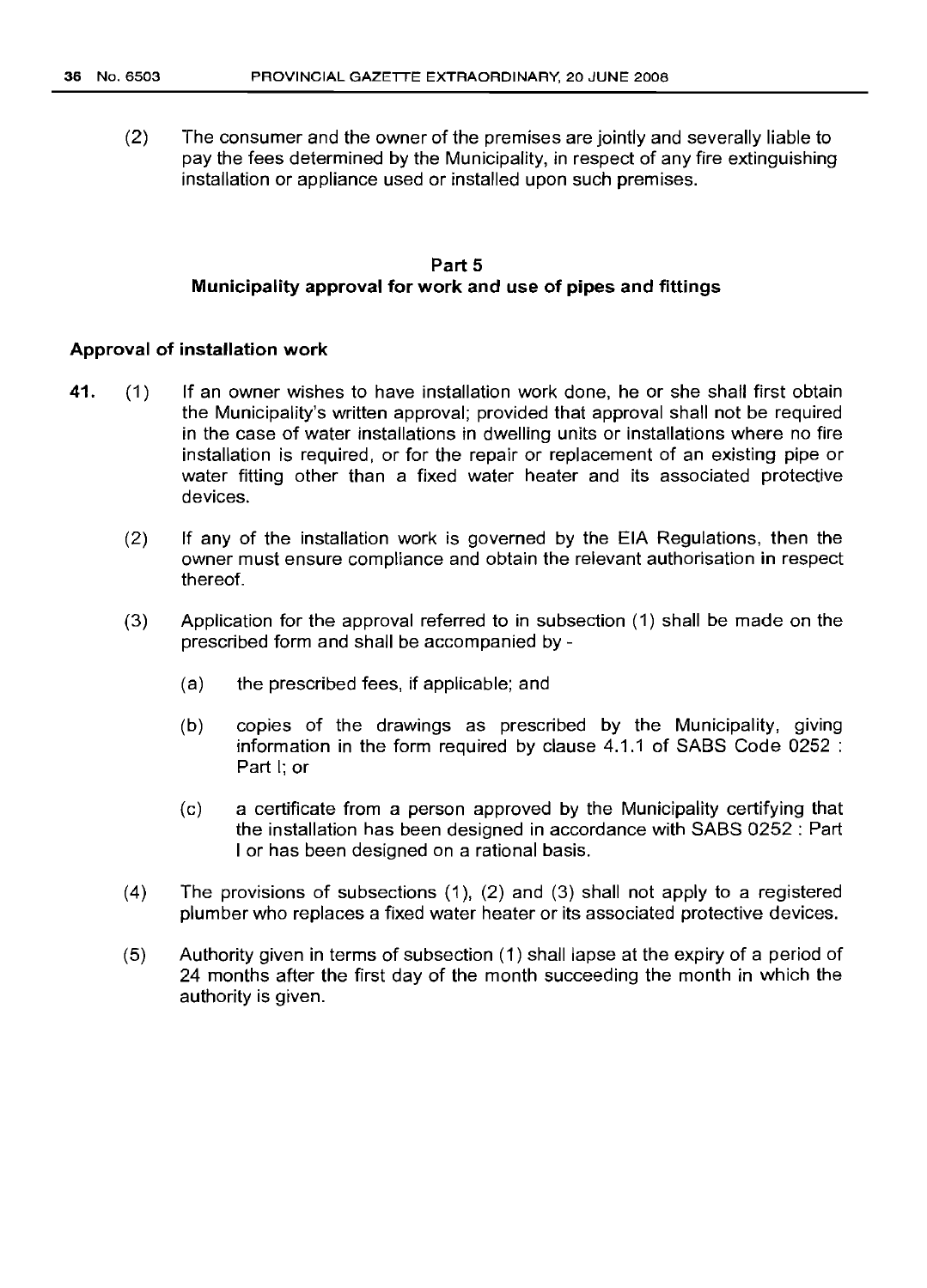- (6) A complete set of approved drawings of installation work must be available at the site of the work at all times until such work has been completed, where permission is required in terms of subsection (1).
- $(7)$  If installation work has been done in contravention of subsections  $(1)$ ,  $(2)$  or  $(3)$ , the Municipality may by written notice require the owner of the premises concerned to comply with that regulation within a specified period, and if work is in progress, to cease the work, and may further require the owner to remove all such work which does not comply with these By-laws.

# Persons permitted to do installation work

- 42. (1) No person who is not registered with the SAQCC for the Water Supply Industry, in the category appropriate for the work to be undertaken, shall be permitted to:
	- (a) do installation work other than the replacement or repair of an existing pipe or water fitting;
	- (b) replace a fixed water heater or its associated protective devices;
	- (c) inspect, disinfect and test a water installation, fire installation or storage tank;
	- (d) service, repair or replace a backflow preventer; or
	- (e) install, maintain or replace a meter provided by an owner in a water installation.
	- (2) No person shall require or engage a person who is not a registered plumber to do the work referred to in subsection (1).
	- (3) The provisions of subsection (1) shall not apply to a person acting in the scope of his or her employment with a registered plumber or a registered contractor.
	- (4) Notwithstanding the provisions of subsection (1), a person who, in terms of any law in force immediately prior to the commencement of these bylaws, was entitled to do the work described in subsection (1), may continue to do such work for a period not exceeding 12 months after these bylaws became effective.
	- (5) Notwithstanding the provisions of subsection (1), the Municipality may permit a person who is not a registered plumber or a registered contractor to do installation work on his or her own behalf on premises owned and occupied solely by himself or herself and his or her immediate household; provided that such work may be inspected and approved by a person registered with the SAQCC for the Water Supply Industry, in the category appropriate to the work being undertaken, at the direction of Municipality.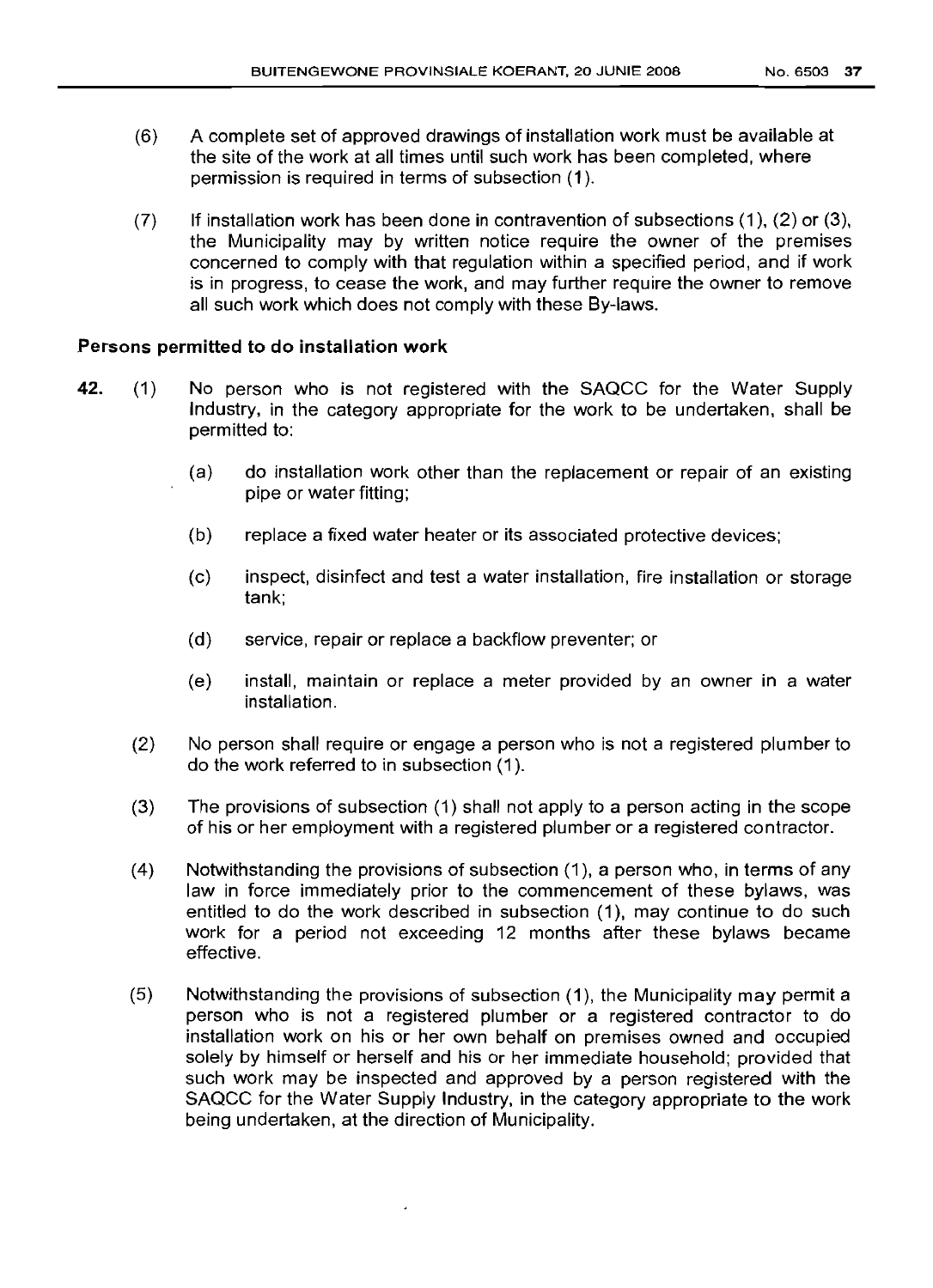## Provision and maintenance of water installation

- 43. (1) An owner must provide and maintain a water installation at his or her own cost and must ensure that the installation is situated within the boundary of his or her premises, except  $-$ 
	- (a) in the case of a connection to a connection pipe; or
	- (b) where permitted in terms of section ..
	- (2) Sefore doing work in connection with the maintenance of a portion of his or her water installation which is situated outside the boundary of his premises, an owner shall obtain the written consent of the Municipality or the owner of the land on which such portion is situated, as the case may be.

## Technical requirements for water installation

- 44. (1) Notwithstanding the requirement that a certificate be issued in terms of section 40(3)(c), all water installations shall comply with SASS Code 0252 Part I and all fixed electric storage water heaters shall comply with SABS Code 0254.
	- (2) In addition to any requirement of SASS Code 0252 Part 1, the consumer must at his or her own expense, or the Municipality may in its discretion and at the consumer's expense, and for the consumer's exclusive use, provide and install a stop-cock at a suitable point inside the boundary of the premises on the consumer's side of the meter leading to the water installation.

#### Use of pipes and fittings to be authorised

- 45. (1) No person shall, without the prior written authority of the Municipality, install or use a pipe or water fitting in a water or drainage installation within the Municipality's area of jurisdiction unless it is included in the Schedule of Approved Pipes and Fittings.
	- (2) A pipe or water fitting may be included in the Schedule referred to in subsection (1) if -
		- (a) it bears the standardisation mark of the South African Bureau of Standards in respect of the relevant SABS specification issued by the Bureau; or
		- (b) it bears a certification mark issued by the SASS to certify that the pipe or water fitting complies with an SABS Mark specification or a provisional specification issued by the SASS, provided that no certification marks shall be issued for a period exceeding two years.
	- (3) Municipality may, in respect of any pipe or water fitting included in the Schedule, impose such additional conditions as it may deem necessary in respect of the use or method of installation thereof.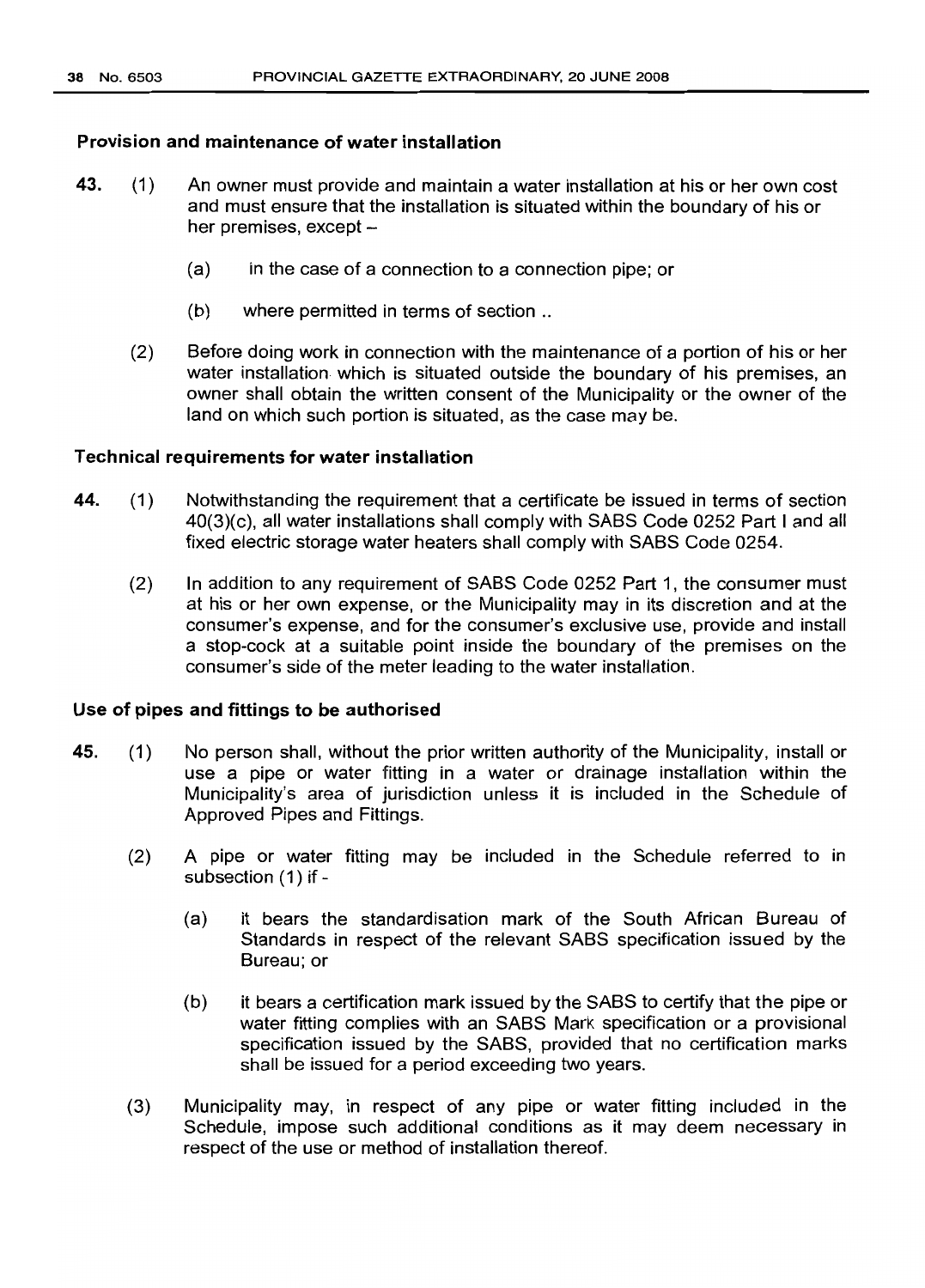- (4) A type of pipe or water fitting may be removed from the Schedule if it
	- (a) no longer complies with the criteria upon which its inclusion was based; or
	- (b) is no longer suitable for the purpose for which its use was accepted.
- (5) The current Schedule referred to in subsection (1) must be available for inspection at the office of the Municipality at any time during working hours.
- (6) The Municipality may sell copies of the current Schedule at the prescribed fee.

### **Labelling of terminal water fittings and appliances**

- **46.** All terminal water fittings and appliances using or discharging water shall be marked, or have included within the packaging of the item, the following information:
	- (a) the range of pressure in kPa over which the water fitting or appliance is designed to operate;
	- (b) the flow rates, in Iitres per minute, related to the design pressure range; provided that this information shall be given for at least the following water pressures:
		- (i) 20 kPa
		- (ii) 100 kPa
		- (iii) 400 kPa

### **Unlawful water installation**

**47.** Where any installation work has been constructed in contravention of these By-laws, the owner must on receiving a compliance notice by the Municipality carry out such alterations to the installation as prescribed in the notice.

### **Pipe in street or public place**

**48.** No person may, for the purpose of conveying water derived from whatever source, lay or construct a pipe or associated component on, in or under a street, public place or other land owned by, vested in, or under the control of the Municipality, except with the prior written permission of the Municipality, and subject to such conditions as may be imposed by it on granting permission.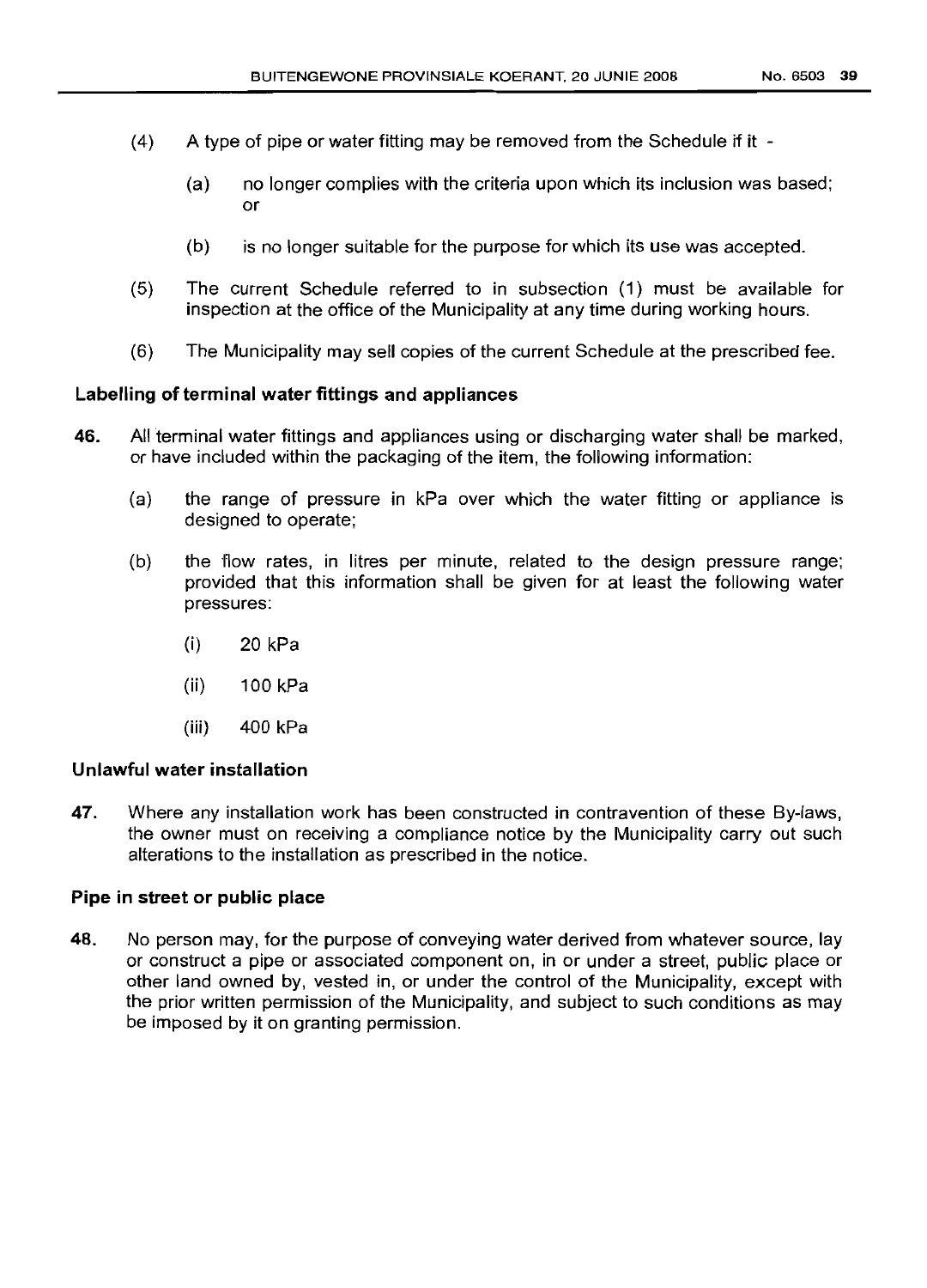## Special provision for fire services

- 49. (1) Any water installation for the provision of water for fire fighting purposes, must comply with the provisions of SABS Code 0252-1: 1994 or any revision or substitution thereof.
	- (2) Notwithstanding the provisions of subsection (1), the special provisions contained in section 48 to 57. inclusive apply, insofar as they are applicable, to the supply of water for fire fighting purposes.

## Dual and combined installations

- 50. Any new building erected after the adoption of these By-laws must comply with the following requirements in relation to the provision of fire extinguishing services
	- (a) If, in the opinion of any official or employee of the Municipality charged with the approval of plans, boosting of the system is required, either in terms of ensuring adequate pressure or supply of water for the purposes which the system is intended to meet, a dual pipe system must be used, one for fire extinguishing purposes and the other for general domestic purposes;
	- (b) Combined installations, in which the same pipes and fittings are used for fire extinguishing and general domestic purposes, are only permitted where no booster pumping connection is provided on the water installation;
	- (c) In the circumstances contemplated in paragraph (b), a fire hydrant must be provided by the Municipality, at the consumer's expense, within 90 metres of the property to provide a source of water for the use of the crew of any fire tender sent to extinguish a fire; and
	- (d) All pipes and fittings must be capable of handling pressures in excess of 1015 kPa, which could be expected when boosting takes place and must be designed to maintain their integrity when exposed to fire conditions.

## Connection pipe for fire extinguishing services

- 51. (1) A single connection to the water supply system, to serve a connection pipe for a fire installation, excluding a sprinkler system. may be provided by the Municipality.
	- (2) The Municipality may provide and install at its cost a meter on the connection pipe referred to in subsection (1).
	- (3) Where there is an existing connection pipe for the sole purpose of fire extinguishing services, such connection pipe may only be used for that purpose.
	- (4) No take-off of any kind from any connection pipe referred to in subsection (3) may be made, nor may any water therefrom be used except in connection with an automatic sprinkler and drencher, a hydrant connection or a hose-reel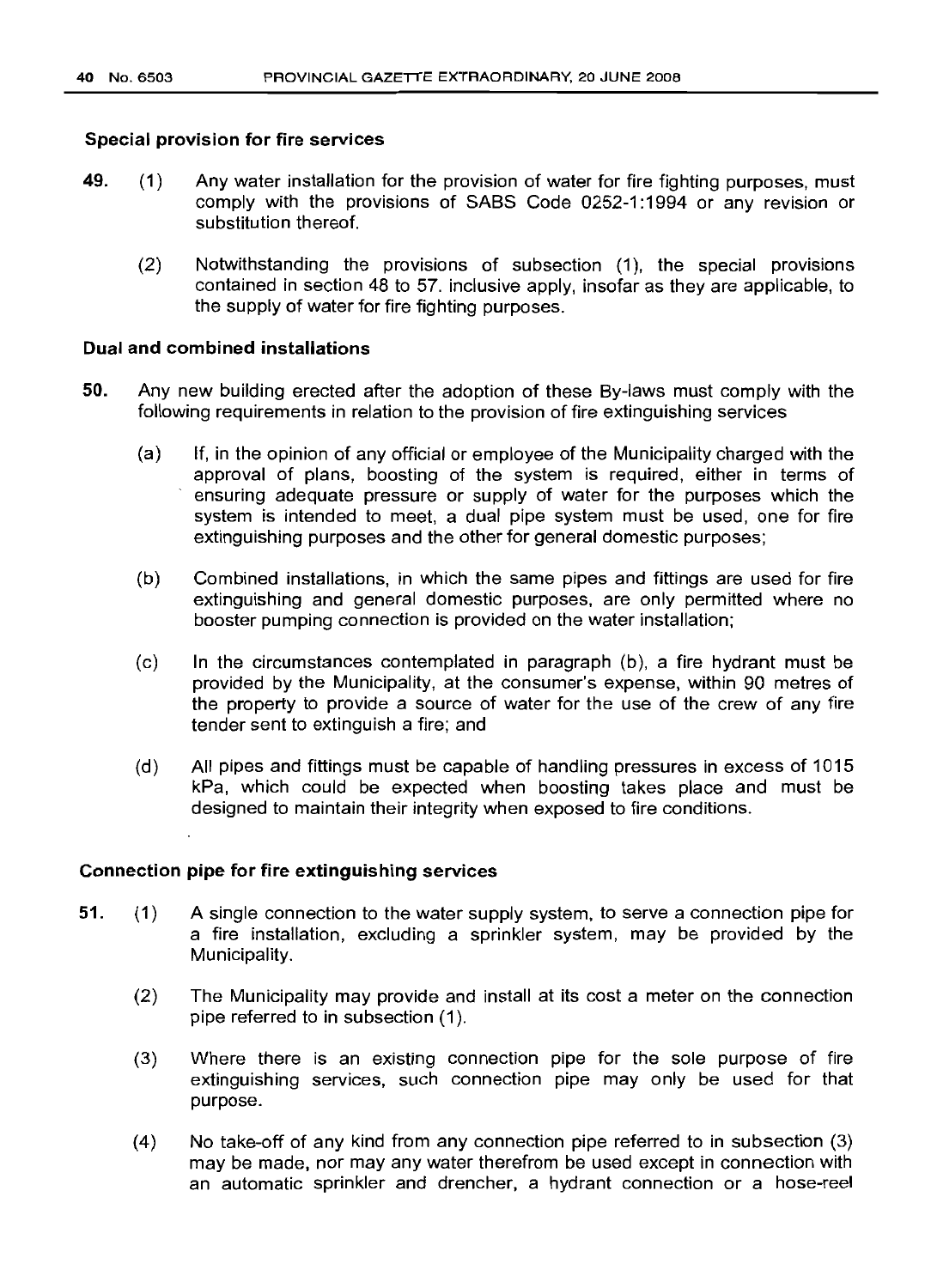connection, or for any pressure tank connection therewith, and such tank must be controlled by an approved fitting.

(5) A separate connection pipe must be laid and used for every fire sprinkler extinguishing system, unless otherwise approved.

# Valves in connection pipe

- 52. Every connection pipe must be fitted with a proper gate valve, which must be
	- (a) supplied by the Municipality at the expense of the consumer;
	- (b) installed between the consumer's property and the main;
	- (c) of the same diameter as the connection pipe; and
	- (d) installed in such position as may be specified by the Municipality.

# Inspection and approval of fire extinguishing installation

- 53. No water may be supplied to any fire extinguishing installation until
	- (a) it has been inspected and tested by the Municipality;

(b) the Municipality has certified in writing that such water installation is complete and complies with the requirements of the By-laws; and

(c) the fees required by the Municipality for such inspection and testing have been paid.

# Connection at the pleasure of the Municipality

- 54. (1) The Municipality is entitled, in its absolute discretion, to grant or refuse an application for the connection of a fire extinguishing installation to its main.
	- (2) If in its opinion a fire extinguishing installation which it has allowed to be connected to its main is not being kept in proper working order or is otherwise not being properly maintained, or is being used in contravention of section 51(3) or 51(4), the Municipality is entitled either to require the installation to be disconnected from the main, or itself to carry out the work of disconnecting it at the expense of the owner or consumer, as the case may be.

# Meter in fire extinguishing pipe

55. The Municipality is entitled to install a water meter in any connection pipe used solely for fire extinguishing purposes, and the owner of the premises will be liable for the whole of the costs if it appears to the Municipality that water has been drawn from the pipe otherwise than for purposes of extinguishing a fire.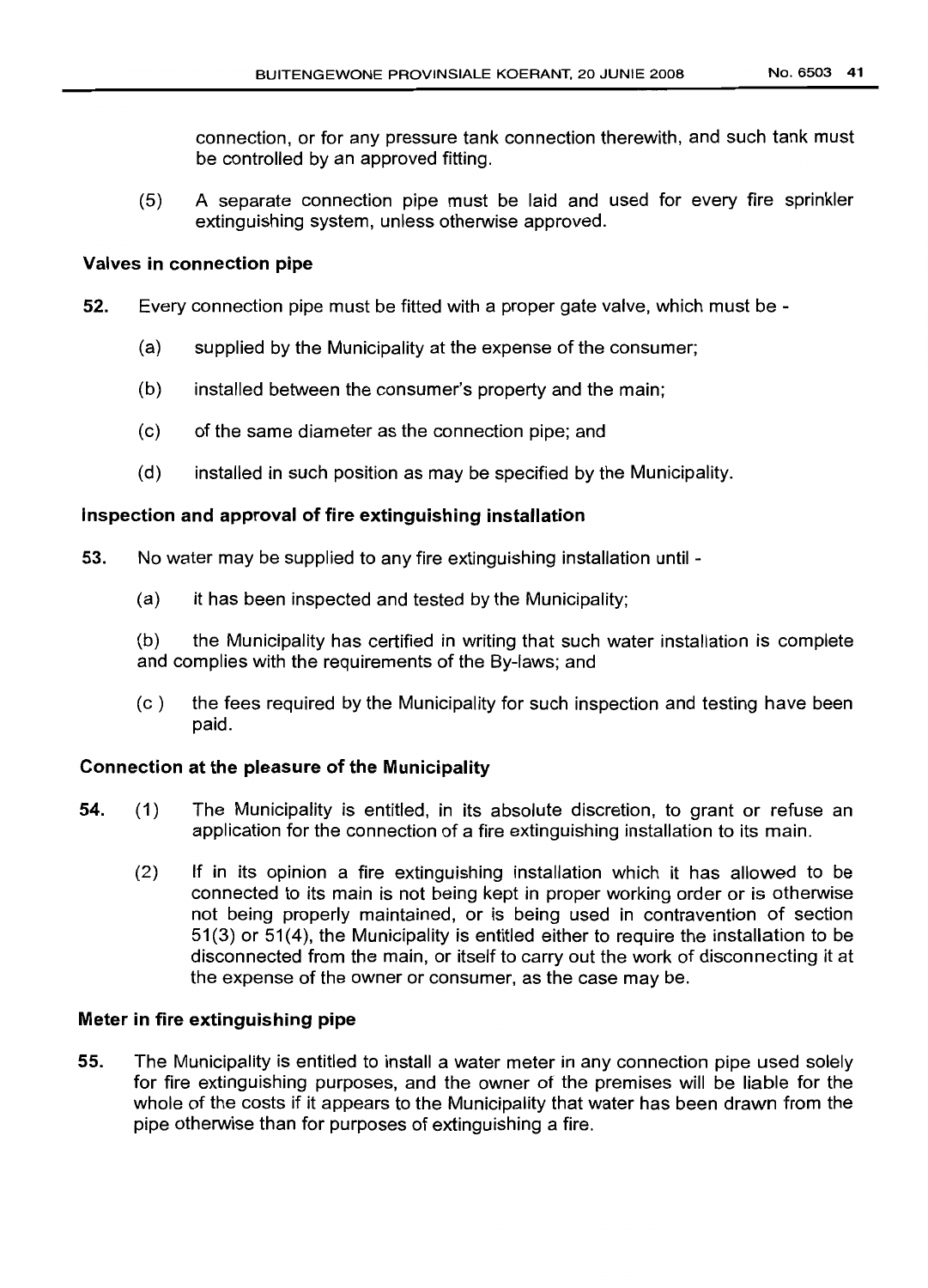## **Sprinkler extinguishing installation**

**56.** A sprinkler installation may be linked directly with the main, but the Municipality is not bound to guarantee any specified pressure at any time.

### **Header tank or double supply from main**

- **57.** (1) Unless a sprinkler installation is provided with a duplicate or reserve supply from a separate main, the consumer must install a header tank on or in the building or structure at such elevation as will compensate for any failure or reduction of pressure in the Municipality's main.
	- (2) The main pipe leading from such header tank to the sprinkler installation may be linked with the main from which the principal supply of water is drawn, provided that such main pipe must be equipped with a reflux valve which, if the pressure in the main fails or is reduced for any reason, will shut off the opening to the main.
	- (3) Where a sprinkler installation is provided with a duplicate or reserve supply from a separate main, each supply pipe must be equipped with a reflux valve situated within the premises.

#### **Sealing of private fire hydrant**

- **58.** (1) (a) Except in the case of a fire installation supplied through a connection pipe fitted with a meter, a private hydrant and hose-reel must be sealed by the Municipality and such seal may not be broken by any person other than the Municipality in the course of servicing and testing, except for the purpose of opening the hydrant in the case of fire.
	- (b) Every owner or consumer must give the Municipality at least 48 hour's notice of his or her intention to cause a fire extinguishing installation to be tested.
	- (2) The cost of resealing a hydrant and hose-reel referred to in subsection 1(a), must be borne by the consumer except when such seal is broken by the Municipality's employee for testing purposes.
	- (3) Any water consumed after the breaking of the seal referred to in subsection (2), other than in the course of testing by the Municipality or of fighting a fire, must be paid for by the consumer at the fees determined by the Municipality for domestic purposes,
	- (4) The quantity of water consumed as contemplated in subsection (3), must be determined by the Municipality.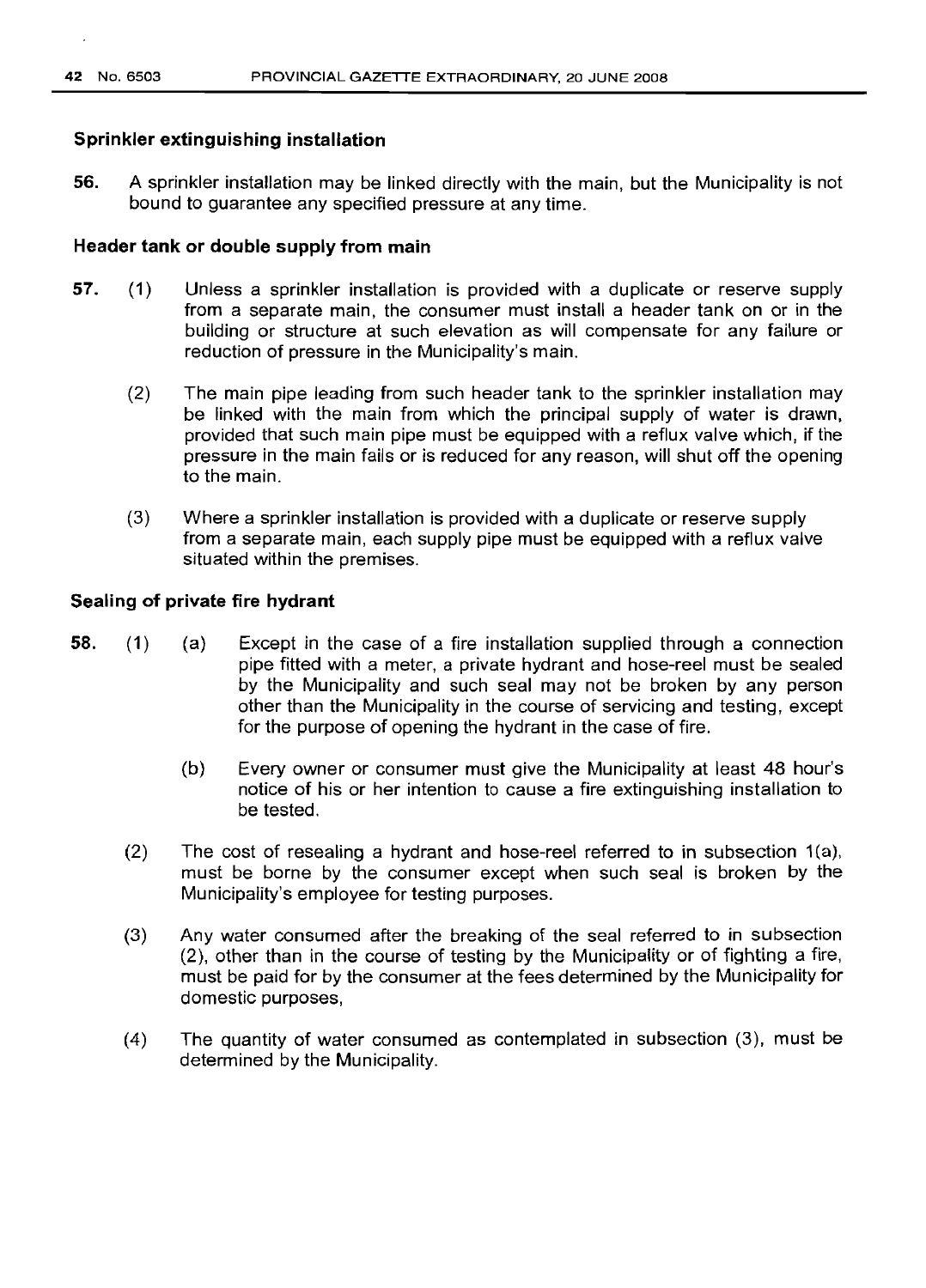# Part 6 Water conservation and prevention of pollution

## Waste of water

- 59. (1) No consumer shall permit
	- (a) the purposeless or wasteful discharge of water from terminal water fittings;
	- (b) pipes or water fittings to leak;
	- (c) the use of maladjusted or defective water fittings;
	- (d) an overflow of water to persist; or
	- (e) an inefficient use of water to persist.
	- (2) An owner shall repair or replace any part of his or her water installation which is in such a state of disrepair that it is either causing or is likely to cause an occurrence listed in subsection (1).
	- (3) If an owner fails to take measures as contemplated in subsection (2), the Municipality shall, by written notice, require the owner to comply with the provisions of subsection (1).
	- (4) If an owner fails to comply with the notice referred to in subsection (3), the Municipality shall take such measures as it may deem fit without prior notice and recover the cost of doing so from the owner.
	- (5) (a) A consumer shall ensure that any equipment or plant connected to his or her water installation uses water in an efficient manner.
		- (b) The Municipality may, by written notice, prohibit the use by a consumer of any equipment in a water installation if, in its opinion, its use of water is inefficient. Such equipment shall not be returned to use until its efficiency has been restored and a written application to do so has been approved by the Municipality.

### Car washing facilities

60. All commercial vehicle washing facilities shall be constructed and operated in such a manner that 50 percent of the water used by such facility is recycled for reuse in the facility.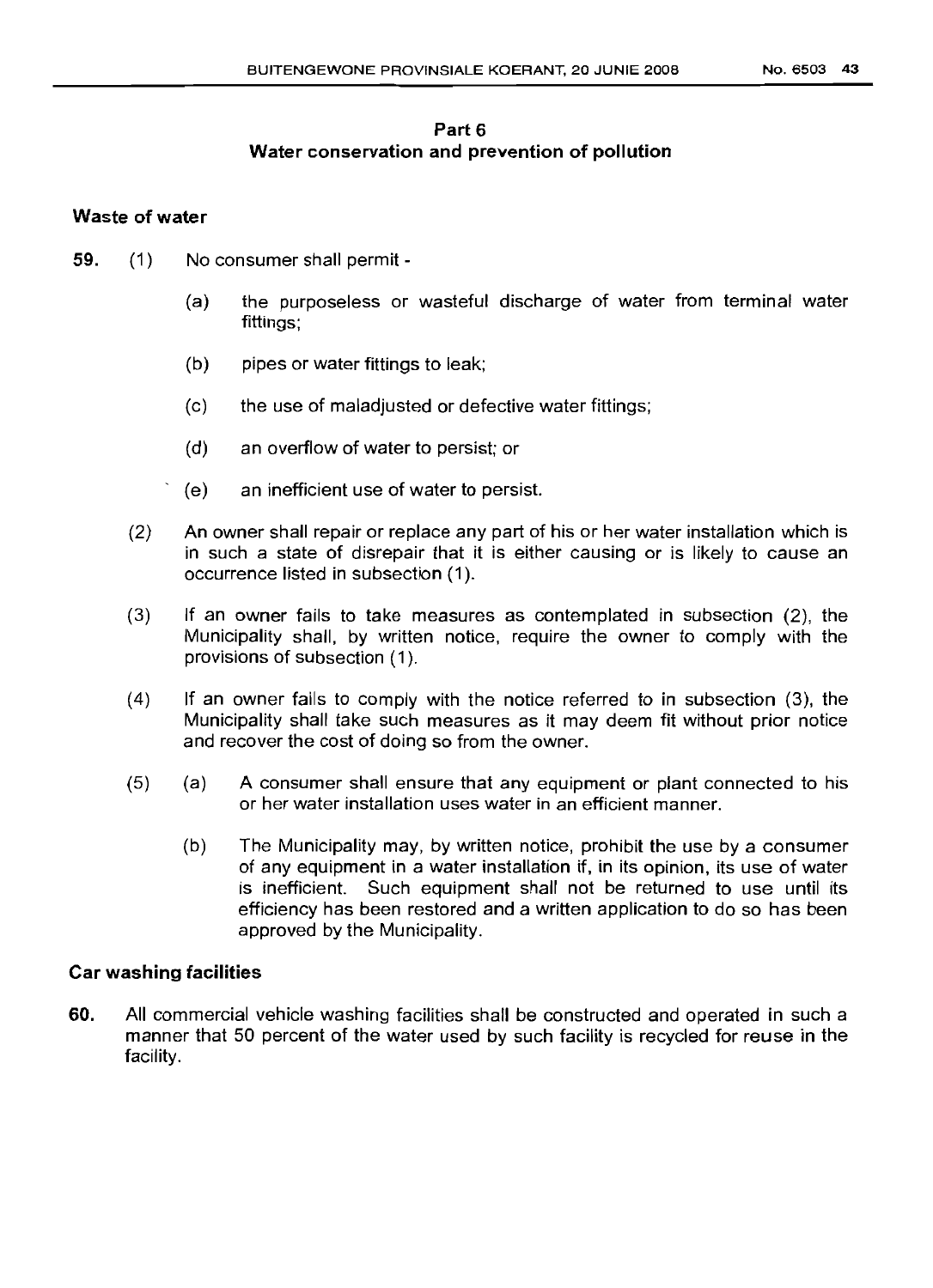## "Grey water"practises

61. Any device which entails the recycling or reuse of water shall not make use of water derived from any kitchen, excluding clothes washing machines, or from toilet discharges.

## Equipment specification to facilitate water conservation

- 62. (1) No cistern, and related pan designed to operate with such cistern, shall be installed with a cistern capacity of greater than 6 litres.
	- (2) Only flushing urinals that are user activated may be installed.
	- (3) In any water installation where the dynamic water pressure is more than 200 kpa at a shower control valve, and where the plumbing has been designed to balance the water pressures on the hot and cold water supplies to the shower control valve, a shower head with a maximum flow rate of no greater than 10 litres per minute shall be installed.
	- (4) The Maximum flow rate from any tap installed on a wash hand basin shall not exceed 6 Iitres per minute

## Water demand management

- 63. (1) No person shall, without prior written authority from the Municipality, water a garden, sports field, park or other grassed or horticultural area between the hours of 11:00 and 15:00, between the months of October and March inclusive, irrespective of the source of the water used.
	- (2) Any person who contravenes or fails to comply with subsection (1) shall be guilty of an offence and liable to penalties as prescribed in the National Water Act, or other applicable legislation.

### Water restrictions

### 64.

- (1) The Municipality may, subject to other applicable legislation, by notice
	- $(a)$  prohibit or restrict the consumption of water -
		- (i) for specified purposes or otherwise;
		- (ii) during specified hours of the day or on specified days or otherwise than during specified hours of the day or on specified days; and
		- (iii) in a specified manner or otherwise than in a specified manner;
	- (b) determine and impose
		- (i) limits on the quantity of water which may be consumed over a specified period;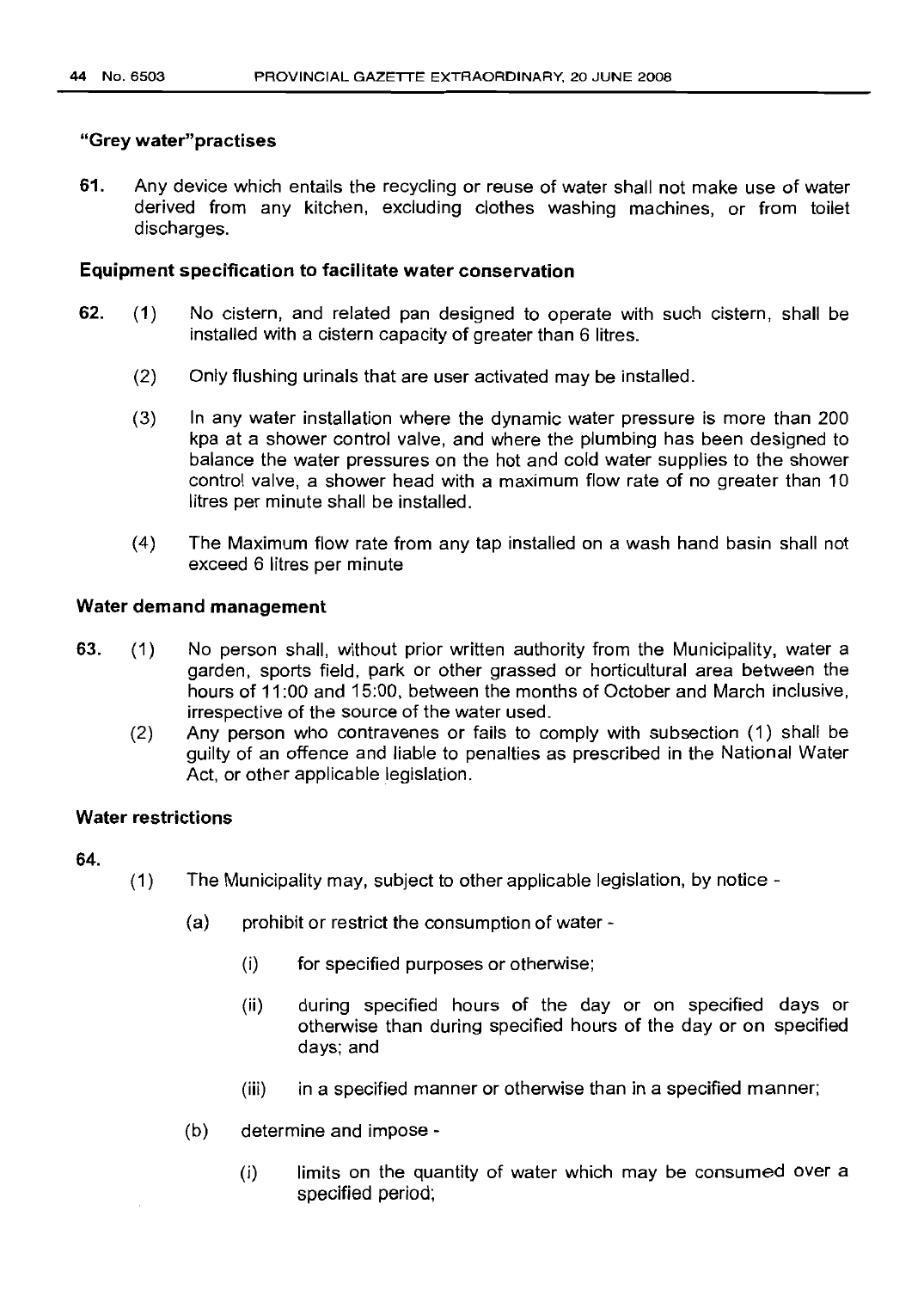- (ii) fees additional to those prescribed in respect of the supply of water in excess of a limit contemplated in subparaqraph (i); and
- (iii) a general surcharge on the prescribed fees in respect of the supply of water; and
- (c) impose restrictions or prohibitions on the use or manner of use or disposition of an appliance by means of which water is used or consumed, or on the connection of such appliances to the water installation.
- (2) The Municipality may limit the application of the provrsions of a notice contemplated by subsection (1) to specified areas and classes of customers, premises and activities, and may permit deviations and exemptions from, and the relaxation of, any of the provisions on such grounds as it may deem fit.
- (3) The Municipality may
	- (a) take, or by written notice require a customer at his or her own expense to take, such measures, including the installation of measurement devices and devices for restricting the flow of water, as may in its opinion be necessary to ensure compliance with a notice published in terms of subsection (1); or
	- (b) cut off or, for such period as it may deem fit, restrict the supply of water to any premises in the event of a contravention on such premises or failure to comply with the terms of a notice published in terms of subsection (1), and where the supply has been cut off, it shall only be restored when the prescribed charge for cutting off and reconnecting the supply has been paid.
- (4) The provisions of this section shall also apply in respect of water supplied directly by the Municipality to consumers outside its area of jurisdiction, notwithstanding anything to the contrary in the conditions governing such supply, unless otherwise specified in the notice published in terms of subsection (1).

# **Owner to prevent pollution of water**

- 65. (1) An owner shall provide and maintain approved measures to prevent the entry of a substance, which may be a danger to health or adversely affect the potability of water or affect its fitness for use, into
	- (a) the water supply system; and
	- (b) any part of the water installation on his or her premises.
	- (2) If a person contravenes subsection (1), the Municipality may: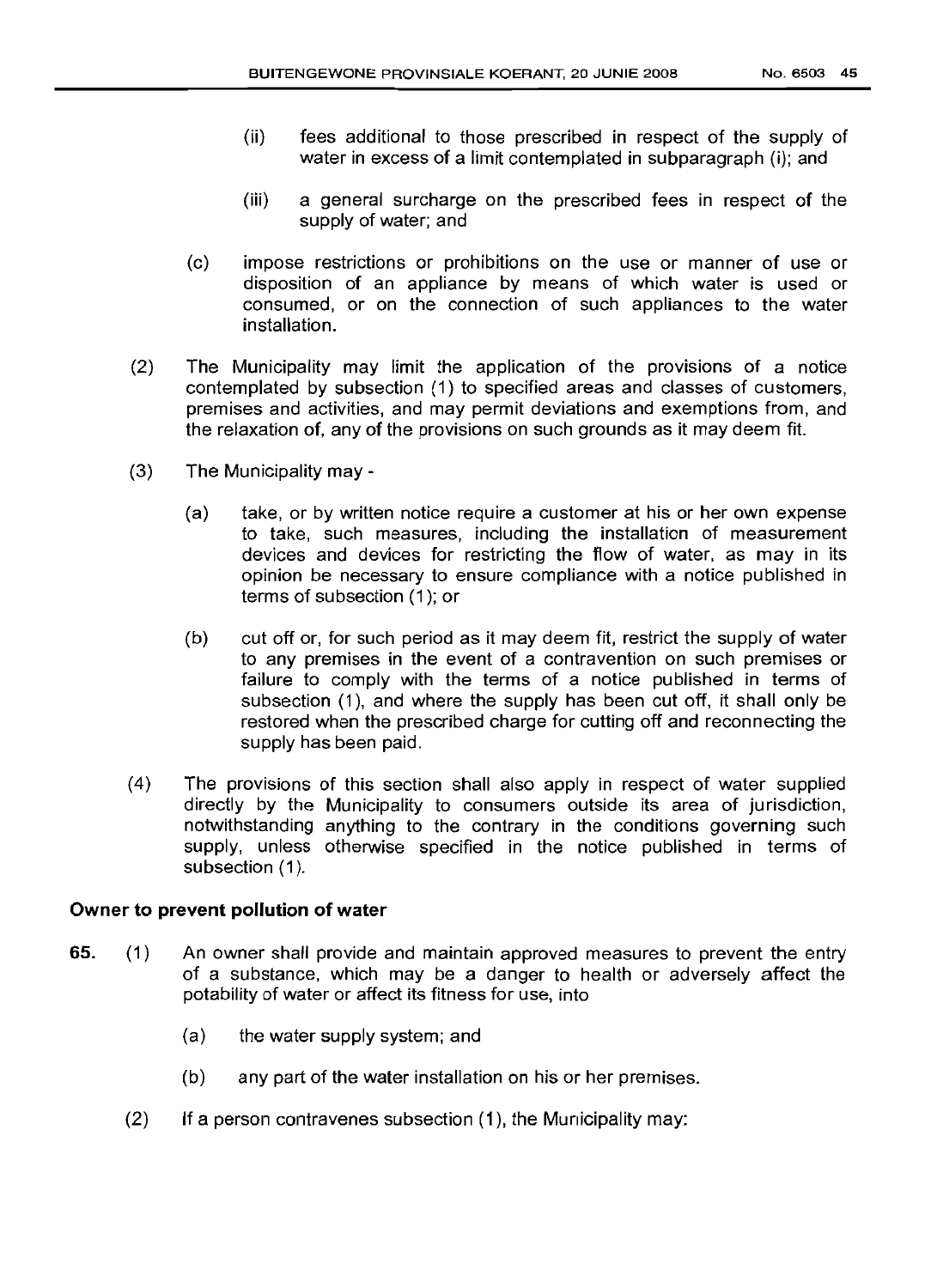- (a) by written notice require such person to take remedial steps to prevent pollution of the water in the water supply system or water installation on his or her premises within a specified period; or
- (b) if it is of the opinion that the situation is a matter of urgency, without prior notice undertake the work required by subsection 2(a) and recover the costs from such person.

#### **Protection of water supply system and installation**

- 66. (1) The owner must take any of the measures referred to I subsection (2) to prevent the backflow of water from the water installation to the water supply system in the case of-
	- (a) a fire or combined installation on premises; and
	- (b) a general installation serving the following activities-
		- (i) medical treatment of people or animals;
		- (ii) medical, pharmaceutical or chemical manufacturing; research and
		- (iii) agriculture, including dairies and nurseries;
		- (iv) photographic processing;
		- (v) laundering and dry-cleaning;
		- (vi) metal plating;
		- (vii) treatment of skins and hides; and
	- (c) a general installation serving-
		- (i) mortuaries;
		- (ii) abattoirs;
		- (iii) sewage purification works;
		- (iv) refuse processing plants;
		- (v) oil processing and storage facilities;
		- (vi) wineries, distillers, breweries, yeast and cold drink factories;
		- (vii) sports facilities; or
		- (viii) any other premises on which an activity is carried out which in the opinion of the Municipality is likely to cause a danger to health or affect the potability of water in the event of a substance resulting from such activity entering the water supply system; and
	- (d) a general installation on any premises after a compliance notice by the Municipality to do so.
	- (2) The measures required in terms of subsection (1) are-
		- (a) the discharge of water from the service pipe into a storage tank through an air gap; or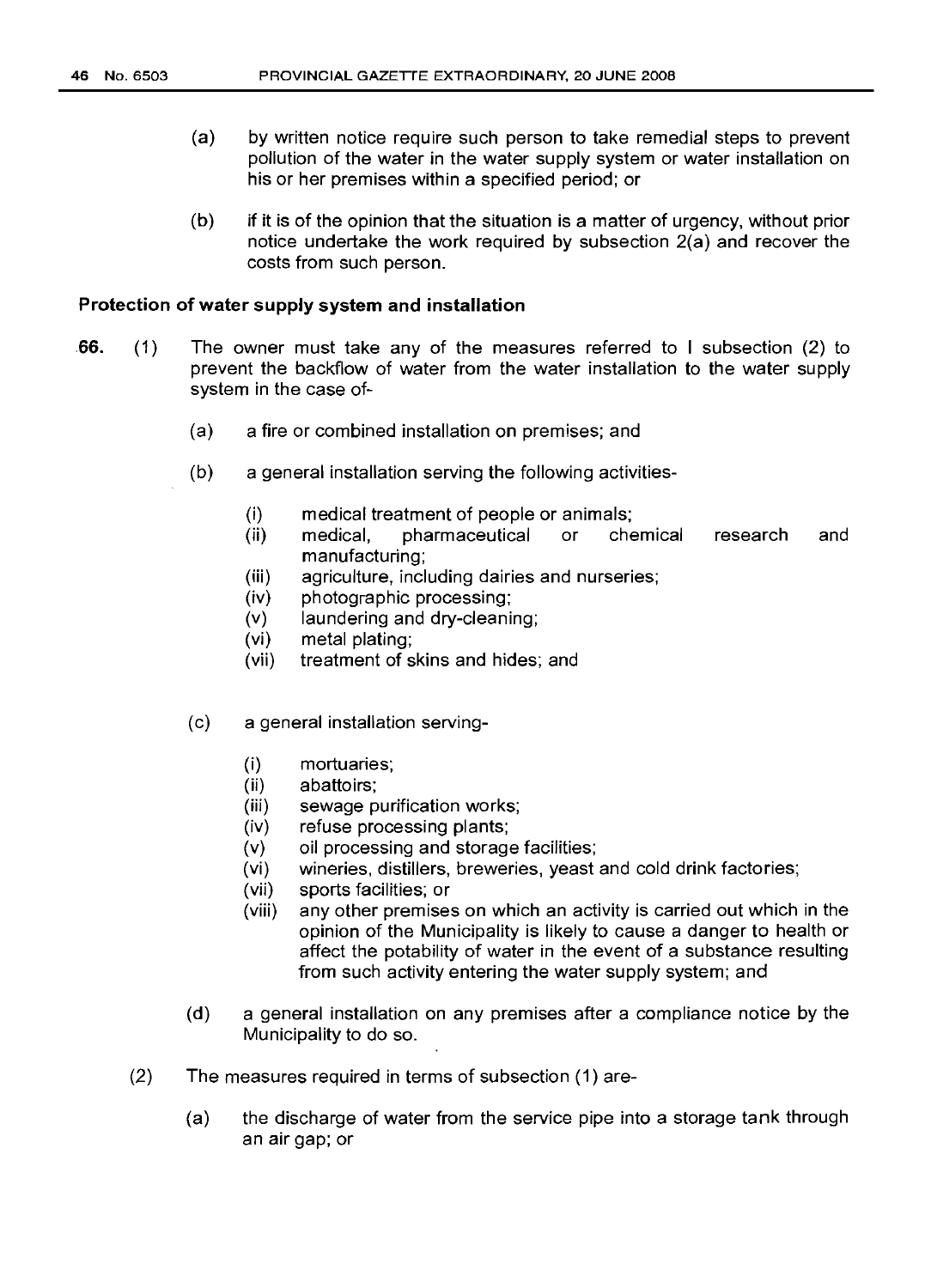- (b) the passing of water through-
	- (i) a reduced pressure backflow preventer; or
	- (ii) a double check backflow preventer; or
- (c) any other measures approved by the Municipality which achieve the same purpose.
- (3) The owner of any premises must prevent the back siphonage into his or her water installation of a substance which is likely to cause a danger to health or affect the potability of water, in the case of-
	- (a) a terminal water fitting which is so designed that a hose or other flexible pipe is or can be attached to it, which shall include a hose bibcock, a laboratory tap, and a movable shower unit;
	- (b) a fire hose-reel in a combined installation;
	- (c) an underground irrigation system; or
	- (d) any other fitting which may provide contact between polluted water and the water installation.

# Part 7 Water supply services: Miscellaneous

#### Use of water from source other than water supply system

- 67. (1) No person shall use or permit the use of water obtained from a source other than the water supply system, except rain water tanks which are not connected to the water installation, except with the prior consent of Municipality and in accordance with such conditions as it may impose, for domestic, commercial or industrial purposes.
	- (2) Any person desiring the consent referred to in subsection (1) shall provide Municipality with satisfactory evidence to the effect that the water referred to in that subsection complies, whether as a result of treatment or otherwise, with the requirements of SASS Specification 241-1984: Water for Domestic Supplies, published in the Government Gazette under General Notice 2828 dated 20 December 1985, or that the use of such water does not or will not constitute a danger to health.
	- (3) Any consent given in terms of subsection (1) may be withdrawn if, in the opinion of Municipality -
		- (a) a condition imposed in terms of subsection (1) is breached; or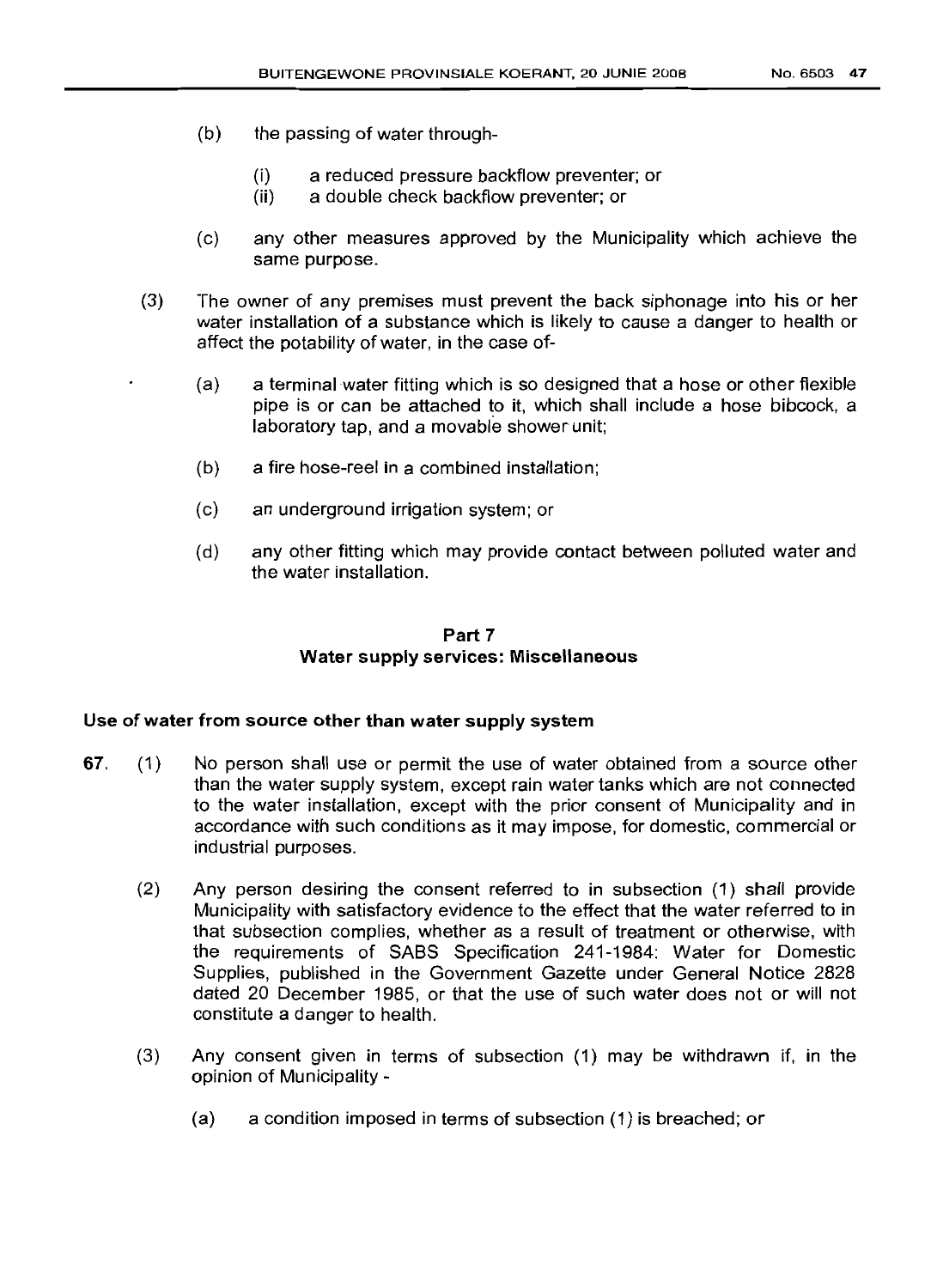- (b) the water no longer conforms to the requirements referred to in subsection (2).
- (4) If water obtained from a borehole or other source of supply on any premises is used for a purpose which gives rise to the discharge of such water or a portion thereof into Municipality's sewerage system, Municipality may install a meter in the pipe leading from such borehole or other source of supply to the point or points where it is so used.
- (5) The provisions of section 30 shall apply insofar as they may be applicable in respect of the meter referred to in subsection (4).

# **Notification of boreholes**

- 68. (1) the Municipality may, by public notice, require
	- (a) the owner of any premises within the area of jurisdiction of the Municipality upon which a borehole exists or, if the owner is not in occupation of such premises, the occupier thereof, to notify it on the prescribed form of the existence of a borehole on such premises, and provide it with such information in respect thereof as it may require; and
	- (b) the owner or occupier of any premises who intends to sink a borehole on such premises to notify it on the prescribed form of such intention before work in connection therewith is commenced.
	- (2) The owner or occupier of any premises who intends to sink a borehole shall undertake an environmental impact assessment for such intended borehole, to the satisfaction of the Municipality, before sinking the borehole.

# **Sampling of water**

- 69. (1) Municipality may take samples of water obtained from a source other than the water supply system and cause the samples to be tested for compliance with the requirements referred to in section 55(2).
	- (2) The prescribed charge for the taking and testing of the samples referred to in section (1) shall be paid by the person to whom consent to use the water was granted in terms of section 55(1).

### **Supply of non-potable water by Municipality**

- 70. (1) The Municipality may on application in terms of section 17 agree to supply nonpotable water to a customer (excluding residential properties) subject to such terms and conditions as the Municipality may impose.
	- (2) Any supply of water agreed to in terms of subsection (1) shall not be used for domestic or any other purposes which, in the opinion of Municipality may give rise to a health hazard.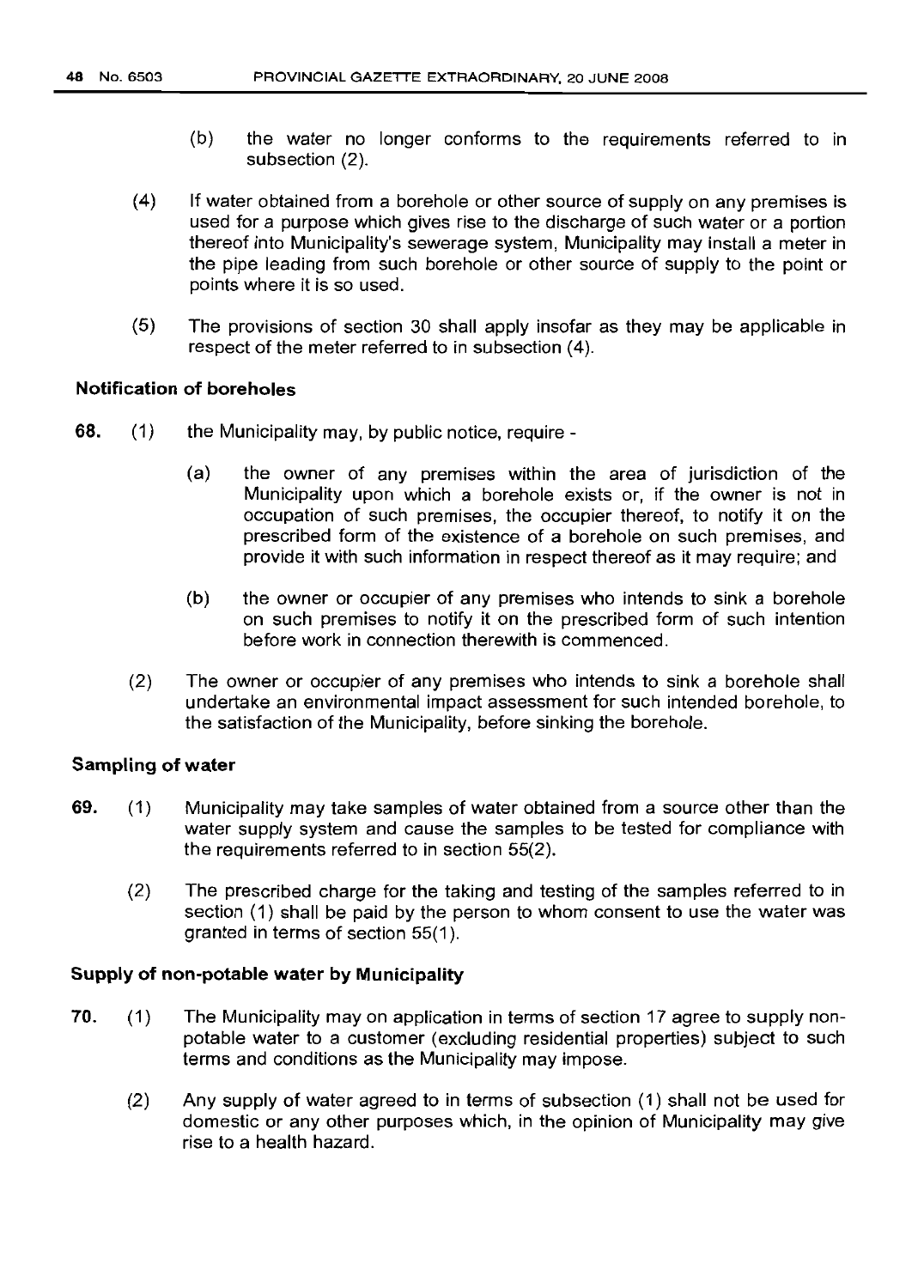- (3) No warranty, expressed or implied, shall apply to the purity of any non-potable water supplied by the Municipality or its suitability for the purpose for which the supply was granted.
- (4) The supply of non-potable water shall, both as to condition and use, be entirely at the risk of the consumer, who shall be liable for any consequential damage or loss to himself, herself or others arising directly or indirectly therefrom, including the consequences of any bona fide fault of the Municipality or the malfunction of a treatment plant.

# Testing of pressure in system

71. The Municipality may, on application by an owner and on payment of the prescribed charge, determine and furnish the owner with the value of the pressure in the water supply system relating to his or her premises over such period as the owner may request.

# Warning notices

- 72. (1) On premises on which non-potable water is used, the owner shall ensure that every terminal water fitting and every appliance which supplies or uses the water is clearly marked with a weatherproof notice indicating that the water therefrom is water unsuitable for domestic purposes.
	- (2) In an area where treated sewage effluent is used, the owner shall erect weatherproof notices in prominent positions warning that such effluent is not suitable for domestic purposes.
	- (3) Every warning notice prescribed in terms of subsections (1) and (2) shall be in more than one official language and shall include the symbolic sign for nonpotable water, sign PV5 as described in SABS 1186.

# Water audit

- 73. (1) Major water users (those more than 3 650 kilolitres per annum), excluding those comprising multiple dwelling units, shall undertake as and when required by the Municipality, a water audit.
	- (2) The audit shall detail the following:-
		- (a) Amount of water used during the financial year;
		- (b) amount paid for water for the financial year;
		- (c) number of people living on the stand or premises;
		- (d) number of people permanently working on the stand or premises;
		- (e) comparison of the above factors with those reported in each of the previous three years (where available);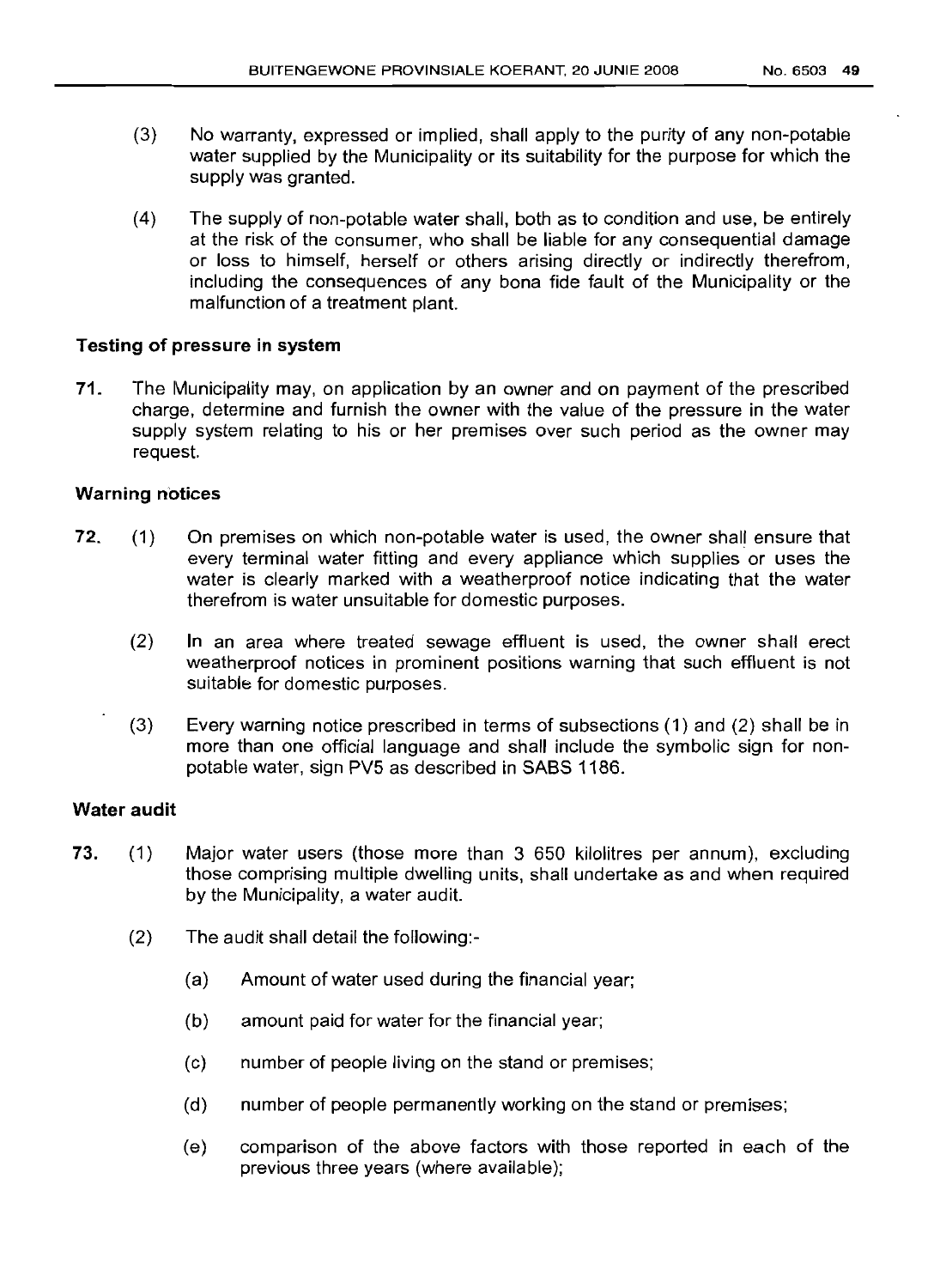- (f) seasonal variation in demand (monthly consumption figures);
- (g) details of water pollution monitoring methods;
- (h) details of current initiatives to manage their demand for water;
- (i) details of plans to manage their demand for water;
- $(i)$ comparison of the above factors with those reported in each of the previous three years (where available); and
- (k) estimate of consumption by various components of use.

# **CHAPTER 3**

#### **SANITATION SERVICES**

# **Part 1 Disposal of sewage Objectionable discharge to sewage disposal system**

- 74. (1) No person shall cause or permit any solid, liquid or gaseous substance other than storm water to enter: -
	- (a) any storm water drain, storm water sewer or excavated or constructed watercourse;
	- (b) any river, stream or natural watercourse or any public water, whether ordinarily dry or otherwise, except in accordance with the provisions of the Water Act, or
	- (c) any street or premises.
	- (2) No person shall, other than in compliance with the permissions issued in terms of these By-laws, discharge, or permit the discharge or entry into the sewage disposal system of any sewage or other substance -
		- (a) which does not comply with the standards and criteria prescribed in these By-laws or other applicable legislation;
		- (b) which contains any substance in such concentration as will produce or is likely to produce in the final treated effluent at any treatment works or sea outfall discharge point or in any public water, any offensive or otherwise undesirable taste, colour or odour or any foam;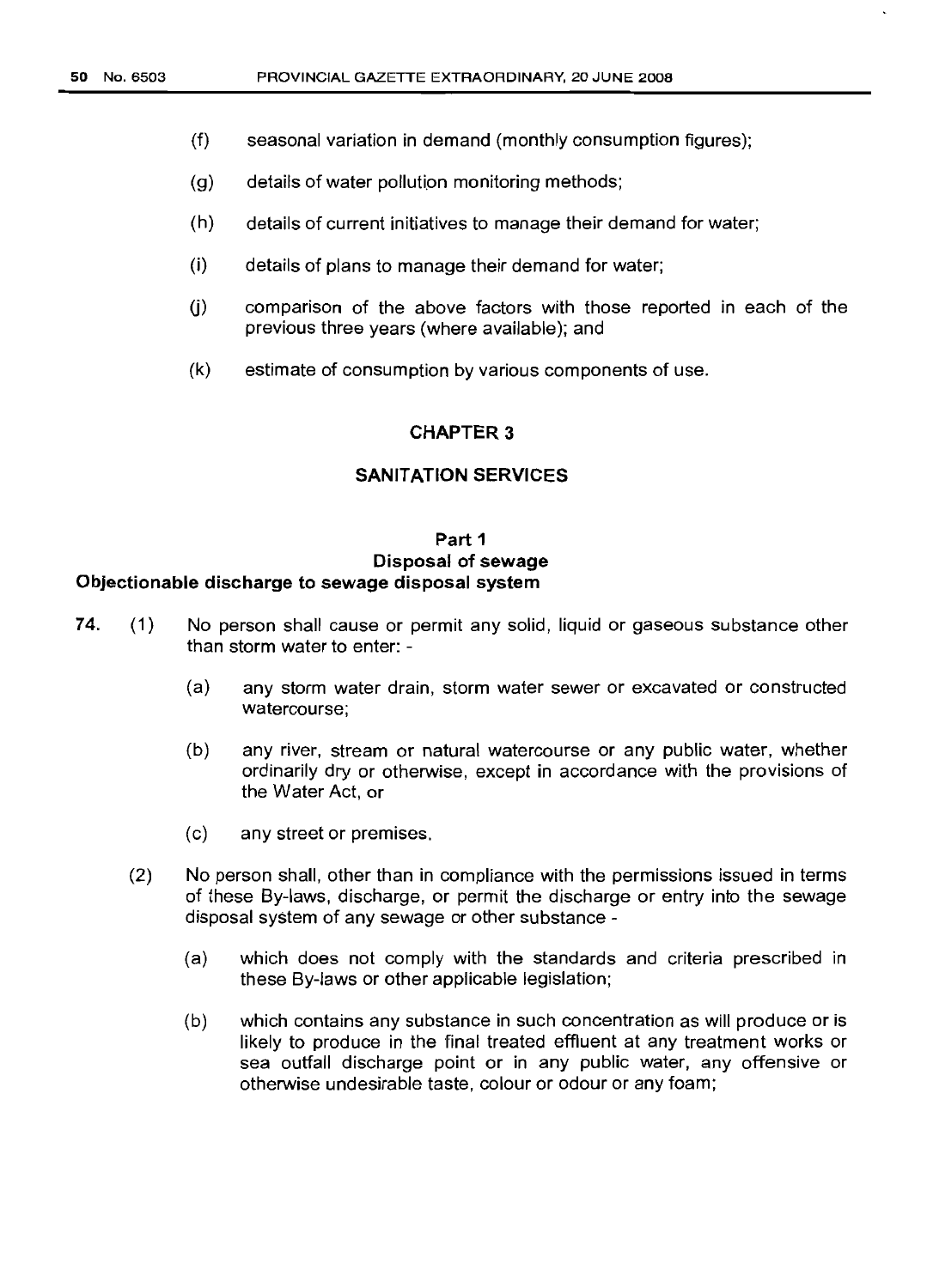- (c) which may prejudice the re-use of treated sewage or adversely affect any of the processes whereby sewage is purified for re-use or treated to produce sludge for disposal;
- (d) which contains any substance or thing of whatever nature which is not amenable to treatment at treatment works to a satisfactory degree or which causes or is likely to cause a breakdown or inhibition of the processes in use at such works;
- (g) which may inhibit the unrestricted conveyance of sewage through the sewage disposal system.
- (3) No person shall cause or permit any storm water to enter the sewage disposal system.
- (4) An authorised official may, by written notice, order the owner or occupier to conduct, at his or her cost, periodic expert inspections of the premises in order to identify precautionary measures, which would ensure compliance with these by-laws, and to report such findings to an authorised official.
- (5) If any person becomes aware of any contravention of these By-laws, he or she shall immediately advise the authorized official of the details of such contravention.

# Application for use of sewage disposal system

- 75. (1) Any person wishing to utilise the sewage disposal system must make application to an authorised official in the prescribed form, accompanied by such information as set out in section 17(5) and any additional information that the Municipality may require from time to time.
	- (2) The approval of an application referred to in subsection (1) shall constitute an agreement between the Municipality and that person.
	- (3) After approval of the application the applicant referred to in subsection (1) shall be liable for all the prescribed fees in respect of the use of the sewage disposal system until such time as the agreement referred to in subsection (2) has been terminated.
	- (4) Where premises have been connected to the sewage disposal system or are reasonably capable of being so connected, it shall be deemed that an agreement in terms of subsection (2) exists.
	- (5) If the applicant is not the owner, the Municipality may, if it deems it expedient, require any owner to bind him or herself jointly and severally with the applicant for the payment of any charges payable to the Municipality in terms of these by-laws.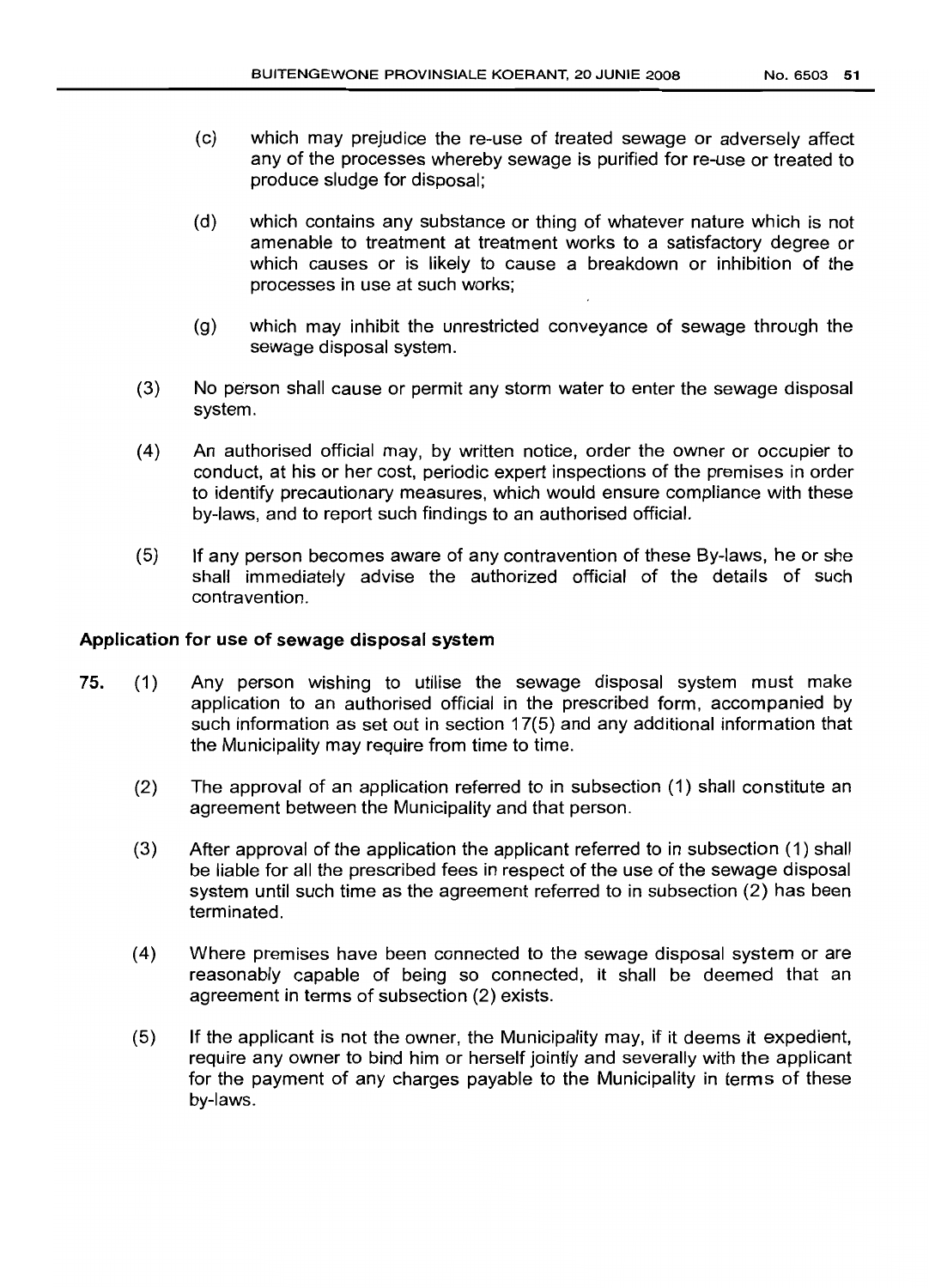# Special agreements for disposal of sewage

- 76. (1) The Municipality may enter into a special agreement for the disposal of sewage with -
	- (a) a person / entity within the Municipality's area of jurisdiction, if the disposal necessitates the imposition of conditions not contained in these by-laws.
	- (b) a person /entity outside the Municipality's area of jurisdiction.
	- (2) If the Municipality, in terms of a special agreement contemplated in subsection (1), provides a means of disposal of sewage to a person or entity outside the Municipality's area of jurisdiction, it may permit him/her to accept sewage for eventual disposal by the Municipality from other persons outside the Municipality's area of jurisdiction, subject to such conditions as the Municipality deems fit.

## Application for infrastructure

- 77. (1) If an agreement for on-site sanitation and associated services in accordance with section 75 has been concluded, and no infrastructure in connection therewith exists on the premises, the owner must immediately make application for the installation thereof on the prescribed form and -
	- (a) pay the prescribed fees for the installation of the necessary infrastructure; or
	- (b) with the approval of the Municipality install on-site sanitation services in accordance with the specifications of the Municipality.
	- (2) In approving an application for the installation of infrastructure, the Municipality may specify the type of on-site sanitation services to be installed.

### Septic tank and treatment plant

- 78. (1) No person may construct, install, maintain or operate any septic tank or other plant for the treatment, disposal or storage of sewage, without the prior written permission of the Municipality.
	- (2) The permission referred to in subsection (1) is subject to the provisions of these By-laws, any other relevant by-laws of the Municipality, or any other law.

# French drain

79. The Municipality may, at its discretion and on such conditions as it may prescribe, having regard to the quantity and the nature of the effluent and the nature and permeability of the soil, permit the disposal of wastewater or other effluent by means of a French drain, soakage pit or other approved work.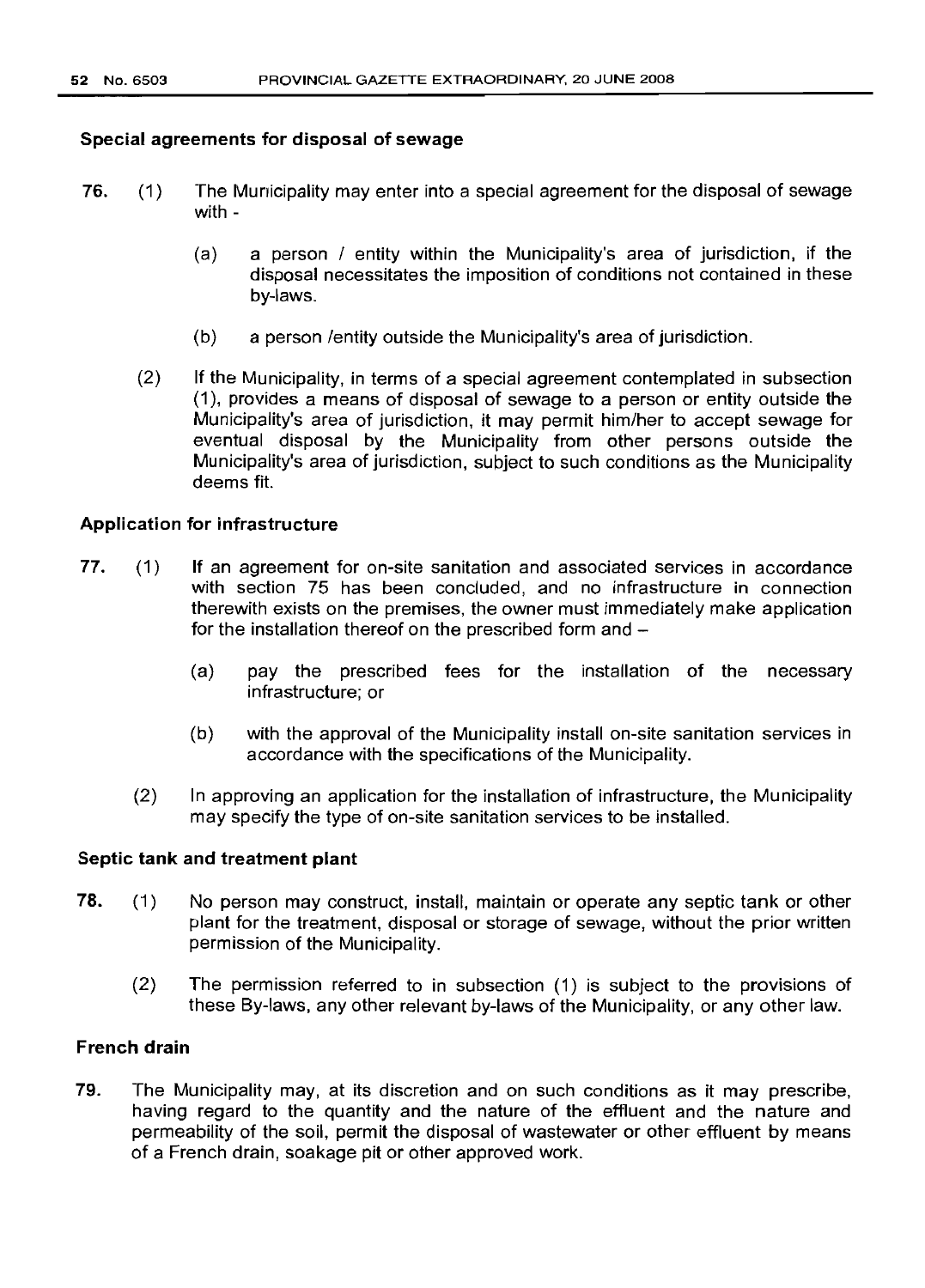## Conservancy tank

80. The Municipality may at its discretion permit the owner of any premises to construct a conservancy tank and ancillary appliances for the retention of soil water, or such other sewage or effluent as it may decide, and such tank and appliances must be of such capacity, constructed of such material, and located in such position and at such level as it may prescribe.

## Ventilated improved pit latrine

81. The Municipality may at its discretion and on such conditions as it may prescribe, having regard to the nature and permeability of the soil, the depth of the water table and any other factors which may have the potential to cause harm to the environment if approval is granted, the size of and access to the site and the availability of a piped water supply, permit the disposal of human excrement by means of a ventilated improved pit latrine, constructed in accordance with the specifications and located in a position indicated by the Municipality.

## Services associated with on-site sanitation services

- 82. (1) The removal or collection of conservancy tank contents, night soil or the emptying of pits will be undertaken by the Municipality in accordance with a collection and removal schedule determined from time to time by the Municipality.
	- (2) Prescribed fees in respect of the removal or collection of conservancy tank contents, night soil or the emptying of a pit or septic tank will be based on the quantity removed by vacuum tank or on the number of pails, in the case of a night soil removal service, and must be in accordance with Schedule " " of these By-laws.
	- (3) Regular night soil, conservancy tank and pit content removal services rendered in terms of these By-laws, will be discontinued on receipt by the Municipality of not less than 48 hours notice in writing from the owner or occupier of the property or premises to discontinue the service.

#### Provision of a connecting sewer

- 83. (1) If application has been made in accordance with section 75 for use of the sewage disposal system and no connecting sewer exists in respect of the premises, the owner or his or her agent shall immediately apply to Municipality for the installation of such a connecting sewer and pay the prescribed charge.
	- (2) If an application is made for use of the sewage disposal system to a premises which is so situated that it is necessary to extend the sewer in order to connect the sewage disposal system to the premises, an authorised official may agree to the extension subject to such conditions as he or she may impose.
	- (3) An authorised official may at the request of any person agree, subject to such conditions as he or she may impose, to a connection to a sewer other than that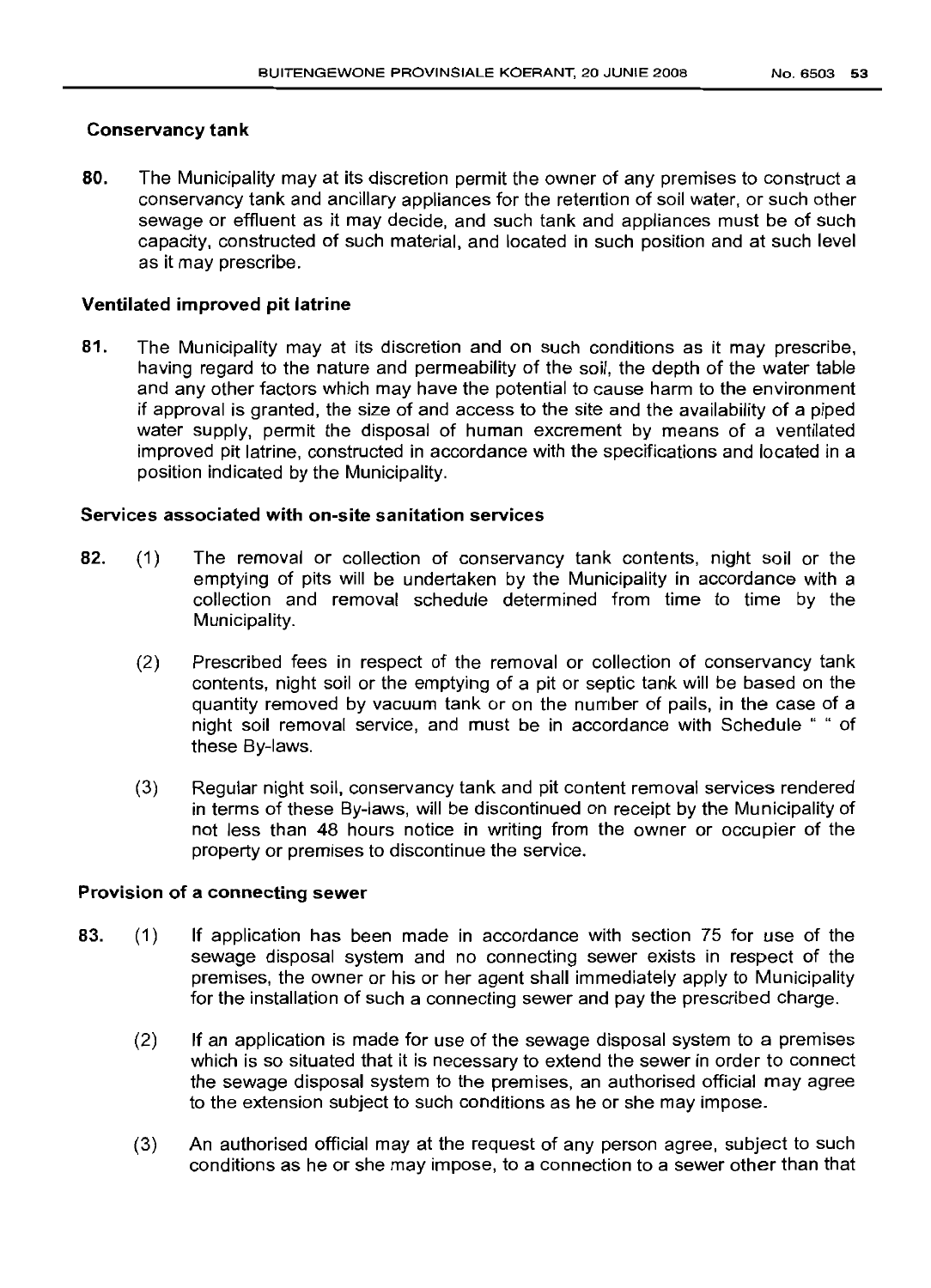which is most readily available for the drainage of the premises; provided that the applicant shall be responsible, at his or her cost, for any extension of the drainage installation to the connecting point designated by an authorised official and for obtaining such servitudes over other premises as may be necessary.

- (4) A connecting sewer provided and installed by the Municipality shall
	- (a) be located in a position determined by an authorised official;
	- (b) terminate at a connection point approximately 1 metre inside the premises from the boundary of the land owned by or vested in the Municipality or over which it has a servitude or other right or when subsection (3) applies, at the connecting point designated in terms of that subsection;
	- (c) be of a size determined by an authorised official.

## Construction of drainage installation

84. Any drainage installation must comply with SABS Code 0400-1990 Part P, Drainage and any amendments thereto.

## Use of pipes and fittings in drainage installation to be authorised

85. No person may, without the prior written permission of the Municipality install or use a pipe or fitting in a drainage installation within the Municipality's area of jurisdiction, unless it is of a type included in the schedule referred to in section 45.

### Approval of drainage work

- 86. (1) No person may construct, reconstruct, alter, add to or make any permanent disconnection in or of any drainage installation without first having obtained the permission of the Municipality in writing.
	- (2) No drainage work mentioned in subsection (1) for which permission has been given in terms of these By-laws, may be commenced until after the expiration of two clear days notice after notice in writing has been served on the Municipality stating the day on and time at which it is intended to commence the work.
	- (3) Before any part of a drainage installation is permanently covered or otherwise rendered practically inaccessible to visual inspection, it must be inspected and approved by the Municipality.
	- (4) The owner or occupier of any premises must maintain any drainage installation and any sewer connection on such premises.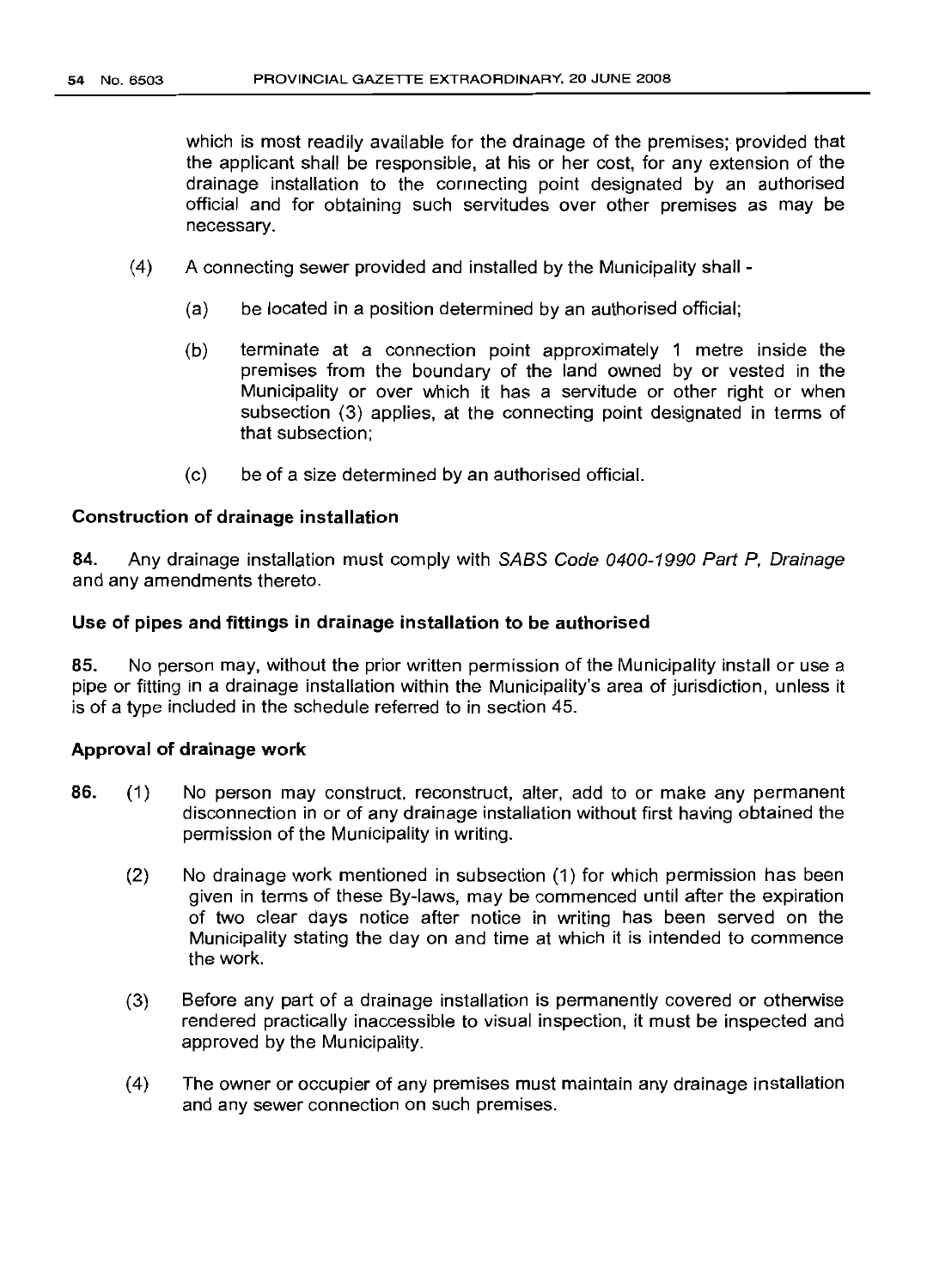## Interconnection between premises

87. Every owner of premises must ensure that no interconnection exists between the drainage installation on his or her premises and any drainage installation on other premises, unless her or she has obtained the prior written permission of the Municipality and complies with any conditions that may have been imposed in granting such permission.

# Acceptance of sewage delivered by road haulage

- 88. (1) An authorised official may, subject to such conditions as he or she may specify, accept sewage for disposal delivered to Municipality facilities by road haulage.
	- (2) No person shall discharge sewage into Municipality facilities by road haulage, except with and in accordance with the written permission of an authorised official. An authorised official shall determine the fees for any sewage delivered as contemplated in subsection (1) for disposal to any Municipality facilities in accordance with the prescribed tariff of charges.
	- (3) When delivery is by road haulage-
		- (a) the time of delivery shall be arranged with an authorised official; and
		- (b) the nature and composition of the sewage shall be established to the satisfaction of an authorised official prior to the discharge thereof, and no person shall deliver sewage which does not comply with the standards determined in terms of these By-laws.
	- (4) Provided that fourteen days written notice is given, an authorised official may withdraw any permission to discharge sewage delivered in terms of this section if the person to whom such permission had been given:
		- (a) fails to ensure that the sewage so delivered conforms to the standards prescribed in Schedule "A" or "B", as applicable, or in the permit; or
		- (b) fails or refuses to comply with any notice lawfully served on him or her in terms of these by-laws or contravenes any provisions of these by-laws or any condition imposed on him or her in terms of any permission granted to him or her;
		- (c) fails to pay the assessed charges in respect of any sewage delivered.

# Measurement of quantity of standard domestic effluent discharged

- 89. (1) The quantity of standard domestic effluent must be determined as a percentage of the water supplied to those premises by the Municipality.
	- (2) If the Municipality is of the opinion that the percentage referred to in subsection (1), in respect of specific premises is excessive, having regard to the purposes for which water is consumed on those premises, the Municipality may reduce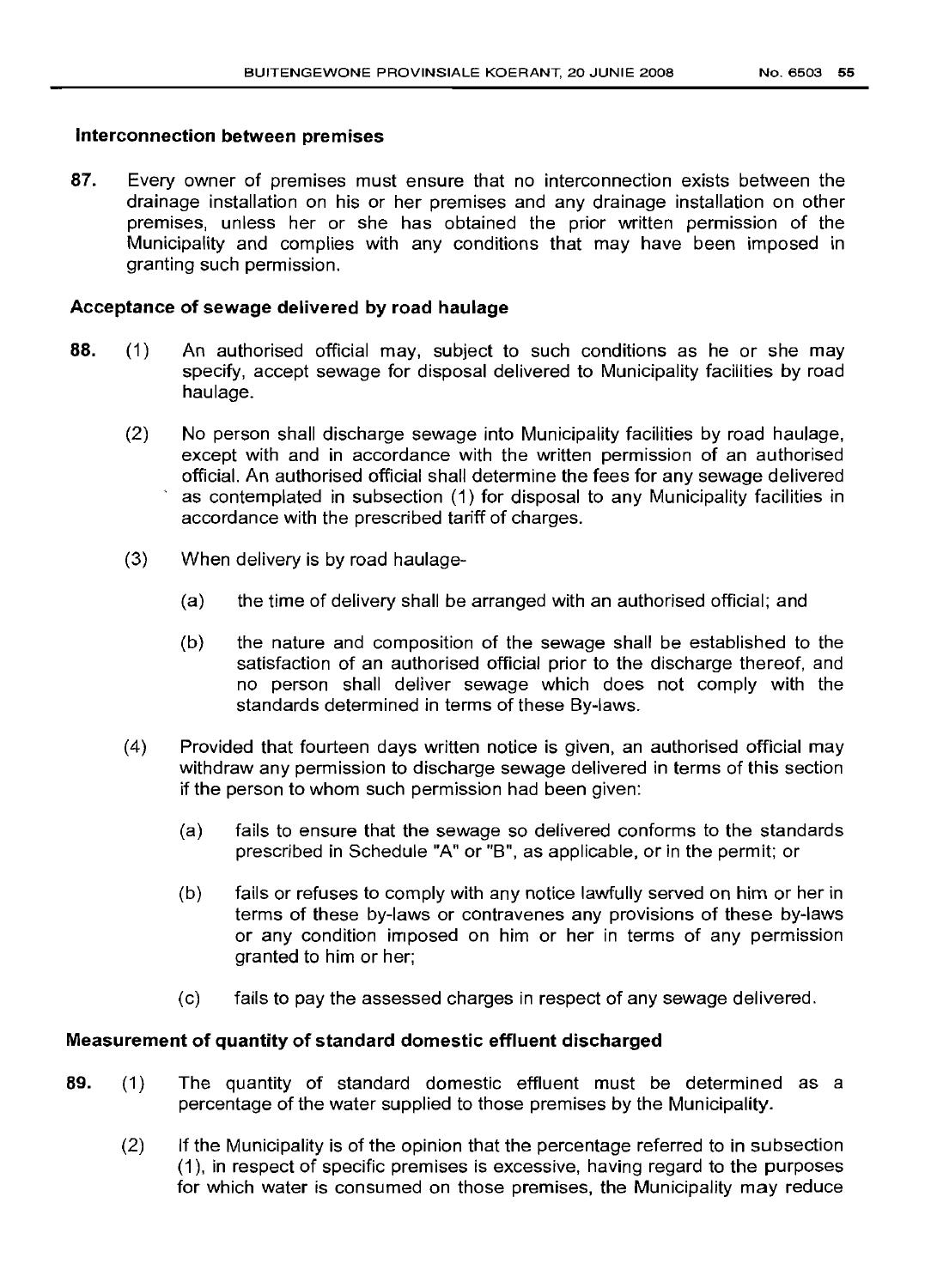the percentage applicable to those premises to a figure which, in its opinion and in the light of the available information, reflects the proportion between the likely quantity of sewage discharged from the premises and the quantity of water supplied thereto.

- (3) In the absence of direct measurement, the standard domestic effluent will be estimated as follows -
	- (a) 1,0 kilolitre per full-time staff member per working month;
	- (b) 4,0 per resident per working month, not included in paragraph (a); and
	- (c) for staff canteens: 0,15 kilolitre per meal prepared per working month;

for which purpose a working month will be based on a five day working week, and in cases where the working week deviates from five days, a pro rata adjustment will be made.

(4) Where premises are lawfully supplied with water from a source other than or in addition to the Municipality's water supply system, including abstraction from a river or borehole, the quantity will be a reasonable percentage of the total water used on those premises as may be estimated by the Municipality, taking into account any representations which may be made by the consumer.

# Part 2 Industrial effluent

#### Discharge of industrial effluent

- 90. (1) No person shall discharge or cause or permit to be discharged into the sewage disposal system any industrial effluent except with and in accordance with the provisions of these By-laws and the written permission of an authorised official.
	- (2) If, in the opinion of an authorised official, the capacity of a sewage disposal system is sufficient to permit the conveyance, effective treatment and lawful disposal of the industrial effluent he or she may, for such period and subject to such conditions as he or she may impose, grant written permission in terms of subsection (1).
	- (3) A person to whom such permission is granted shall pay to the Municipality the prescribed fees.
	- (4) Application for permission to discharge industrial effluent shall be made in accordance with section 75 above.
	- (5) The person to whom permission has been granted in terms of this Chapter shall ensure that no industrial effluent is discharged into the sewage disposal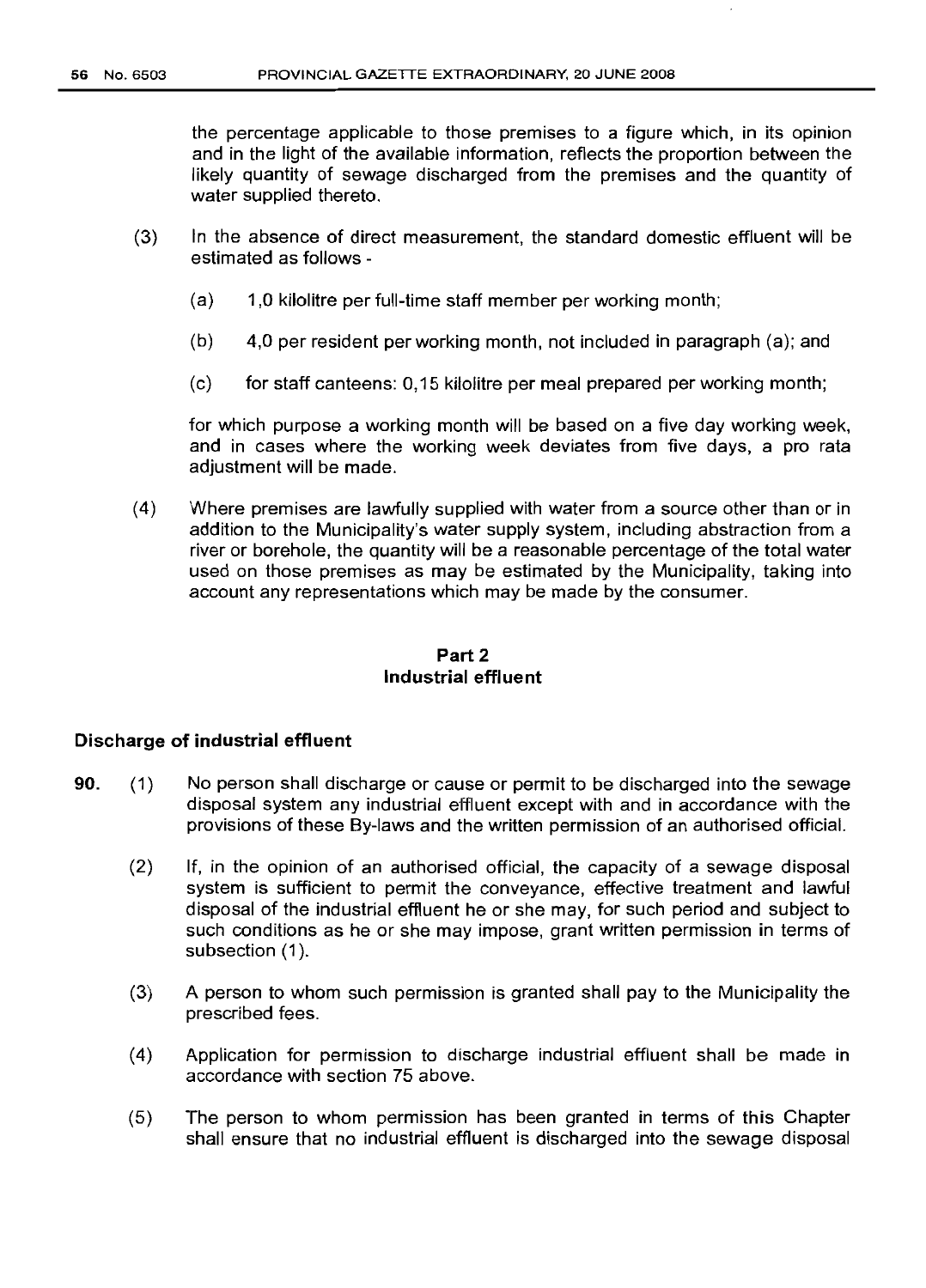system unless it complies with the standards and criteria set out in Schedules "A" and "B" hereto.

- (6) No person shall, without the written permission of the authorized official, discharge into or cause or allow to enter any sewer, any sewage or industrial effluent which:
	- (a) has a temperature exceeding 45 deg. Celsius or 10 deg. Celsius above ambient temperature, whichever is higher at the point of entry to the sewer;
	- (b) has a pH value of less than 6,0 or greater than 9,5;
	- (c) contains the following:
		- (i) calcium carbide or radioactive waste or isotope;
		- (ii) yeast, yeast wastes, molasses spent or unspent, in excess of an amount permitted by the authorized official;
		- (iii) cyanogen compounds capable of liberating hydrogen cyanide on acidification;
		- (iv) degreasing solvents, petroleum spirit, volatile inflammable solvents or any substance which may, or is likely to give off an inflammable or poisonous vapour at a temperature above 20 degrees Celsius.
	- (d) contains any matter in such concentration as will, in the opinion of the authorized official, produce or is likely to produce in the final treated effluent at any sewage works or in any public water, any offensive or otherwise undesirable taste, colour or odour or any foam;
	- (e) may prejudice the reuse of treated sewage effluent for industrial or similar purposes or adversely affect any of the processes whereby sewage is treated to purify such effluent for reuse, or to produce sludge for disposal; and
	- (f) contains any substance or material of whatever nature which is not amenable to treatment to a satisfactory degree at a sewage treatment works or which causes or is likely to cause breakdown or inhibition of the processes in use at such works.
	- (g) which contains any substance or thing of whatever nature which is of such strength, or which is amenable to treatment only to such a degree as will result in effluent from the treatment works or discharge from the sea outfall being unable to comply satisfactorily with any requirements of the Water Act;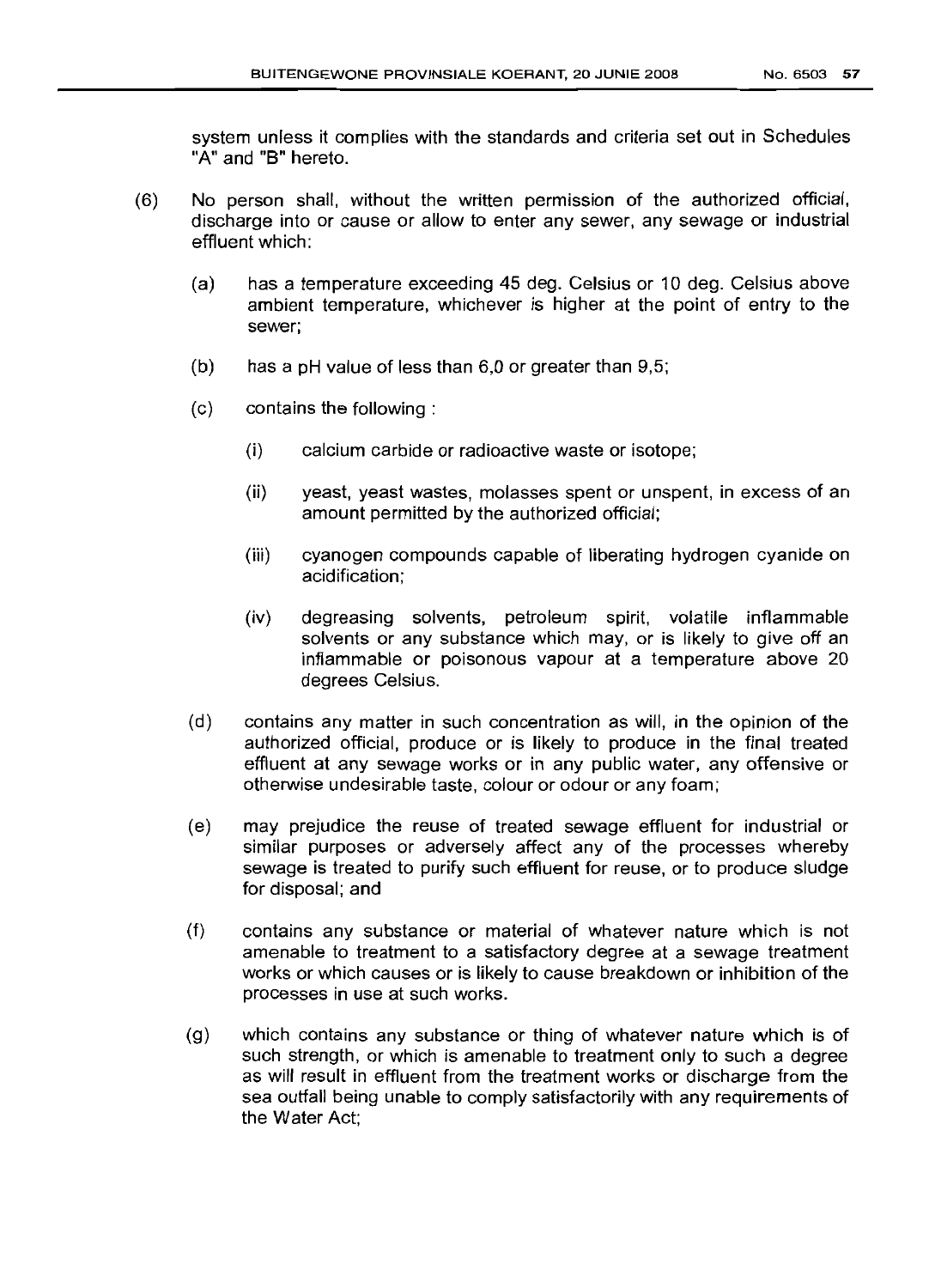(h) which may cause danger to the health or safety of any person or may be injurious to the sewage disposal system or may prejudice the use of any ground used by the Municipality for the sewage disposal system;

## **Relaxation of standards**

- 91. (1) An authorized official may relax or vary the standards prescribed in Schedules "A" or "B" provided that the authorised official is satisfied that any such relaxation represents the best practicable environmental option.
	- (2) In determining whether relaxing or varying the standards in Schedules "A" or "B" represents the best practicable environmental option an authorised official shall apply a risk-averse and cautious approach and give consideration to:
		- (a) whether the applicant's plant is operated and maintained at optimal levels;
		- (b) whether technology used by the applicant represents the best available to the applicant's industry and, if not, whether the installation of such technology would entail unreasonable cost to the applicant;
		- (c) whether the applicant is implementing a program of waste minimization which complies with national and local waste minimization standards to the satisfaction of the authorised official;
		- (d) the cost to the Municipality of granting the relaxation or variation; and
		- (e) the environmental impact, or potential impact, if the relaxation or variation is granted.

#### Test **samples**

- 92. (1) Test samples may be taken at any time by a duly qualified sampler to ascertain whether the industrial effluent complies with Schedule "A" and "B" or any other standard prescribed by Municipality permit.
	- (2) The permit holder of a permit issued in terms of subsection (1) shall provide a sampling point, to the satisfaction of the authorised official, in respect of the industrial premises concerned.

# **Duties of permit holder**

- 93. (1) An authorised official may in the permit or at any time, by written notice, require a person to whom permission had been granted in terms of section 90(1) to -
	- (a) subject the industrial effluent to such preliminary treatment as in the opinion of an authorised official will ensure that the industrial effluent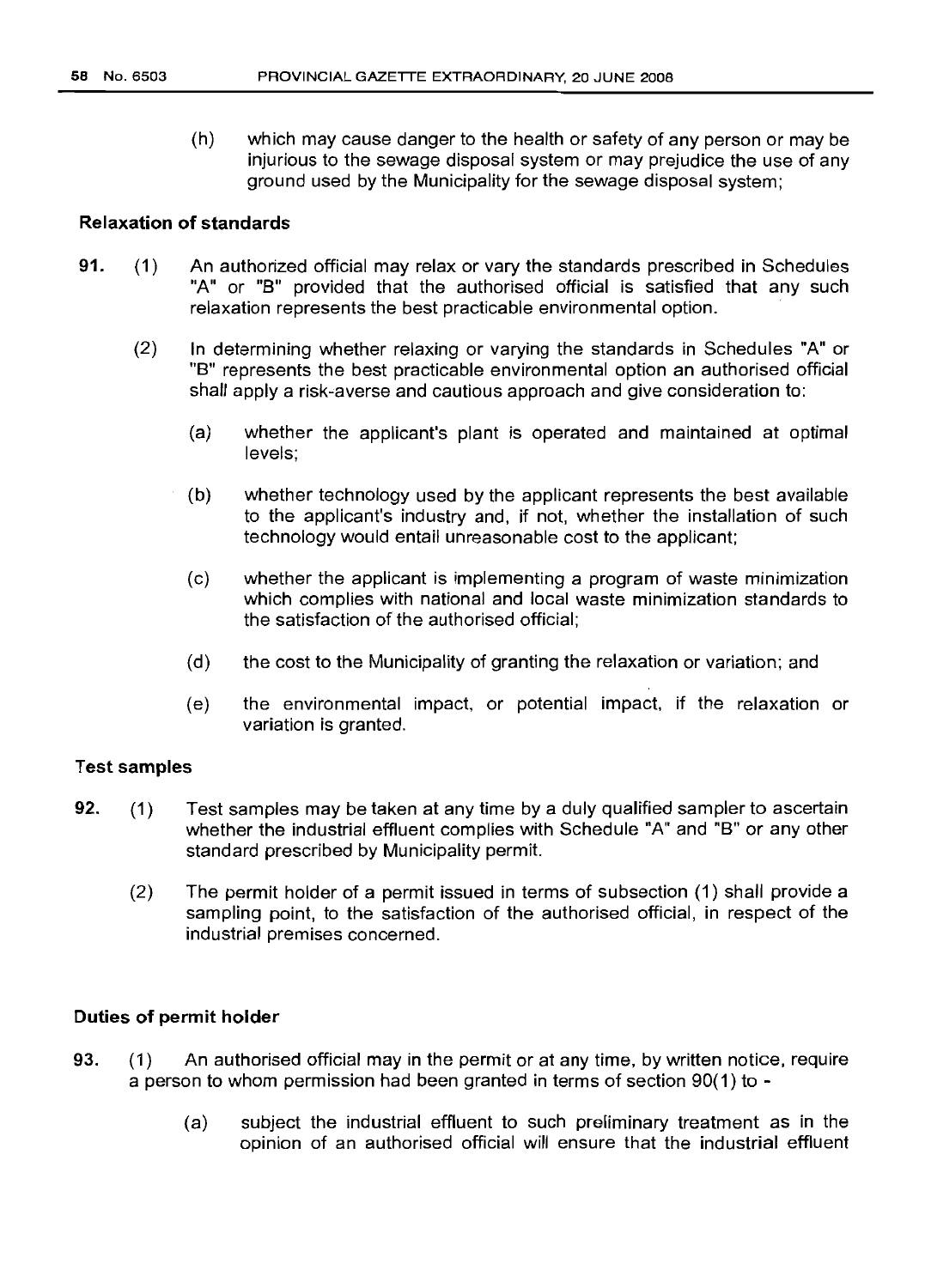conforms to the standards prescribed in Schedules "A" and "8" before being discharged into the sewage disposal system;

- (b) install such equalizing tanks, valves, pumps, appliances, meters and other equipment as in the opinion of an authorised official will be necessary to control the rate and time of discharge into the sewage disposal system in accordance with the conditions imposed by him or her;
- (c) install for the conveyance of his or her industrial effluent into the sewage disposal system at a given point, a drainage installation separate from the drainage installation for waste water and standard domestic effluent and may prohibit such permit holder from disposing of his or her industrial effluent at any other point and from disposing of his or her waste water and standard domestic effluent by means other than into a sewage disposal system;
- (d) construct on any pipe conveying his or her industrial effluent to any sewer, a manhole and/or stop-valve in such position and of such dimensions and materials as an authorised official shall prescribe;
- (e) provide all such information as may be required or called for by an authorised official to enable him or her to assess the charges due to the Municipality in terms of these by-laws in accordance with the formula prescribed by them;
- (f) provide adequate facilities such as level or overflow detection devices, standby equipment, overflow catchpits, or other appropriate means to prevent a discharge into the sewage disposal system which is in contravention of these by-laws;
- (g) cause any meter, gauge or other device installed in terms of this section to be calibrated by an independent authority at the cost of the permit holder at times laid down by an authorised official and copies of the calibration to be forwarded to him or her;
- (h) cause his or her industrial effluent to be analyzed as often and in such manner as may be prescribed by an authorised official and provide him or her with results of these tests when completed;
- (i) obtain the written permission of an authorised official for any proposed changes to the composition of industrial effluent discharged into the sewage disposal system;
- $J$  in the event of the permit holder discharging into the sewage disposal system any industrial effluent which does not comply with the permit issued in respect of that process or premises, the permit holder or his or her agent shall, within twelve hours of the discharge, notify an authorised official of the incident and the reasons for it.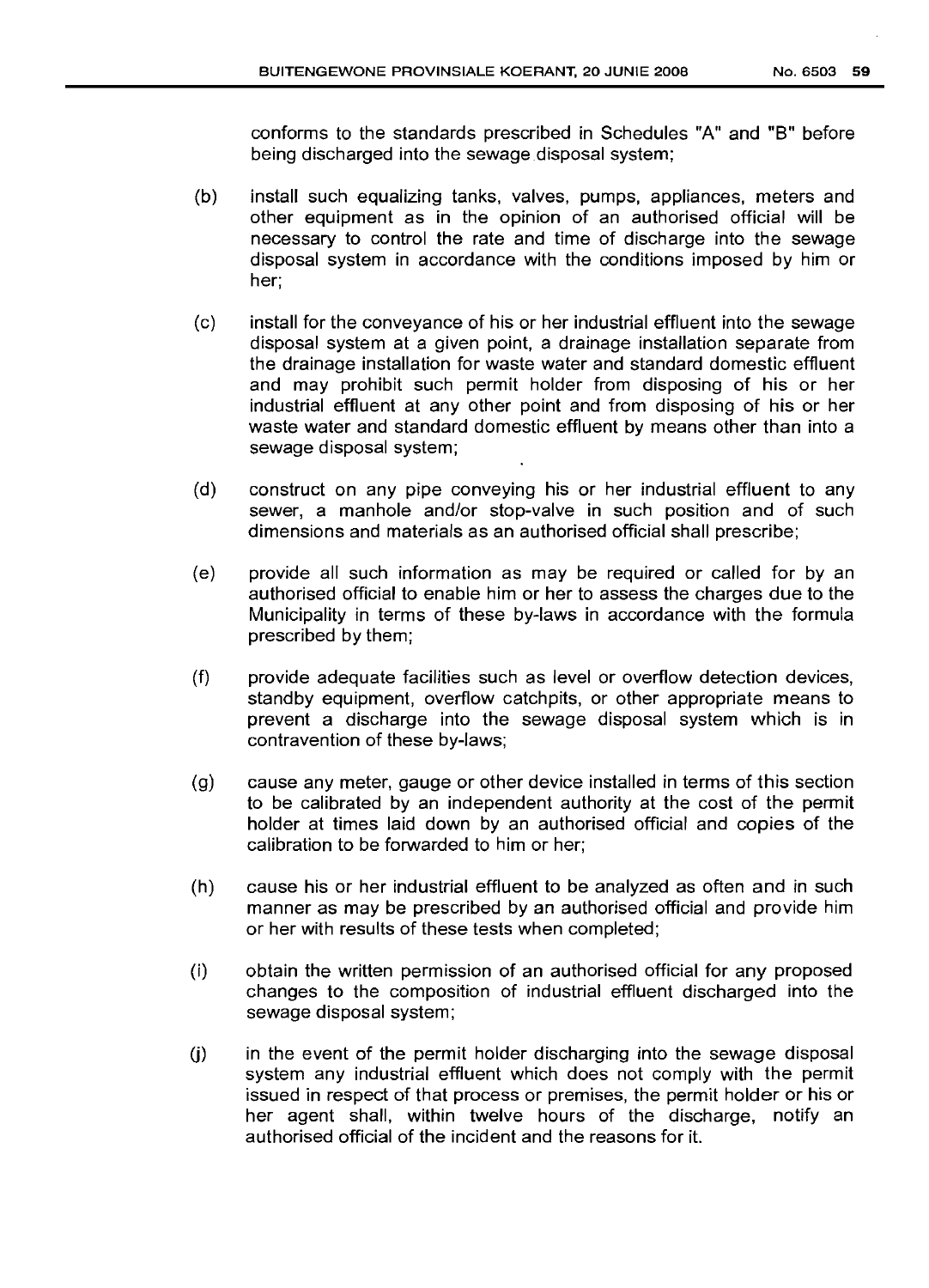(2) The cost of any treatment, plant, works or analysis required in terms of subsection (1), shall be borne by the person to whom permission had been granted.

### Withdrawal of written permission for disposal of industrial effluent

- 94. (1) Provided that an authorised official shall give fourteen days written notice, he or she may withdraw any permission to discharge industrial effluent into the sewage disposal system granted in terms of this Chapter if the person to whom such permission had been granted -
	- (a) fails to ensure that the industrial effluent so discharged conforms to the industrial effluent standards prescribed in Schedules "A" and "B" of these by-laws or in the permit;
	- (b) fails or refuses to comply with any notice lawfully served on him or her in terms of these by-laws or contravenes any provision of these by-laws or any condition imposed upon him or her in terms of any permission granted to him or her; or
	- (c) fails to pay the charges due in respect of any industrial effluent discharged.
	- (2) The authorised official may, when withdrawing the permission as contemplated in subsection (1), -
		- (a) and in addition to any steps prescribed in these by-laws, on fourteen days' written notice served on the person concerned, authorize the closing or sealing of the connecting sewer or drain of the said premises to any sewer at the cost of such person;
		- (b) refuse to accept any further industrial effluent until he or she is satisfied that the person concerned has taken adequate steps to ensure that the industrial effluent to be discharged conforms with the standards prescribed in these By-laws.
	- (3) An authorised official may, subsequent to a drain or connecting sewer having been closed or sealed in terms of subsection (2), upon being satisfied that the effluent to be discharged meets with the standards prescribed in these By-laws and against payment of the prescribed fees, open or authorize the reopening of the connection or seal.

#### Measurement of quantity of industrial effluent discharged

95. (1) The Municipality may install, in such position as it determines, in any drainage installation conveying industrial effluent to a sewer, any meter or gauge or other device for the purposes of ascertaining the quantity or composition of the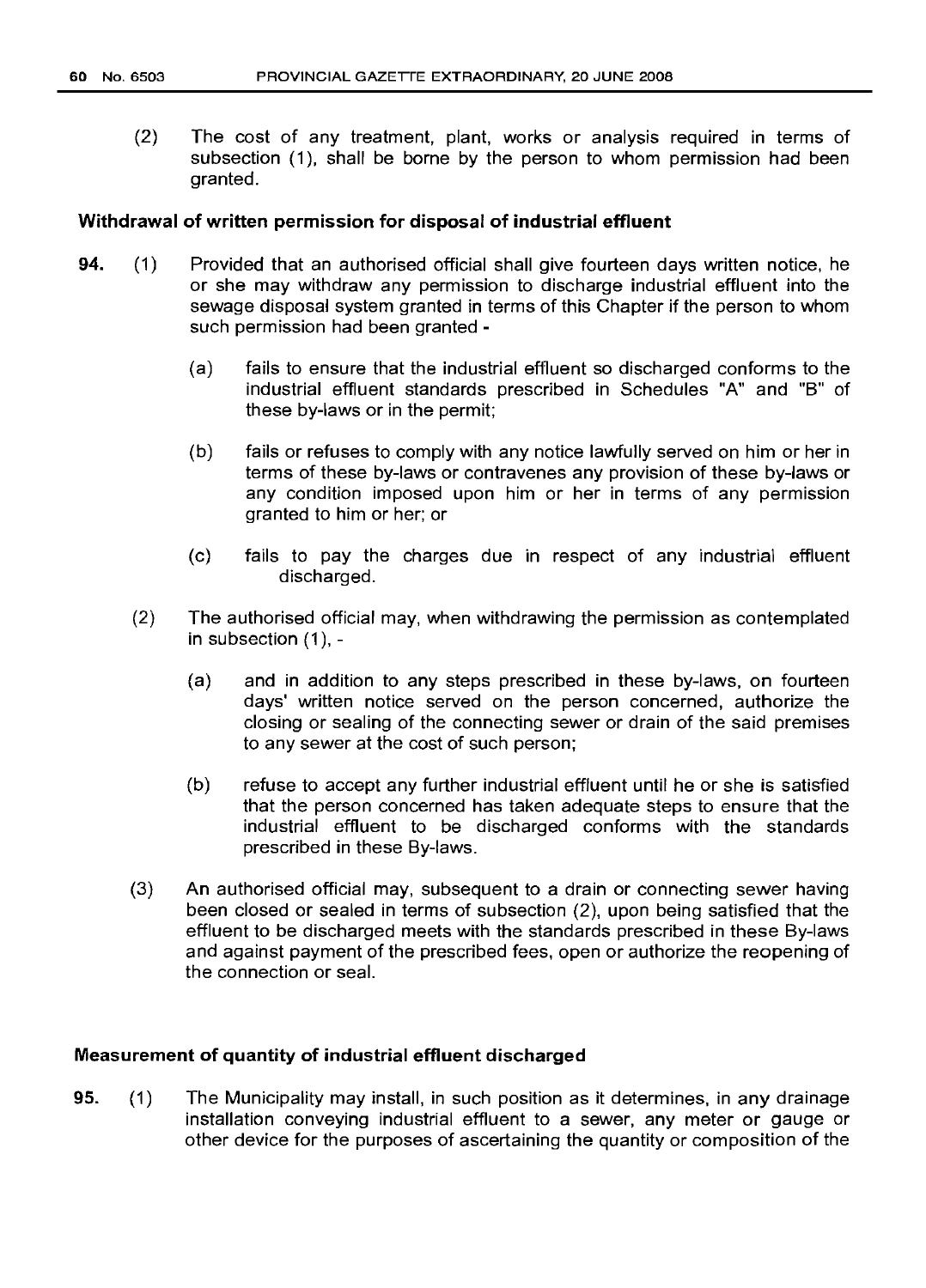industrial effluent and it may recover the installation and maintenance costs from the owner.

- (2) It is an offence for any person to bypass, open break into or otherwise interfere with or to damage any such meter, gauge or other device.
- (3) The Municipality may, after consultation with the person concerned, establish an alternative method of assessing the quantity of the effluent to be discharged.
- (4) Notwithstanding the foregoing provisions of this section, the Municipality may require any person who discharges industrial effluent into its sewers to provide one or more meters in such a position in the water installation as the Municipality may deem necessary to record the water consumption in a specific part of the premises.
- (5) The Municipality may determine a rebate to apply to the prescribed fees if the owner or occupier discharqes industrial effluent -
	- (a) solely during periods specified by the Municipality; and/or

(b) containing constituents which will have a beneficial effect on the effluent discharged from the sewage treatment plant.

(6) Where a portion of the water supplied to the premises forms part of the end product of any manufacturing process or is lost by reaction or evaporation during the manufacturing process or for any other reason, the Municipality may, upon application, reduce the assessed quantity of industrial effluent.

# Damage to sewage disposal system or the environment

96. If a person is discharging industrial effluent which will, if allowed to continue, seriously damage the sewage disposal system or the environment, the authorised official may immediately authorise the sealing of the sewer connection through which the industrial effluent is being discharged. No person shall permit the opening of that connection until an authorised official is satisfied that the industrial effluent will comply with the prescribed standards.

# Maintenance of delivery pipeline

97. The delivery pipeline from the premises concerned to the point of acceptance shall be maintained by the permit holder in a proper condition and free from leaks.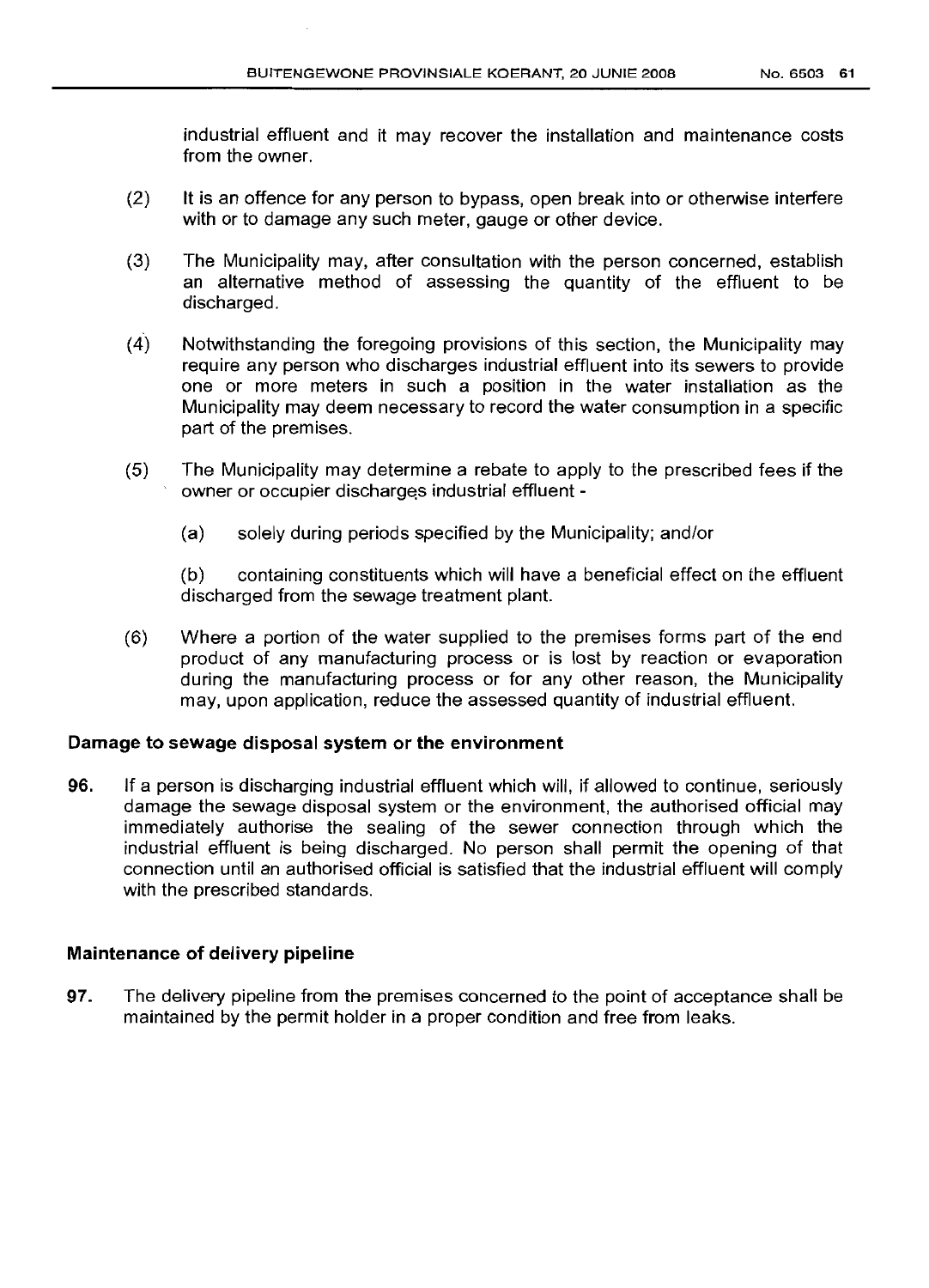#### Periodic review

98. Acceptance of the industrial effluent shall be subject to periodic review; provided that such review may be made at any time if, in the opinion of an authorised official, special circumstances such as pollution of the sea or beaches, the killing of fish or other incidents arise as a result of the acceptance thereof into a sea outfall.

## Change in process of manufacture of materials

99. An authorized official shall be notified of any proposed change in the process of manufacture or in the quantity or nature of the materials used which is likely to affect the nature, composition or quantity of the industrial effluent discharged and his or her permission for the continued discharge of such effluent shall be obtained.

# Part 3 Sanitation: Miscellaneous

### Damage to sewage disposal system

- 100. (1) A person may not damage or endanger the sewage disposal system, or cause or permit it to be damaged or endangered.
	- (2) Any person who intends performing work on land owned by or vested in the Municipality or over which it has a servitude or other right and which may cause damage to the sewage disposal system shall, prior to commencement of such work, ascertain from an authorised official if any part of the sewage disposal system is situated on the said land.
	- (3) If work which is to be performed or is being performed on land referred to in subsection (2), or on land adjacent thereto and which in the opinion of an authorised official could damage or endanger the sewage disposal system he or she may, by notice in writing, require the person concerned not to commence, or to cease performing, the work until such time as he or she has complied with the conditions specified in the notice.

#### Consequential maintenance of sewers

101. Whenever a sewer is damaged or becomes obstructed or in need of repair as a result of the act or omission of any person, whether by reason of the failure of such person to comply with the requirements of these By-laws or otherwise, the Municipality shall be entitled to remove the obstruction or perform the maintenance or repairs deemed necessary by the authorised official, at the expense of such person.

#### Work by private persons

102. The Municipality or its agents shall lay all sewers and connecting sewers unless it elects not to do so, in which case the work shall be executed in accordance with the Municipality's specifications applicable to the work, as well as the following provisions: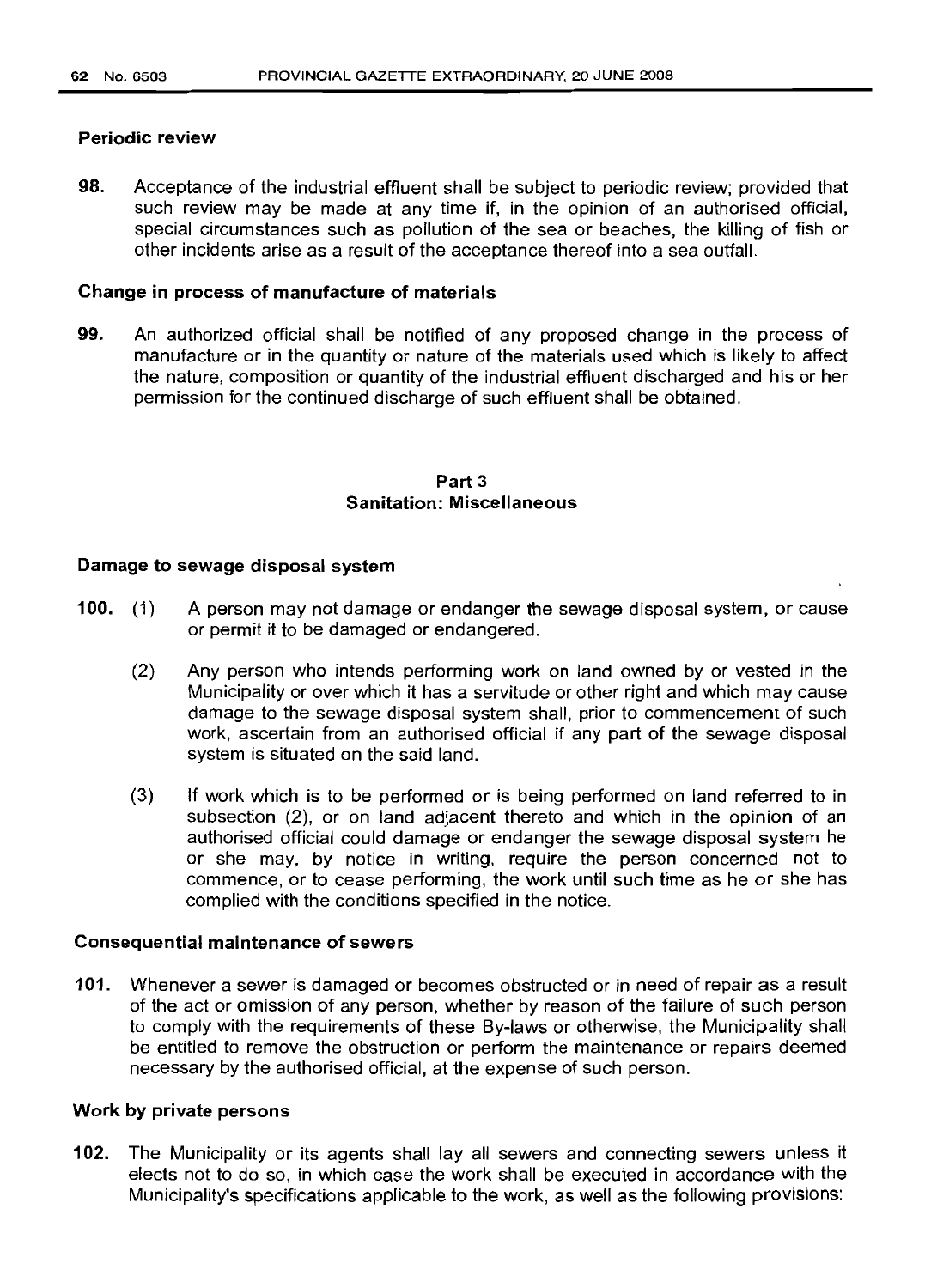- (a) any person performing work in terms of this section shall, prior to commencement of such work, lodge with an authorised official a written indemnity to his or her satisfaction indemnifying the Municipality against all liability in respect of any accident or injury to persons or loss or damage to property which may occur as the direct or indirect result of the execution of such works;
- (b) where a connection is to be made with any sewer it shall be made at a point indicated by an authorised official;
- (c) whenever the surface of any street or road has been disturbed in the course of such work, the restoration of such surface shall be undertaken solely by the Municipality at the expense of the person performing the work. Prior to the disturbance of the surface of such street or road a deposit shall be made by such person with the Municipality which in the opinion of an authorised official is sufficient to cover the estimated cost of such restoration. When the actual cost exceeds or is less than the amount deposited, any excess shall be recoverable from such person and any balance shall be refunded to him or her;
- (d) all work shall be performed in accordance with the requirements and to the satisfaction of an authorised official.

# CHAPTER 4

# ENFORCEMENT OF BY-LAWS AND LEGAL MATTERS

## Authorisation of authorised official

103. A service provider as contemplated in the definition of Municipality and in section 76 of the Local Government: Municipal Systems Act, 2000 (Act No. 32 of 2000), may authorise any person in its employ to be an authorised official.

## Functions of authorised official

- 104. (1) An authorised official may execute work, conduct an inspection and monitor and enforce compliance with these By-laws.
	- (2) Subject to the provision of any other law, an authorised official must carry out the functions contemplated in this section and the powers set out in section 101, in accordance with the procedure outlined in sections 106 and 107.

#### Additional powers of authorised official

105. (1) An authorised official, in addition to any power conferred upon him or her in terms of these By-laws, may  $-$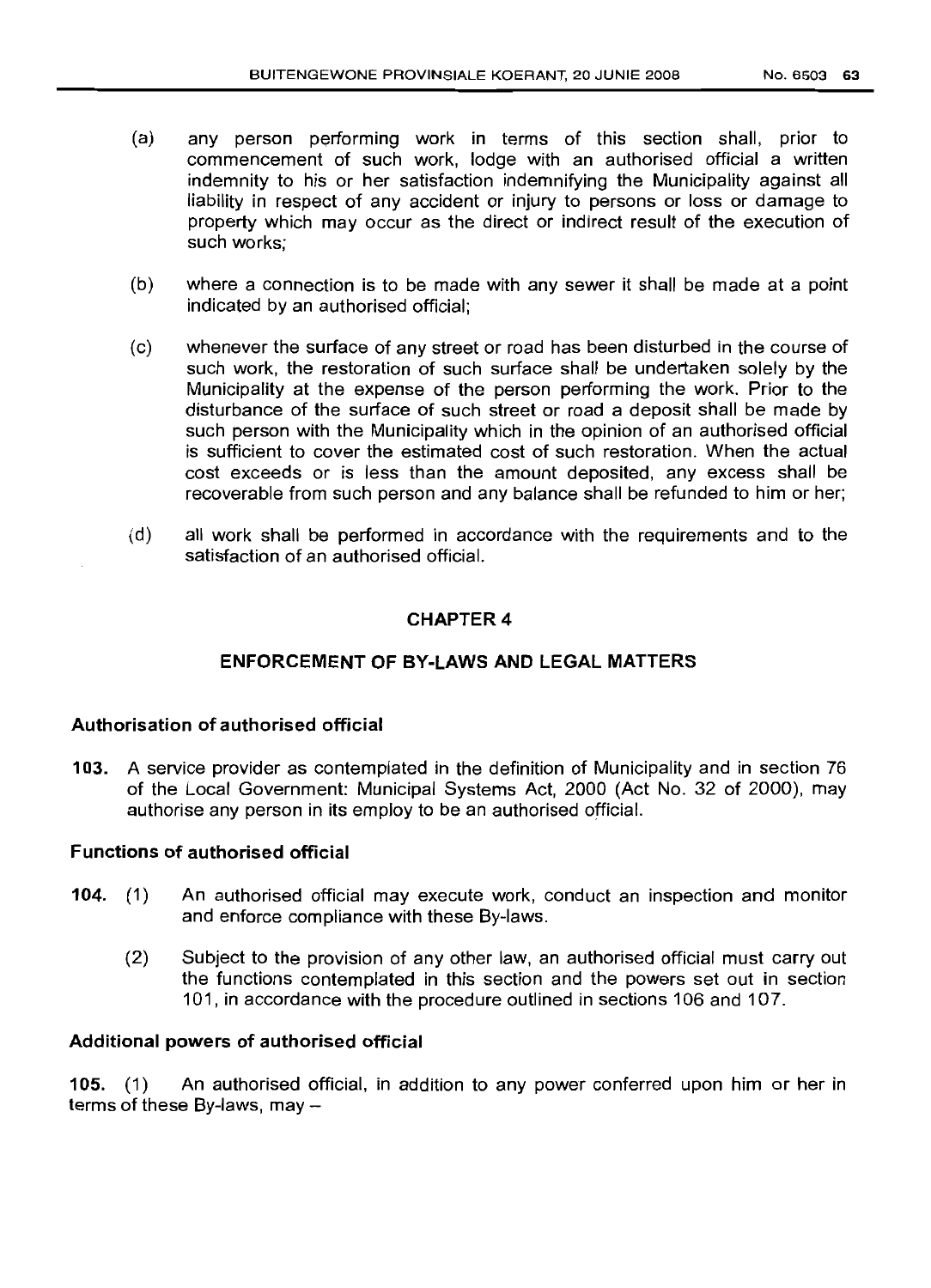(a) execute work on or inspect premises;

(b) question a person present on any premises in respect of any matter which may be relevant to the work or inspection;

- (c) question a person whom the authorised official believes may have information relevant to the work or inspection;
- (d) inspect any document that a person is required to maintain in terms of any law or that may be relevant to work or inspection;
- (e) copy any document referred to in paragraph (d) or if necessary, remove the document in order to copy it;
- (f) take samples of any substance that is relevant to the work or inspection;
- (g) monitor and take readings or make measurements;
- (h) take photos or make audio-visual recordings of anything or any person, process, action or condition on or regarding any premises; and
- (i) do what is necessary for the execution of work or the conducting of an inspection that the Municipality is required to undertake in terms of these By-laws.
- (2) An authorised official who removes anything other than a substance contemplated in subsection (1)(f) from the premises being worked upon or inspected, must-
	- (a) issue a receipt for it to the owner or person in control of the premises; and
	- (c) return it as soon as is practicable after achieving the purpose for which it was removed.

## Procedure to execute work or conduct an inspection: entry with a written authorisation

- 106. (1) An authorised official may subject to section n 101 of the Systems Act, enter any premises if a justice of peace as contemplated in section 3 and 4 of the Justices of the Peace and Commissioners of Oaths Act, 1963 (Act No. 16 of 1963) has issued a written authorisation to enter and execute work or inspect the premises, and the written authorisation is still valid.
	- (2) A justice of peace may issue a written authorisation to enter and execute work or inspect any premises if, from information on oath, there are reasonable grounds to believe -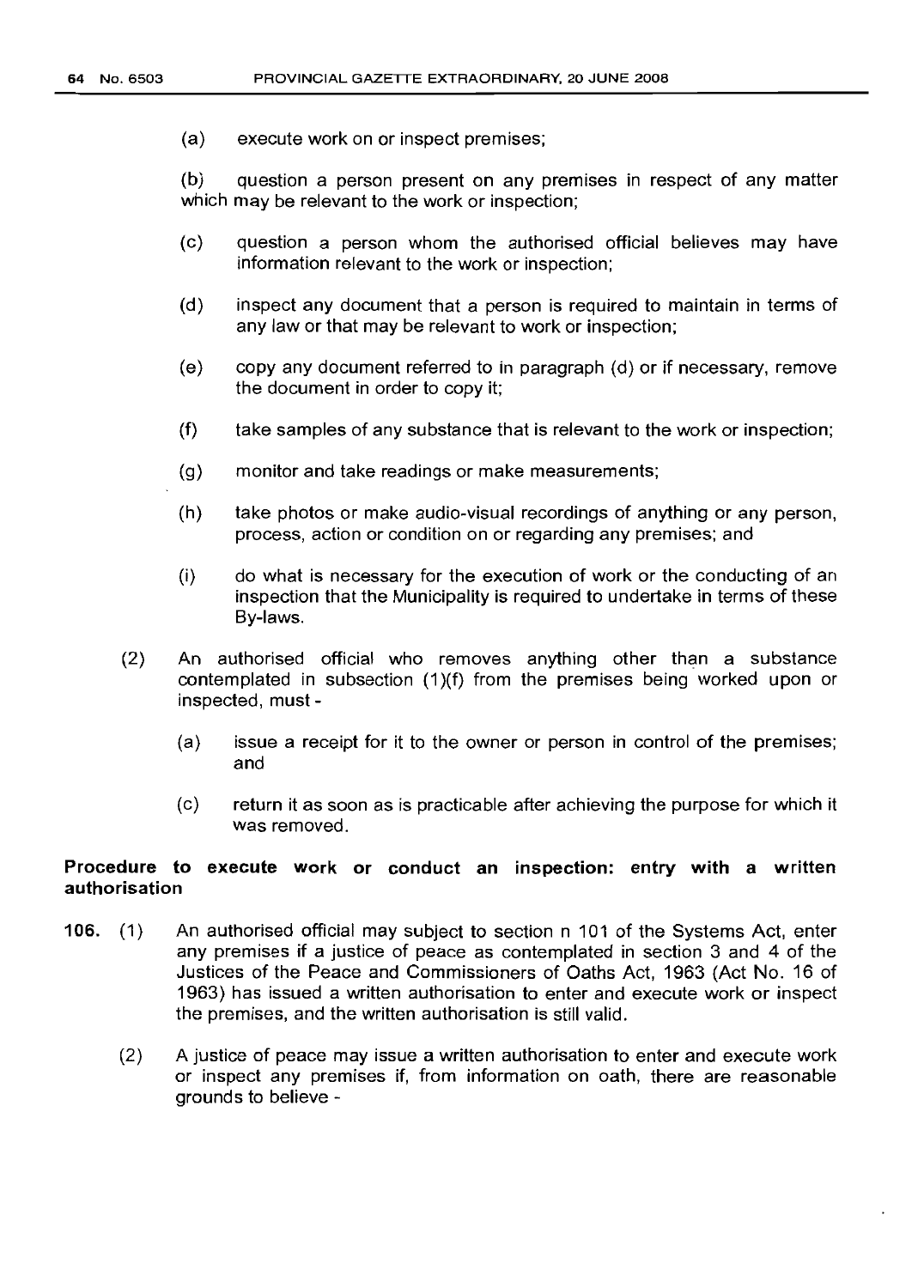- (a) that, in the interest of the public, it is necessary to execute work or obtain information that cannot be obtained without entering those premises;
- (b) that there is non-compliance with any provision of these By-laws in respect of the premises;
- (c) that significant environmental degradation or water pollution has taken, or is likely to take place, or is suspected.
- (3) A justice of peace may issue a written instruction to the owner or person in control of the premises to do work, at the expense of such owner or person, which is necessary to enable an authorised official to -
	- (a) determine whether or not there has been a contravention of these Bylaws on such premises;
	- (b) restore access to water supply system or any sanitation service where the owner or such person has restricted access;
	- (c) properly or effectively execute work or inspect premises, as contemplated in subsection (1).
- (4) If, after the work contemplated in subsection (3) has been performed, it is established that no contravention of the By-laws has taken place, the expenses incurred in performing the work and restoring the premises to its former condition, shall be paid by the Municipality.
- (5) A written authorisation in terms of subsection (2) may be issued at any time and must specifically -
	- (a) identify the premises that may be worked on or inspected; and
	- (b) authorise the authorised official to enter and execute work or inspect the premises and do anything listed in section 101(1).
- (6) A written authorisation issued in temrs of subsection (2) is valid until one of the following events occur:
	- (a) It is carried out;
	- (b) is cancelled by the person who issued it or, in that person's absence, by a person with similar authority;
	- (c) the purpose for which it was issued, has lapsed;
	- (d) three months have passed since the date of issue.
- (7) A written authorisation issued in terms of subsection (2) may only be carried out between 07hOO and 19hOO, unless the justice of peace who issues it states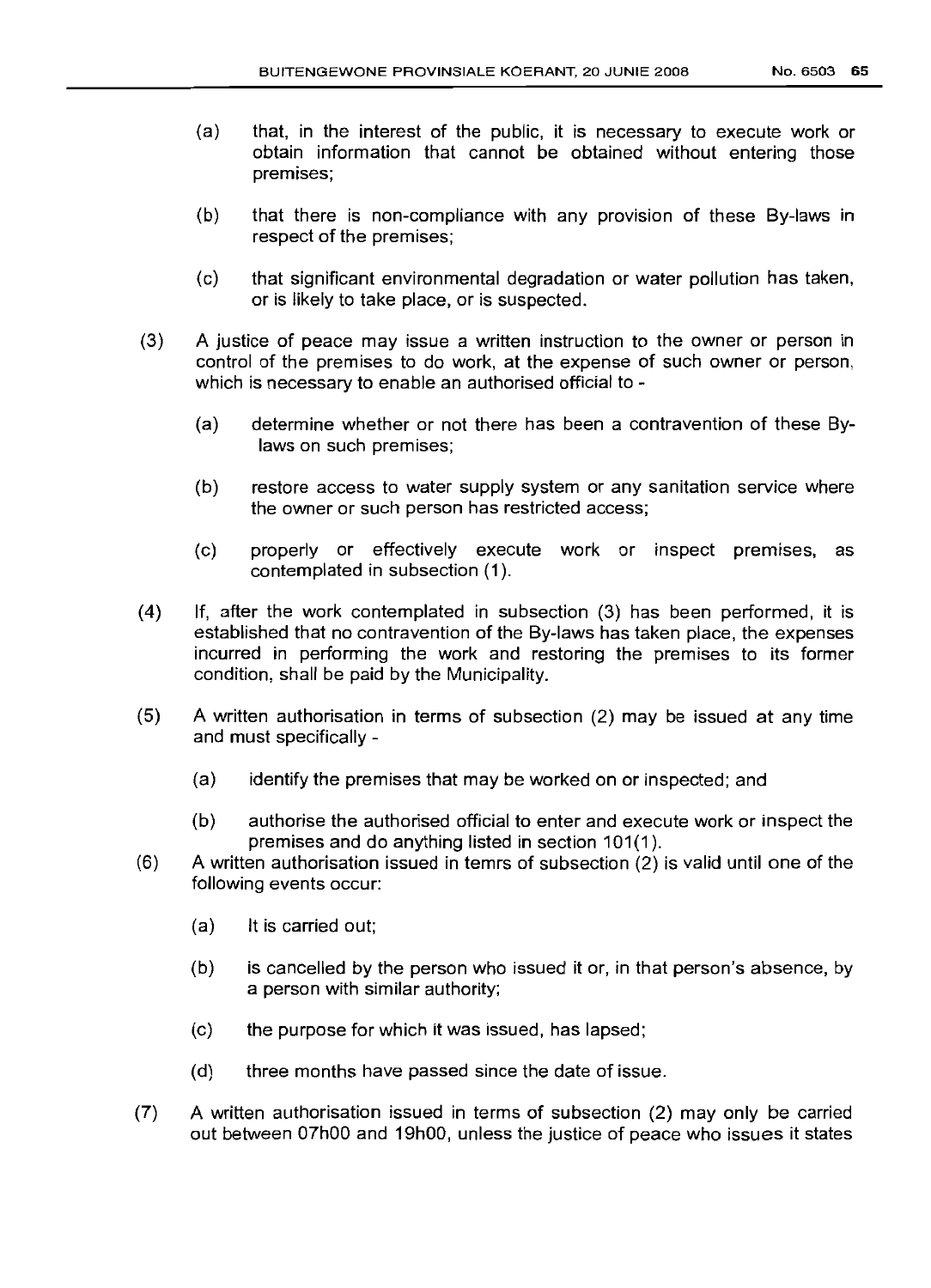in writing that it may be carried out at a different time reasonable in the circumstances.

- (8) Before commencing any work or inspection, an authorised official who carries out a written authorisation must either -
	- (a) if the owner of or a person apparently in control of the premises is present -
		- (i) identify him or herself and explain his or her authority to that person or furnish proof of such authority, and
		- (ii) hand a copy of the written authorisation to that person;
	- (b) if the owner or person apparently in control of the premises is absent or refuses to accept a copy, attach a copy of the written authorisation to the premises in a prominent and visible place.

# Procedure to execute work or conduct an inspection: entry without a written authoristion

107. (1) An authorised official who does not have a written authorisation may subject to section 101 of the Systems Act, enter and execute work or inspect –

- (a) any premises with the consent of the owner or person apparently in control of the premises; or
- (b) any premises, except residential premises, on a routine basis
	- (i) no more frequently than six times during a twelve month period; or
	- (ii) more frequently if permitted by these By-laws for the purposes of any work or inspection;
- (c) any premises, if there are reasonable grounds to suspect that there is an emergency, and/or that any delay in commencing any work or inspection may -
	- (i) disrupt or adversely affect the provision of water and sanitation services;
	- (ii) result in excessive wastage or pollution of water; or
	- (iii) have significant detrimental effects on public or private health and safety;
- (d) any premises from which there is a discharge or suspected discharge, into any sewer of any stormwater, sewage, industrial effluent, or other liquid or substance contemplated in section 73(10, (2) and (3);
- (e) any premises on which a nuisance is caused by , or related to, or emanates from a drainage installation; and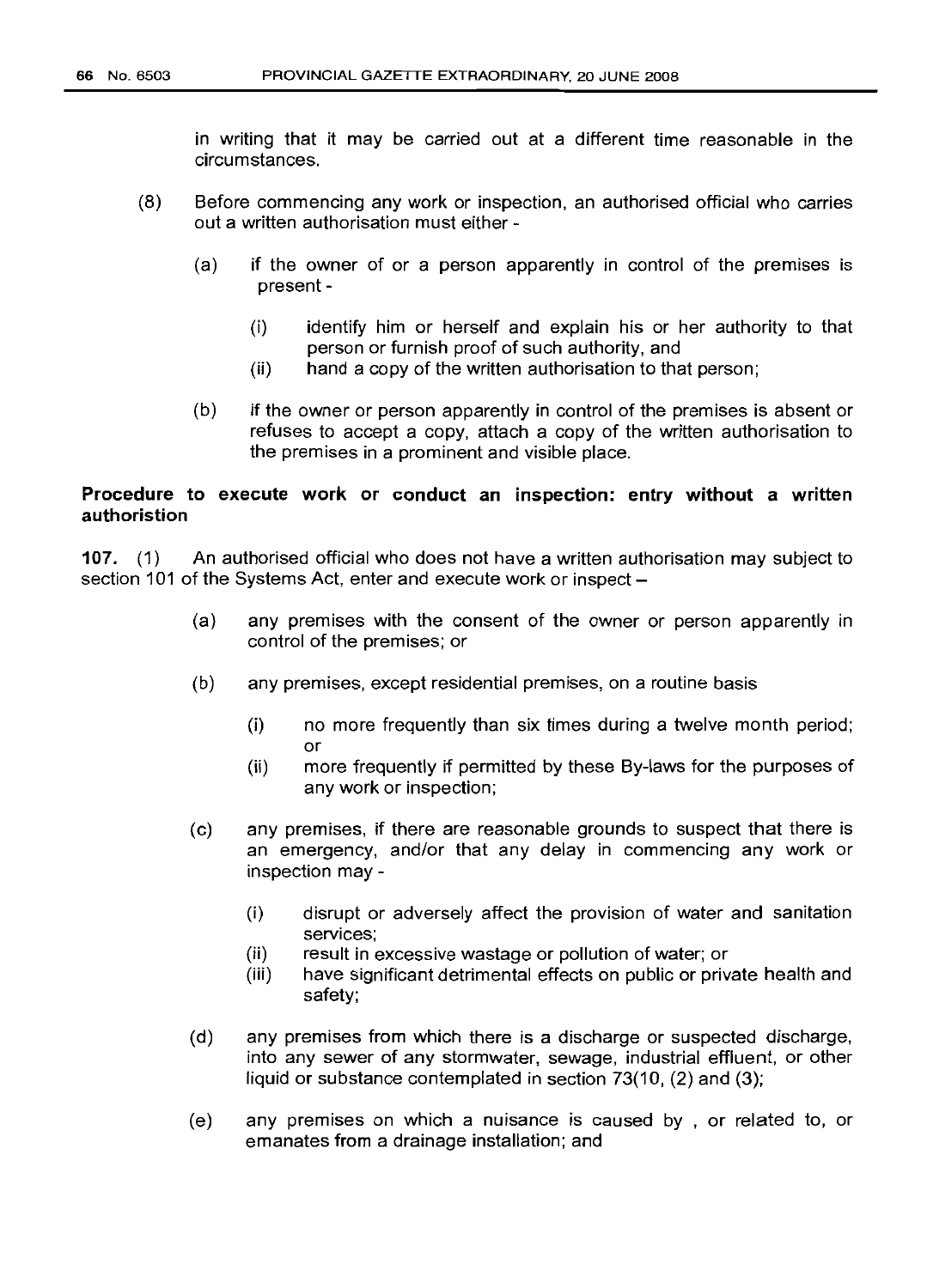- (f) any premises on which a contravention of section 6 exists or is suspected.
- (2) Unless the emergency and/or delay in commencing any work or inspection referred to in subsection (1)(c) was caused by an act or omission of the Municipality, the cost of any remedial action taken in connection with subsections (c), (d), (e) and (f) must be paid by the owner of the premises.
- (3) In addition to the entry permitted in terms of subsection (1), an authorised official may enter any premises without a written authorisation in respect of which there is an outstanding compliance notice, issued in terms of section 108 for the purposes of determining whether that notice has been complied with.
- (4) Before commencing work or inspecting any premises in terms of this section, an authorised official must identify himself or herself and explain his or her authority or furnish proof of such authority to the person apparently in control of the premises or the person who gave permission to enter.
- (5) Any entry and execution of work or inspection without a written authorisation must be carried out at a reasonable time in the circumstances.

# Using force to enter

- 108. (1) An authorised official carrying out a written authorisation in terms of section 102 may overcome any resistance to entry, execution of work or inspection by using as much force as is reasonably required, including breaking a lock, door or window of the premises to be entered.
	- (2) Before resorting to force, the person carrying out the written authorisation must audibly demand admission and must announce his or her purpose, unless he or she reasonably believes that doing so may induce someone to destroy, dispose of, or tamper with, an article or document that is the object of the inspection.
	- (3) The Municipality must compensate anyone who suffers damage because of forced entry during the execution of any work or any inspection when no one responsible for the premises was present.
	- (4) Force may not be used to affect an entry or execute work or conduct an inspection in terms of section 103, unless an emergency arises.

# Authorised official may be accompanied

109. During the execution of any work or an inspection, an authorised official may be accompanied by a member of the South African Police Services or by any other person reasonably required to assist in executing the work or conducting the inspection.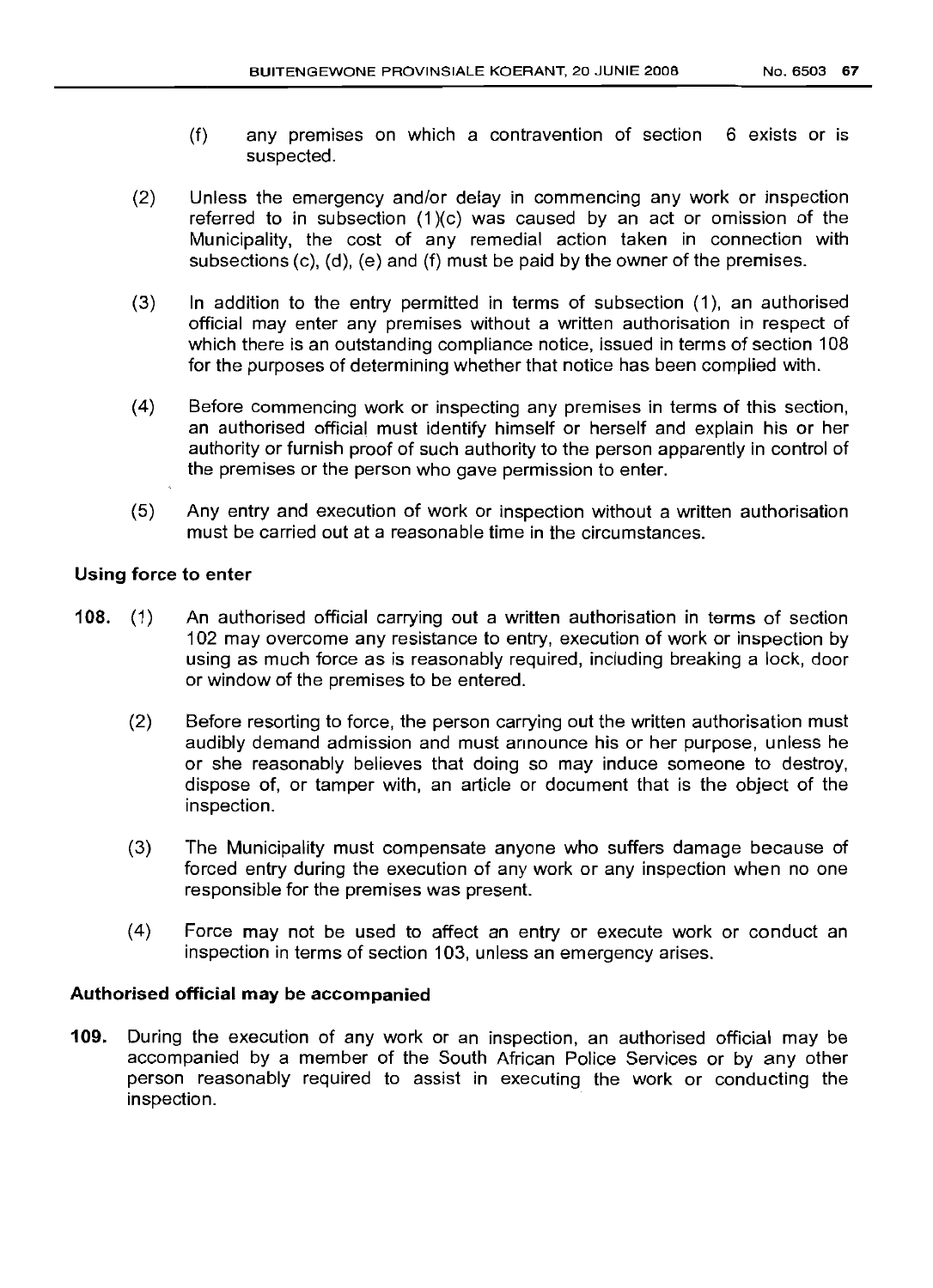### Duty to produce document

110. Any person who holds any document relevant to the execution of any work or inspection contemplated in this Chapter must produce it at the request of an authorised official.

## Compliance notice

- 111. (1) An authorised official who becomes aware that any provision of these By-laws has not been complied with, may issue a compliance notice to the owner or person apparently in control of the relevant premises.
	- (2) An authorised official who is satisfied that the owner or person apparently in control of any premises has satisfied the terms of a compliance notice may issue a compliance certificate to that effect.
	- (3) A compliance notice remains in force until an authorised official has issued a compliance certificate in respect of that notice.
	- (4) A compliance notice must set out
		- (a) the provision that has not been complied with;
		- (b) details of the nature and extent of non-comliance
		- (c) any steps that are tequired to be taken and the period within which those steps must be taken; and
		- (d) any penalty that may be imposed in terms of these By-laws in the event of non-compliance with these steps.

### Complaints against persons other than the Municipality

- 112. Anyone may lodge a complaint with an authorised official, either directly or through any other channel established by the Municipality, that another person -
	- (a) is likely to cause or has caused a disruption of the provision of water and sanitation services without just cause; or
	- (b) is likely to act or has acted contrary to the provisions of these By-laws;

in which event the authorised official, unless he or she has reasonable grounds to believe that the complaint is frivolous, must investigate the complaint and, take any necessary action which is competent in terms of these By-laws.

## Official address

113. (1) For the purposes of the service of any notice, order or other document relating to legal proceedings  $-$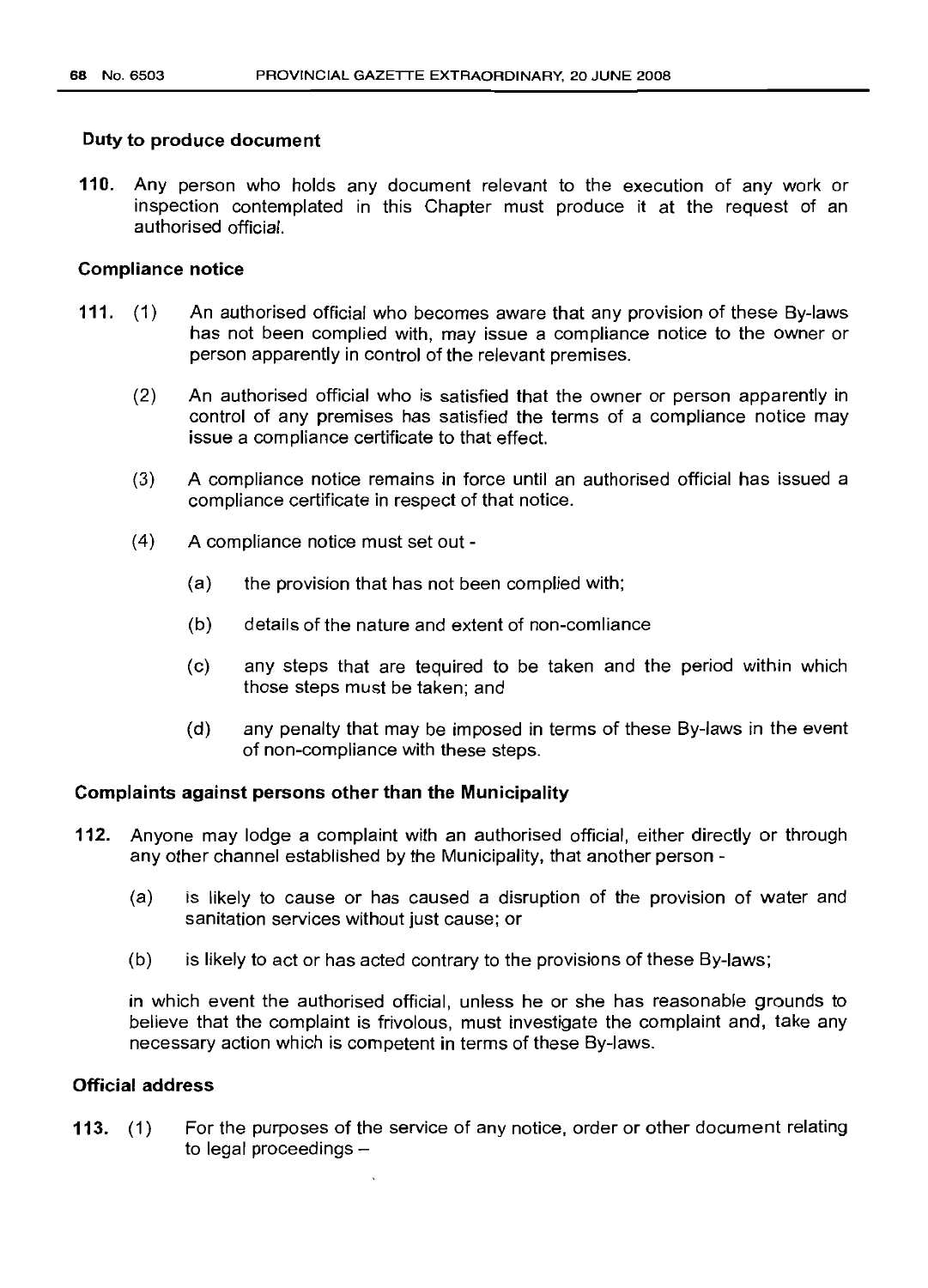- (a) the address of the owner of the premises on which domestic water is consumed or generated is deemed to be the official address of such owner; and
- (b) the address of the consumer, as referred to in sections  $18(5)$  and  $75(1)$ is deemed to be the official address of the consumer.
- (2) Where any notice or other document is required by these By-laws to be served on any person other than for the purpose of criminal proceedings, it must be served on him or her personally, failing which it may be served on any member of his or her household or an employee as the case may be, of the apparent age of 16 years or older, at the place of residence or business of that person, or if sent by registered post, to the official address contemplated in subsection (1), it will constitute prima facie proof of the service of such notice.

# Recovery of costs and fees

114. Any costs which the Municipality is entitled to recover from a consumer, owner or other person in terms of these By-laws include, where applicable, any prescribed fees, expenses incurred in any exploratory investigation, survey, plan, specification, or schedule of quantities compilation, supervision, administration or authorisation charges, including the cost of any ancillary work associated therewith, wear and tear on plant and equipment utilised in any of these activities, the provision of labour and the costs, including environmental costs, involved in the disturbing and making good of any part of any street, ground or water and sanitation services work.

# Legal compliance warranty

- 115. Notwithstanding any provisions to the contrary, any consumer by making application for water services, warrants that he or she will -
	- (a) in his or her activities, application and use of the water services, comply with all relevant laws, regulations and standards governing the environment, health and safety;
	- (b) take all reasonable measures to prevent pollution or environmental degradation from occurring, continuing or recurring;
	- (c) in so far as such harm to the environment is authorised by law, or cannot reasonably be avoided or stopped, minimize and rectify such pollution or degradation of the environment; and
	- (d) bear all costs and expenses incurred in meeting the above obligations and the implementation thereof.

# False statement or information

116. No person may make a false statement or furnish false information to the Municipality, an authorised official, an authorised official or an employee of the Municipality or falsify a document issued in terms of these By-laws.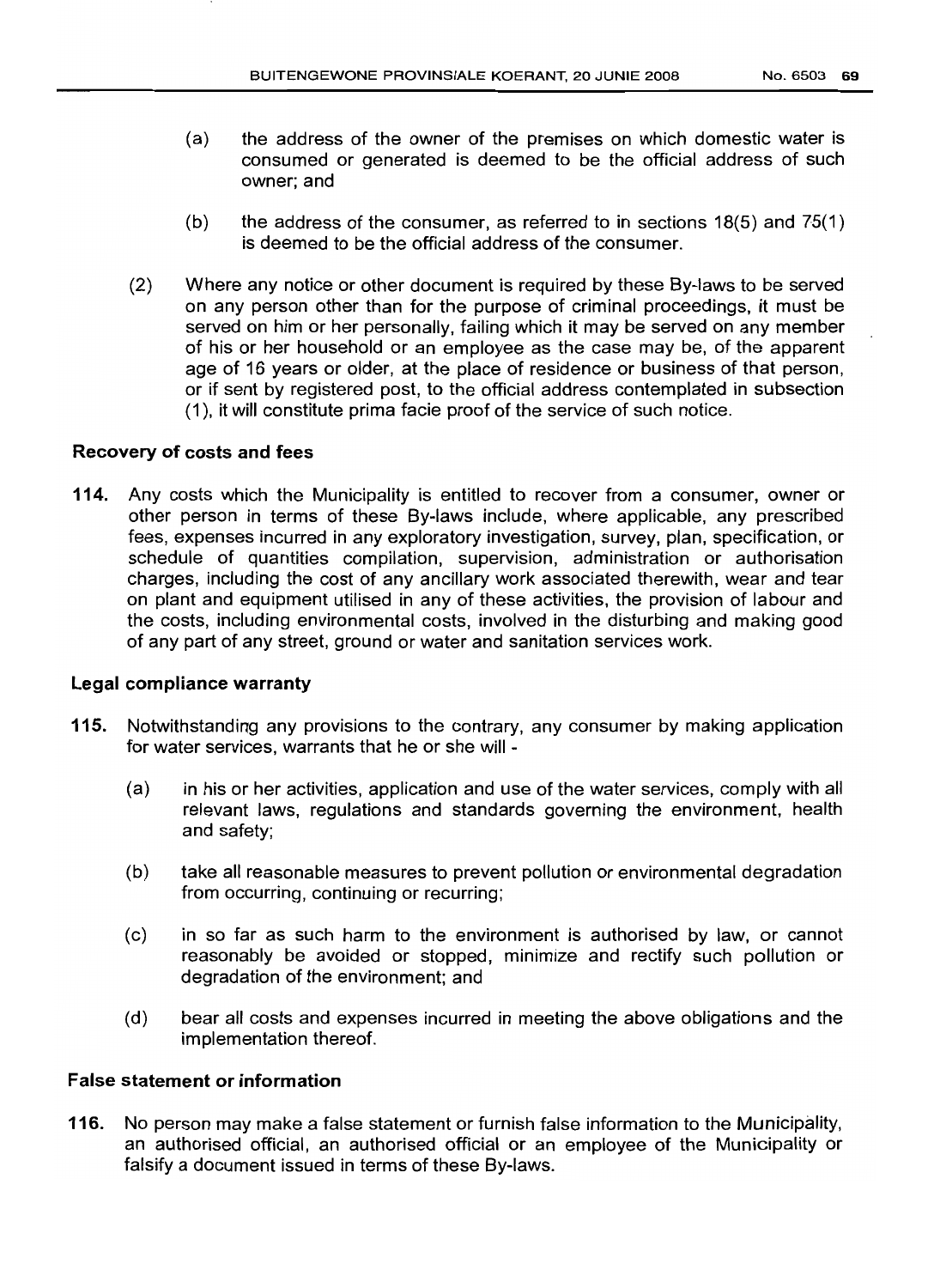## **Exceptions to application of these By-laws**

- **117.** (1) If authority was given before the date of commencement of these By-laws for installation work to be done, or if authorised work is in progress on such a date, such work must comply with any applicable laws which were in force in the area of jurisdiction of the Municipality, immediately prior to such date.
	- (2) For a period of 90 days after the commencement of these By-laws, the Municipality may give authority for installation work to be done in accordance with any law mentioned in subsection (1).
	- (3) No owner may be required to comply with these By-laws by altering a water installation or part thereof which was installed in conformity with any law applicable immediately before the date of commencement of these By-laws: Provided that if in the opinion of the Municipality, the installation or part thereof is so defective, or in such a condition or position to cause waste or undue consumption of water, pollution of the water supply, or a health, safety or environmental hazard, it may by notice in writing require the owner to comply with the provisions of these By-laws within a specified and reasonable period.

## **Exemptions**

- **118.** (1) The Municipality may by resolution exempt any person from complying with a provision of these By-laws, subject to conditions, if the provision is considered to be unreasonable, provided that an exemption may not be granted which will result in -
	- (a) wastage or excessive water consumption;
	- (b) evasion or avoidance of water restrictions;
	- (c) a danger for public health, safety or the environment;
	- (d) non-payment for services;
	- (e) the installation of pipes and fittings which are not approved in terms of these By-laws;
	- (f) non-compliance with the Act and regulations made in terms thereof.
	- (2) The Municipality may at any time withdraw an exemption given in terms of subsection (1), provided that it must give the person concerned reasonable notice in writing of its intention to withdraw an exemption previously granted.

### **Offences**

**119.** (1) It is an offence for any person to -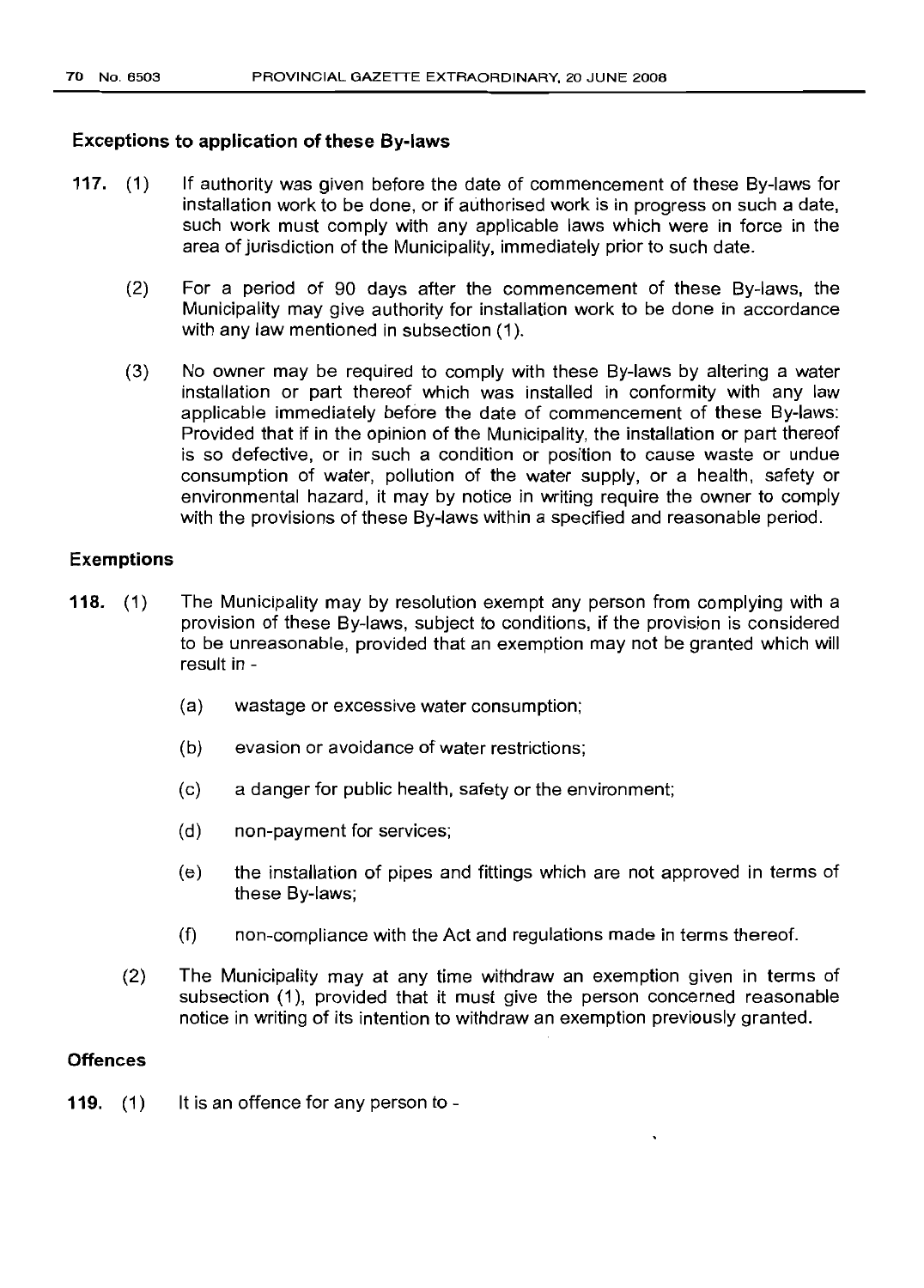- (a) refuse to grant an authorised official access to premises to which that authorised official is duly authorised to have access;
- (b) obstruct, interfere or hinder an authorised official who is exercising a power or carrying out a duty under these By-laws;
- (c) fail or refuse to provide an authorised official with a document or information that the person is required to provide under these By-laws;
- (d) give false or misleading information to an authorised official;
- (e) unlawfully prevent the owner of any premises, or a person working for that owner, from entering the premises in order to comply with a requirement of these By-laws;
- (f) pretend to be an authorised official;
- (g) falsely alter an authorisation to an authorised official or written authorisation, compliance notice or compliance certificate issued in terms of this Chapter;
- (h) enter any premises without a written authorisation in circumstances requiring such authorisation;
- (i) act contrary to a written authorisation issued in terms of this Chapter;
- $(i)$  without authority -
	- (i) enter or inspect premises;
	- $(ii)$  carry out any act mentioned in section 101(1);
- (k) disclose any information relating to the financial or business affairs of any person which was acquired in the performance of any function or exercise of any power in terms of these By-laws, except -
	- (i) to a person who requires that information in order to perform a function or exercise a power in terms of these By-laws;
	- (ii) if the disclosure is ordered by a court of law; or
	- (iii) if the disclosure is in compliance of the provisions of any law.
- (I) contravene or fail to comply with the provisions of these By-laws;
- (m) fail to comply with any notice issued in terms of these By-laws;
- (n) fail to comply with any lawful instruction given in terms of these By-laws; or
- (0) obstruct or hinder any authorised official of the Municipality in the execution of his or her duties under these By-laws.
- (2) Any person convicted of an offence contemplated in subsection (1) is liable on conviction to a fine, or in default of payment, to imprisonment for a period not